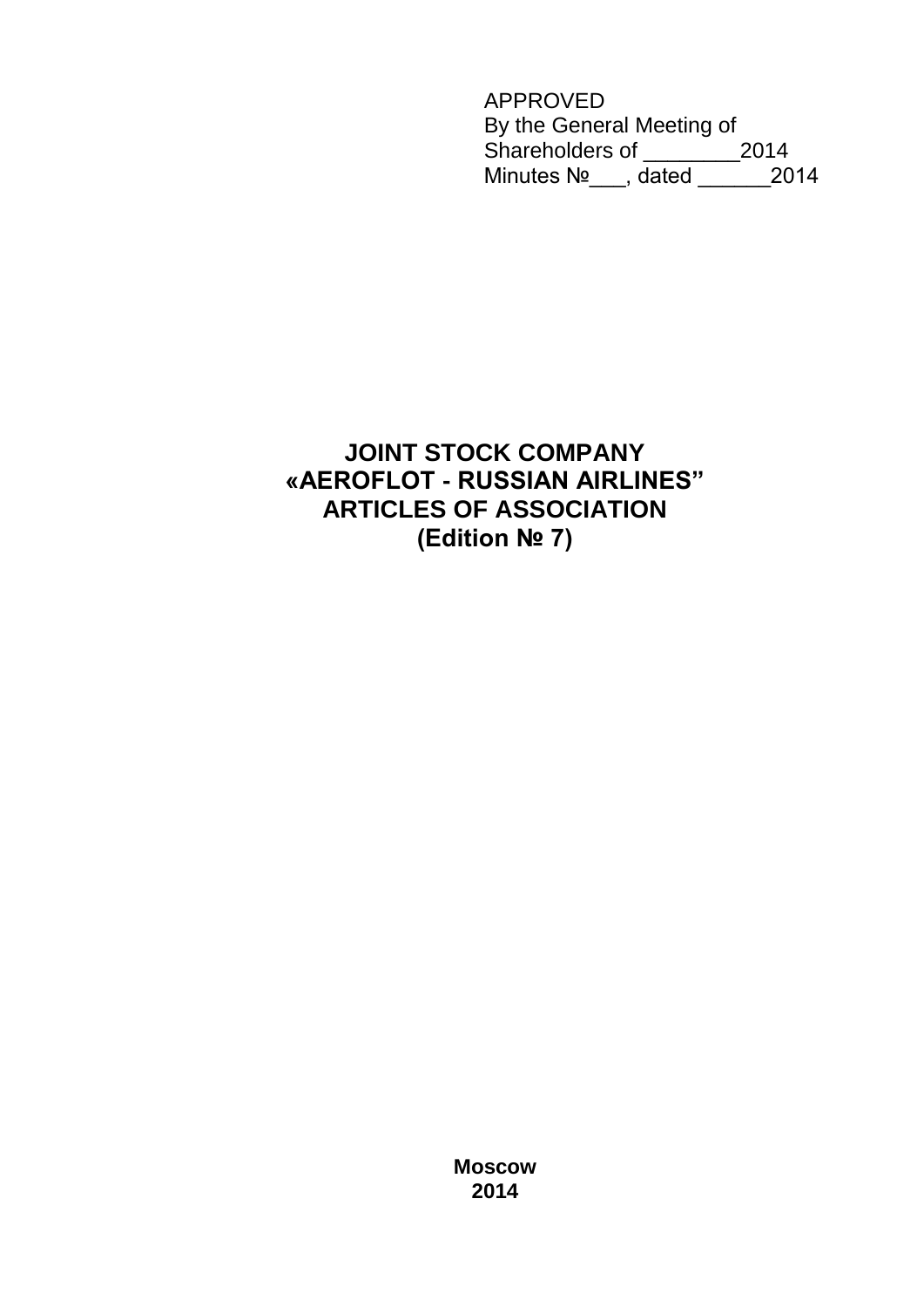**CONTENTS**

| Article 1. General Provisions.                                                                                                               | 3  |
|----------------------------------------------------------------------------------------------------------------------------------------------|----|
| Article 2. Name and Location of the Company                                                                                                  | 3  |
| Article 3. Legal Status of the Company.                                                                                                      | 3  |
| Article 4. Liabilities of the Company.                                                                                                       | 4  |
| Article 5. Branches and Representative Offices of the Company.                                                                               | 5  |
| Article 6. Subsidiaries and Affiliated Companies.                                                                                            | 5  |
| Article 7. The Purpose and Types of Activities of the Company.                                                                               | 6  |
| Article 8. Assets and Authorized Capital of the Company.                                                                                     | 8  |
| Article 9. Founders and Shareholders of the Company.                                                                                         | 10 |
| Article 10. Profits and Funds of the Company.                                                                                                | 10 |
| Article 11. Securities of the Company.                                                                                                       | 10 |
| Article 12. Ensuring Shareholders' Rights Related to the Issuance<br>of Shares and Issued Convertible into Shares Securities of the Company. | 14 |
| Article 13. Rights of Shareholders - Holders of the Company's Shares.                                                                        | 15 |
| Article 14. Company Dividends.                                                                                                               | 16 |
| Article 15. The Register of Shareholders of the Company.                                                                                     | 17 |
| Article 16. The General Meeting of Shareholders.                                                                                             | 18 |
| Article 17. Preparation of the General Meeting of Shareholders.                                                                              | 26 |
| Article 18. The Extraordinary General Meeting of Shareholders.                                                                               | 30 |
| Article 19. The Board of Directors of the Company.                                                                                           | 32 |
| Article 20. Meetings of the Board of Directors of the Company.                                                                               | 35 |
| Article 21. Executive Bodies of the Company.                                                                                                 | 37 |
| Article 22. Liabilities of the Members of the Board of Directors, the General                                                                |    |
| Director, the Members of the Executive Board, and Persons                                                                                    |    |
| Interested in the Execution of a Transaction by the Company.                                                                                 | 40 |
| Article 23. The Supervision over Financial and Economic Activity of the                                                                      |    |
| Company.                                                                                                                                     | 42 |
| Article 24. The Bookkeeping and Financial Reporting of the Company.                                                                          | 43 |
| Article 25. Retention of the Company Documents and Information Disclosure.                                                                   | 43 |
| Article 26. Reorganization and Liquidation of the Company.                                                                                   | 44 |
| Article 27. Final Provisions.                                                                                                                | 47 |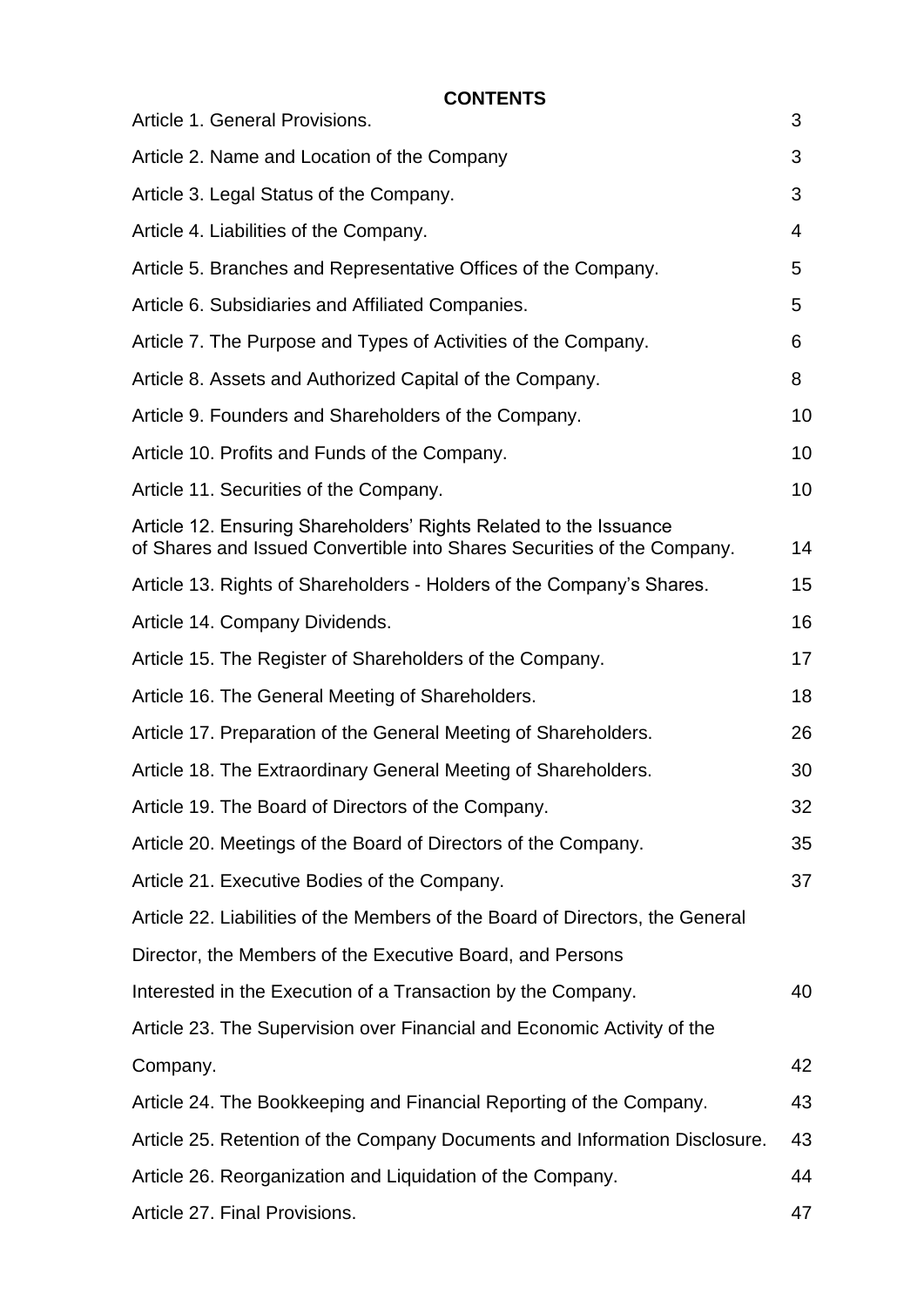# **Article 1. General Provisions**

The Joint Stock Company «Aeroflot - Russian Airlines» (hereinafter, the Company), formerly named the Joint Stock Company «Aeroflot - Russian International Airlines», established in compliance with the Regulations of the Russian Federation Government of the No 527 of July 28, 1992 «On Measures of Organization of International Air Communications of the Russian Federation», No 267 of April 1, 1993 «On the Joint Company " Aeroflot - Russian International Airlines" and No 314 of April 12, 1994 «On Adoption of the Joint Stock Company «Aeroflot - Russian International Airlines» Articles of Association» as a Result of Reorganization of Industrial and Commercial Company "Aeroflot – Soviet Airlines", , the Administration of the International Air Communications of the Civil Aviation named after Order of the Red Banner, International Commercial Administration of the Civil Aviation, the Sheremetyevo Aviation and Technical Enterprise, the Center of International Settlements of the Civil Aviation, Inter-Regional Agency of Air Services «Rossia», to include the rights and obligations taken under the international agreements of the Russian Federation and former USSR on air communications with foreign countries, as well as under the contracts and agreements of the above said enterprises with foreign airlines, firms and companies.

The Joint Stock Company is a commercial entity and its operations are subject to the Civil Code of the Russian Federation, the Air Code of the Russian Federation, the Federal law «On Joint-Stock Stock Companies» of December 26, No 208-FZ (hereinafter Federal Law "On Joint Stock Companies") and other statues and regulations of the Russian Federation.

# **Article 2. Name and Location of the Company**

2.1 The full registered name of the Company is:

in Russian - открытое акционерное общество «Аэрофлот - российские

авиалинии»;

in English - Joint Stock Company «Aeroflot - Russian Airlines».

2.2 The abbreviated registered name of the Company:

in Russian - ОАО «Аэрофлот»;

in English - JSC «Aeroflot».

2.3 The Company's location is:

The Company's location coincides with the location of its corporate executive bodies that are situated at Arbat St., 10, Moscow 119002, Russian Federation.

# **Article 3. Legal Status of the Company**

3.1 Under the law of the Russian Federation, the Company is a legal entity. The Company acquires its rights and duties from the moment of its registration.

The Company has in its possession separate assets that are accounted at its own balance sheet.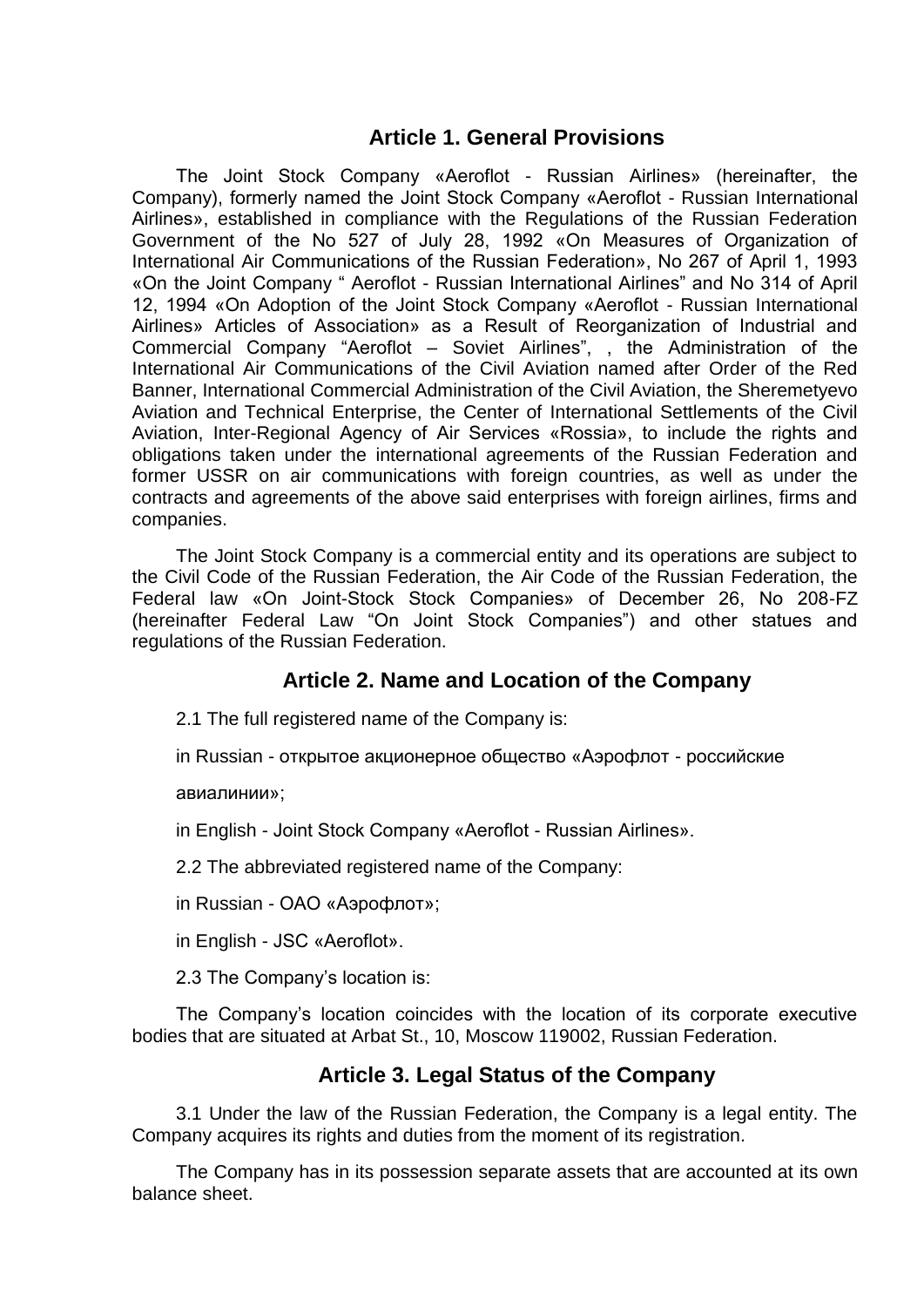The Company may obtain and exercise on its behalf property and private nonpecuniary rights, assume obligations, and to be a claimant and a respondent in any court

3.2 The Company is entitled in accordance with the established procedure to open bank accounts in the territory of the Russian Federation and abroad.

3.3 The Company has a unique corporate emblem, a round seal with the Company's full corporate name in Russian and in English bearing its location and emblem, as well as stamps and letterheads with its full title and emblem as well as one or several trademarks registered in the established procedure and other means of visual identification.

The Company in the capacity of the legal successor is the proprietor of «Aeroflot» trademark.

3.4 The main base airport of the Company is Sheremetyevo (Moscow District, Khimkinsky Region). Under the existing standards and regulations of the International Civil Aviation Organization (ICAO) applicable in the Russian Federation the Company enjoys in its base airport the priority right against other airlines that operates from and are based in Sheremetyevo (Moscow) Airport to use stands for own aircraft , buildings and facilities as may be necessary for ground (technical and commercial) service of its own flights. In compliance with the terms and conditions of international agreements of the Russian Federation and former Soviet Union on air communication with foreign countries the Company also enjoys the priority in carrying out its contract obligations in respect of foreign airlines flying via Sheremetyevo Airport.

3.5 According to the international agreements of the Russian Federation and of the former USSR in the field of the Civil Aviation as well as to the standards existing in the Russian Federation and regulations of ICAO the Company is a national carrier of the Russian Federation.

3.6 The Company's fiscal year coincides with calendar year.

#### **Article 4. Liabilities of the Company**

4.1 The Company shall be held liable for all its obligations by all the property in its possession.

4.2 The State and its bodies shall not be held liable for the Company's obligations, nor the Company shall be held liable for the State's or its bodies' obligations.

4.3 The Company shall not be held liable for its shareholders' obligations.

4.4 The shareholders shall not be held liable for the Company's obligations and shall bear the risks of loss connected with its activities within the limits of stock value of shares belonging to them*.*

The shareholders, who did not pay up the shares in full, shall be liable jointly and severally for the Company's obligations within the limits of unpaid amount on the shares held by them.

4.5 In case the insolvency (bankruptcy) of the Company is caused by any actions or inaction of its shareholders or other persons having office in the governing bodies of the Company and the right to give mandatory instructions or in any other way exert influence on the Company's activities, such shareholders or other persons in case of insufficient assets shall bare joint and several liability for the Company's obligations.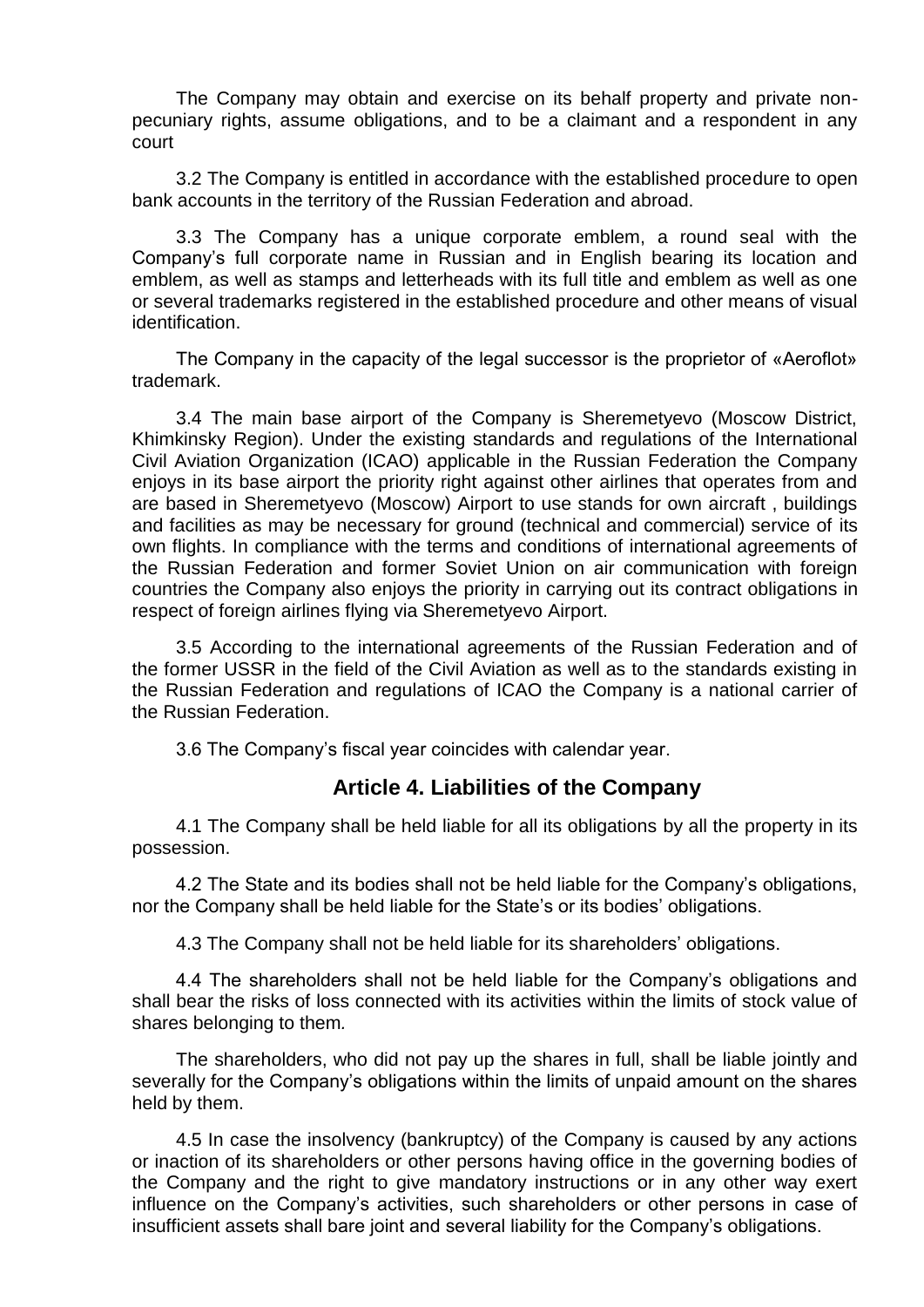The insolvency (bankruptcy) of the Company shall be regarded as caused by the actions or inaction of the shareholders or other persons having the right to issue mandatory instructions or in any other way exert influence on the Company's activities only in case they have used the aforesaid right and/or exerted influence with the purpose of making the Company commit certain actions being fully aware that such actions shall result in insolvency (bankruptcy) of the Company.

4.6 The Company, with the objective of implementation of the State social, economic and taxation policies shall be responsible for:

- safe keeping of documents (bylaws, management, financial and economic andothers);

- transferring document of scientific and historic importance to state agencies forretention and storage;

- retention, safety and use in the established order of the employees' personal iles.

#### **Article 5. Branches and Representative Offices of the Company**

5.1 The Company shall have the right to open in accordance with the established order branches and representative offices in the Russian Federation and abroad provided it follows the Federal Law «On Joint Stock Companies» and other Federal laws, and when outside the Russian Federation in compliance with the law of the foreign country in which branches and representative offices are located if it is not otherwise provided in an international agreement of the Russian Federation.

5.2 Branches and representative offices shall operate on the basis of provisions approved by the Company. Branches and representative offices may be provided with the Company' property that is accounted either on their own balance sheets or on the balance sheet of the Company.

5.3 The management of the branches and representative offices' activities shall beexecuted by persons appointed by the General Director of the Company. The managers of branches and representative offices shall act under the power of attorney issued by the Company.

5.4 The branches and representative offices of the Company shall act on behalf thereof.

The Company shall be held liable for the activities of its branches and representative offices.

The information on branches and representative offices of the Company is provided in the Annex to this Articles of Association. The said Annex is subject to the approval by the Board of Directors of the Company and registration in the established manner.

#### **Article 6. Subsidiaries and Affiliated Companies**

6.1 The Company may have subsidiary and affiliated companies in the Russian Federation and outside the Russian Federation territory set up in compliance with the Federal law «On Joint Stock Companies» and other Federal regulations, and, when outside the Russian Federation, in accordance with the laws of the foreign country in which such subsidiary and/or affiliated companies are located unless otherwise provided in the international agreements of the Russian Federation.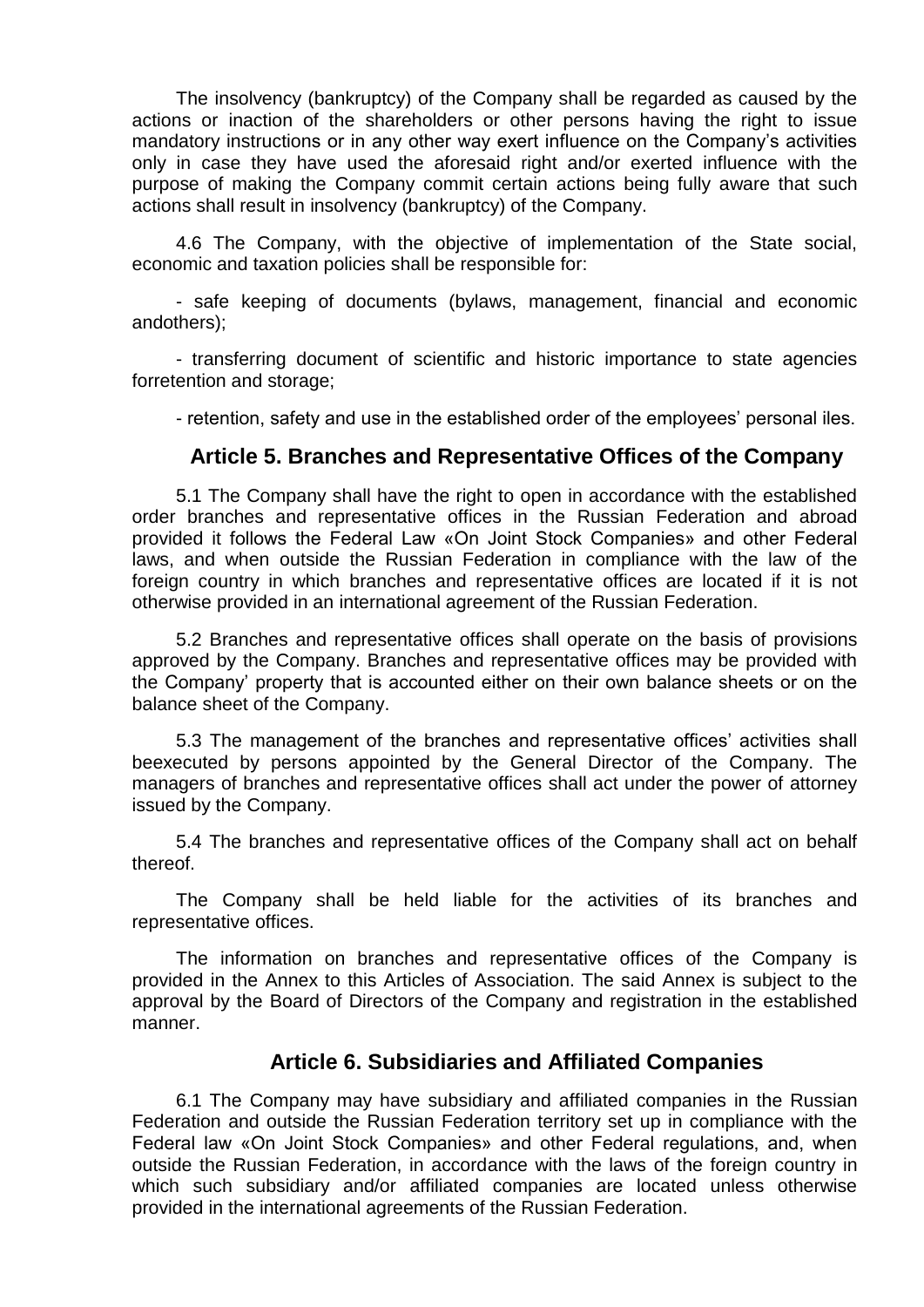6.2 A company shall be considered a subsidiary if another (parent) Company due to its prevailing interest in the authorized stock or in accordance with a contract between them or otherwise can control the such company's decisions.

6.3 A company shall be considered affiliated if another (prevailing) company has in its possession over 20 (twenty) per cent of the said company's voting shares.

6.4 A subsidiary company shall not be held liable for the debts of the parent company.

6.5 The parent company, provided it is entitled to issue instructions mandatory for the subsidiary company, shall be held liable jointly and severally with the a subsidiary company for the transactions as concluded by the parent company as a follow up of such instructions.

The parent company is deemed entitled to issue instructions mandatory for implementation by an affiliated company only in case such right is provided in a contract with the subsidiary company or the charter thereof.

6.6 In case of insolvency (bankruptcy) of a subsidiary company due to a fault of the parent company the latter shall have the vicarious liability for its debts. Insolvency (bankruptcy) of a subsidiary company shall be considered to occur through a fault of the parent company only in case the parent company have used the said right or pportunity for the purpose of making the subsidiary company to commit certain actions being fully aware that such actions shall result in insolvency (bankruptcy) of the subsidiary company. The loss shall be deemed caused due the fault of the parent company only in case it used its right and/or an opportunity being fully aware that as a result the subsidiary company shall suffer losses.

6.7 The shareholders of a subsidiary company shall be entitled to claim damages from the parent company incurred through the fault thereof.

# **Article 7. The Purpose and Types of Activities of the Company**

7.1 The Company is set up for the purpose to produce services, goods and products with the aim of earning profits.

7.2 The Company shall engage in the following main types of business:

− air transportation of passengers, baggage, cargo and mail on international and domestic flights on commercial basis in accordance with the requirements of the Air Code of the Russian Federation and other statutory and regulatory acts of the Russian Federation, international agreements of the Russian Federation and the Company in the field of the Civil Aviation and subject to licenses to operate airlines issued in the established manner;

− foreign economic operations;

− organization of aeronautics and navigation, meteorological as well as ground support services of flights to ensure safety and regularity thereof;

− services for passenger and customers, rendering various types of services thereto;

− cargo handling, services for consignees and consignors;

− airport operations to support passengers, baggage, mail and cargo services;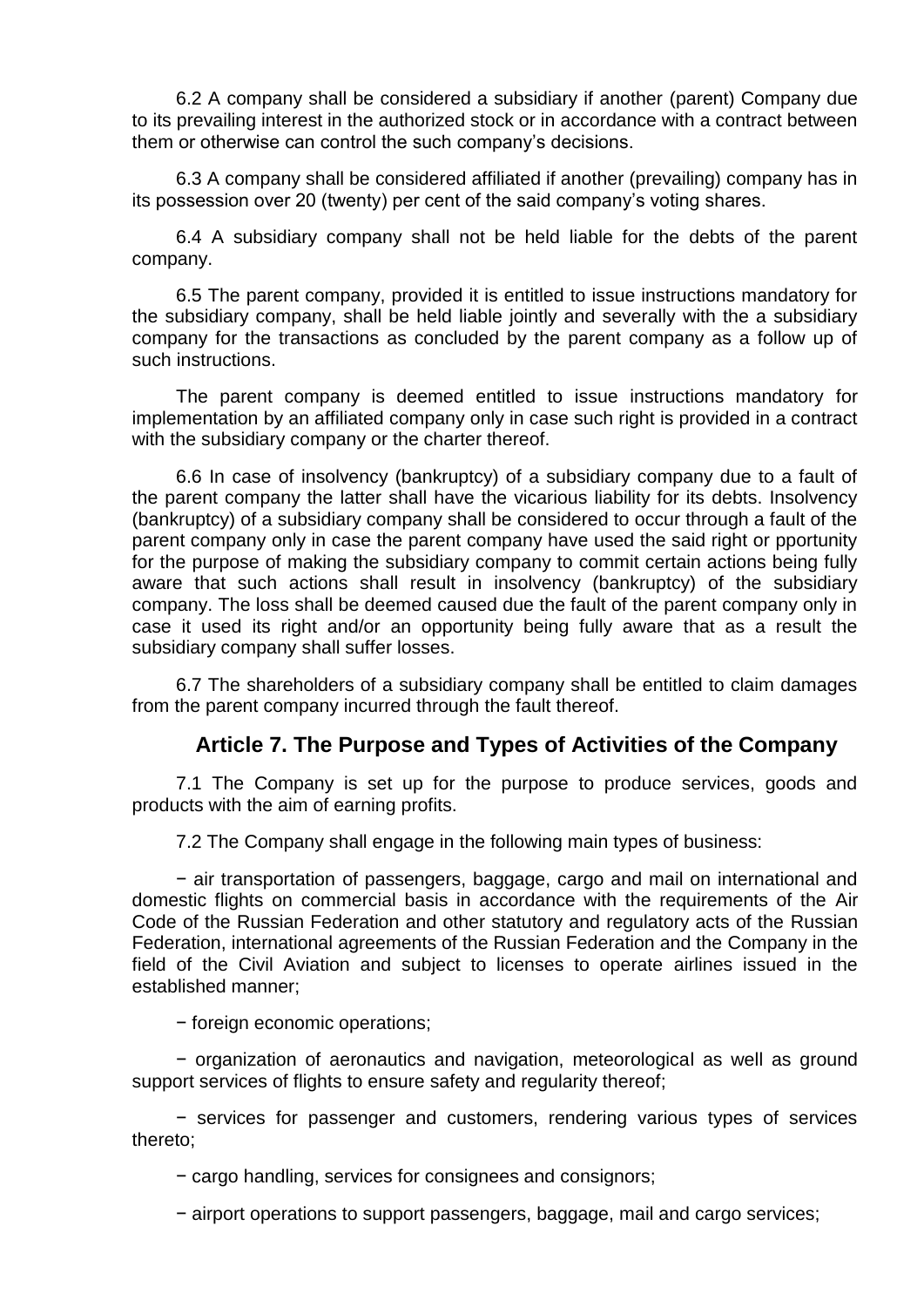− functions of a customs air carrier according to the procedure established by the Russian Federation legislation;

− maintenance and repair of aircraft manufactured in Russia and abroad;

− contracted ground service (maintenance and commercial) for Russian and foreign made aircraft or airlines and companies;

− seats (aircraft space) reservations, issuance, processing and selling passenger, cargo and other traffic documents;

− training, recurrent , conversion and refresher training of flight crews, maintenance and other personnel required to perform international and domestic flights and air carriage as well as for other types of the Company's activities, including personnel training for other companies on contractual basis, and to staff representative offices and affiliated companies of the Company in the Russian Federation and abroad;

− professional activities in the finance and credit field according to the Russian Federation legislation;

− professional activities on the securities market according to the Russian Federation legislation;

− development, implementation and utilization of information technologies and communication services to include software, in the field aviation and other types of the Company's activities;

− publication and printing business, production and sales of advertising and souvenir products, selling and use of photo and video products for commercial purposes;

− aviation security and protection of the Company activities against acts of unlawful interference;

− firefighting support for aircraft operations and infrastructure facilities of the Company;

− operations, to include agency operations, in export and import of services, equipment, and materials; marketing and other studies; consulting and administration services in the field of international and domestic air transportation;

− leasing of aircraft manufactured in Russia and abroad, equipment, buildings and constructions and other property required for efficient conduct of the Company business;

− organization of hotel and tourist business;

− development of the material base of the social sphere to provide better social and economic welfare of the Company employees;

− medical care activities;

− construction and use of production and residential buildings, constructions, hotels and other facilities required for Company's operations;

− participation in the settlement of crisis situations pertaining to hi-jacking of aircraft and other terrorist manifestations on the air transport;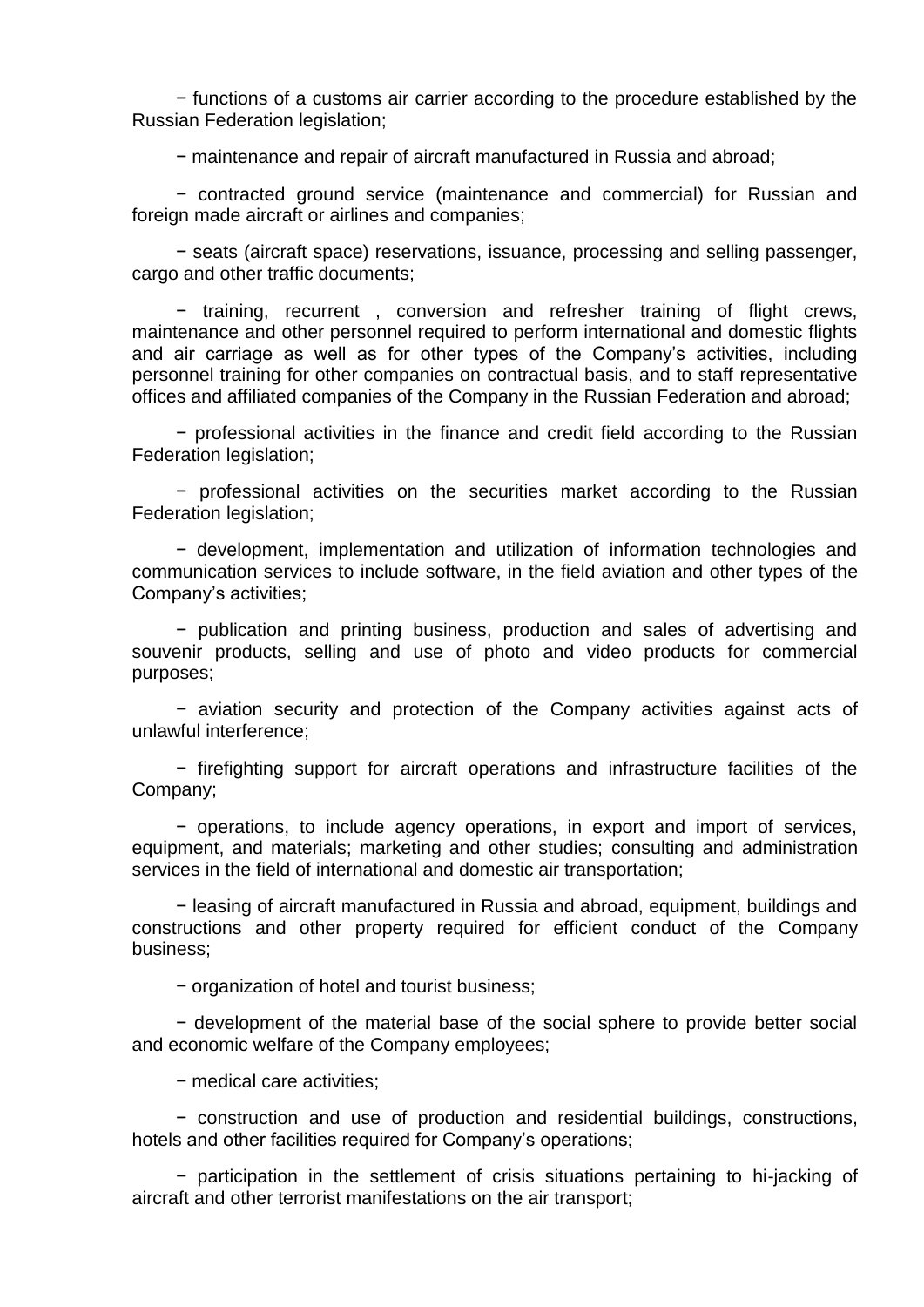− participation in the arrangements and conduct of investigations of air accidents and incidents, organization and conduct of investigations of operational incidents, development and implementation of measures for prevention thereof, and participation in organization and conduct of search and rescue works;

− search and rescue support for aircraft operations;

− work with information constituting the State secret;

− concluding on behalf of the Company contracts (agreements) with Russian and foreign legal entities and individuals covering matters required to ensure effective activities of the Company in compliance with the requirements of the Air Code of the Russian Federation, other statutes and international agreements of the Russian Federation;

− providing services for carriage of weapons and ammunition.

The Company shall have the right to carry out any other kinds of activities permitted by the law.

If applicable legislation requires licensing of any type of business activities the Company shall have the right to carry out such activities subject to a licenses obtained by the

Company in the established procedure.

#### **Article 8. Assets and Authorized Capital of the Company**

8.1 The Company assets include fixed assets and circulating assets as well as other valuables the value of which is shown in the Company's own balance. The Company is the owner of the assets belonging thereto.

8.2 The Company is the owner of the financial funds, assets transferred to it by the shareholders; of the goods put out in the process of its production and economic activities; intellectual property, earned revenue, as well as of its detached branches property.

8.3 The authorized capital of the Company is 1,110, 616,299 (One billion, one hundred and ten million, six hundred and sixteen thousand, two hundred and ninety nine) rubles.

The authorized capital is divided into 1,110,616,299 (One billion, one hundred and ten million, six hundred and sixteen thousand, two hundred and ninety nine) having been floated registered ordinary shares with par value 1 (one) ruble each giving its owner all the rights of a shareholder possessing ordinary shares in accordance with the Federal Law «On Joint Stock Companies» and present Articles.

In addition to the aforementioned issued shares, the Company shall be authorized to issue 250,000,000 (Two hundred fifty million) ordinary registered shares having par value of 1 (one) ruble each. Each additionally issued share shall granting its holder the same scope of rights as issued shares in accordance with the provisions this Articles of Association.

8.4 The Company shall be authorized to increase its authorized capital by increasing the nominal value of the Company's issued shares or by issuing additional shares.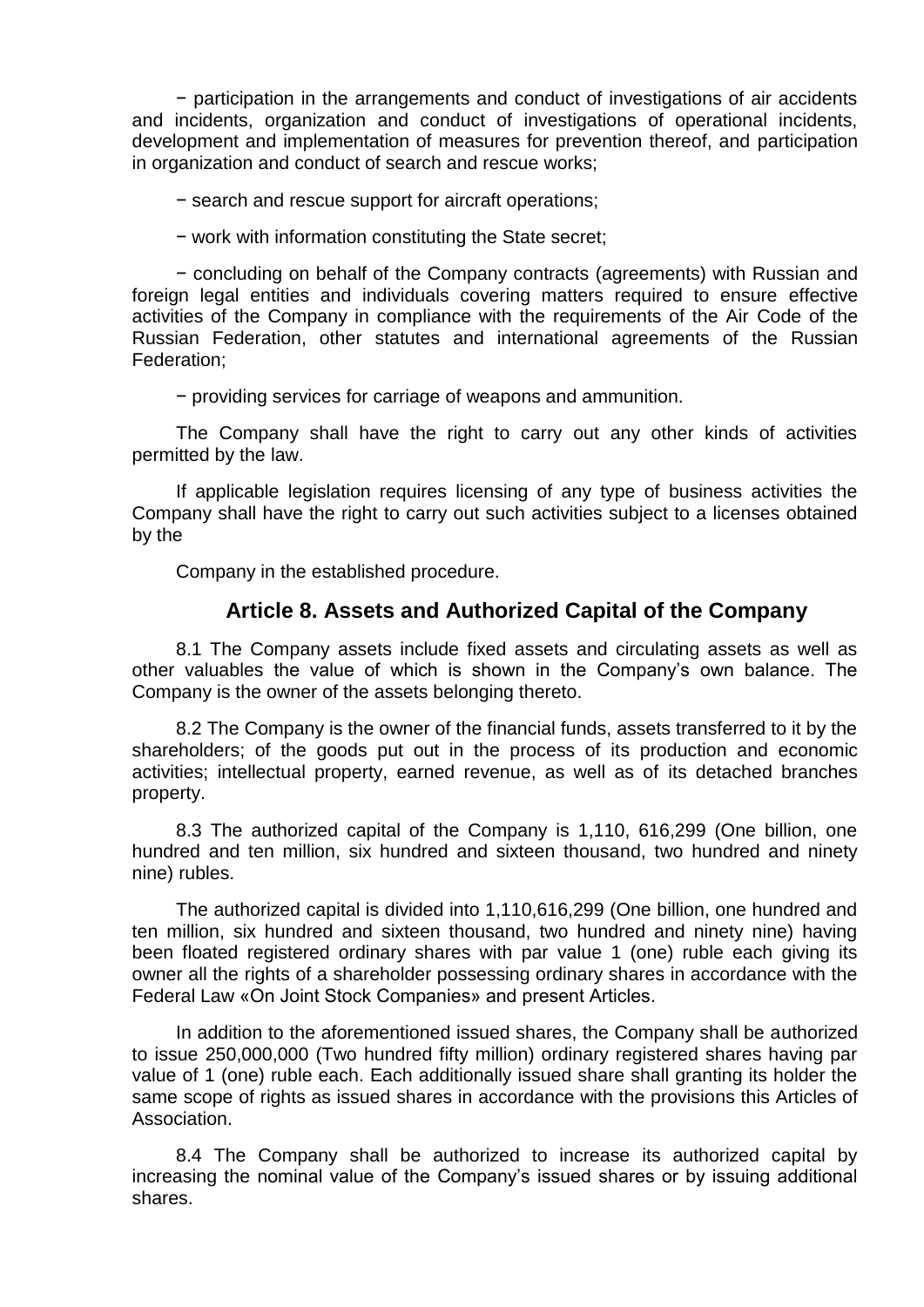The decision to increase the Company's authorized capital by increasing the nominal value of shares shall be adopted by the General Meeting of Shareholders.

The decision to increase the Company's authorized capital by issuing additional shares within the number of declared shares shall be adopted by the Board of Directors in the order provided in the Federal Law "On Joint Stock Companies" and these present Articles of Association.

8.5 The resolution to increase the Company's authorized capital by issuing additional shares shall contain: the number of additional ordinary shares to be issued within the limit of the declared shares number of the given category (type): the way and the cost of the issue of additional shares that are to be issued by subscription or the method of calculation thereof including the cost of the issue or the way the cost of the issue of additional shares to the shareholders having the preemptive right for acquisition of shares being thus issued can be calculated, the terms of payment for additional shares that are issued by subscription; other conditions of issue may be also specified.

8.6 The increase of the authorized capital is allowed after it has been paid up in full pursuant to the procedure established by the Law of the Russian Federation. The increase of the authorized capital with the purpose to cover damages incurred by the Company is prohibited.

8.7 The Company's authorized capital may be diminished by decreasing the nominal value of shares or by decreasing the total number thereof including redemption of a part of shares as provided in this Article.

8.8 The Company is not entitled to decrease its authorized capital if such decrease result in a lower total amount of the authorized capital than the minimum authorized capital amount of the Company set forth in the Federal law «On Joint-Stock Companies» as at the date of submission of the documents to the State registrar for registration of relevant changes in the Company's Articles of Association.

8.9 The decision to reduce the Company's authorized capital by decreasing the nominal value of shares or by redemption of a part thereof in order to reduce the total number and to make the necessary amendments to the Company's Articles of Association shall be resolved by the general meeting of shareholders.

The Company must notify its creditors about the decrease of the authorized capital of the Company and about the new amount of authorized capital within 30 (thirty) days from the date of the decision to decrease the authorized capital. The Company must also publish a notice about the decision taken in a publication that is intended for publication of information about State registration of legal entities.

8.10 If, at the end of the second and of each subsequent fiscal year, according to the annual accounting balance sheet submitted to the shareholders for approval or in accordance with the auditor's report the value of net assets of the Company is less than its announced authorized capital the Company must give a notice of the decrease of its authorized capital down to the amount not exceeding its net assets.

8.11 If, at the end of the second and each subsequent fiscal year, according to the annual financial statement submitted to the shareholders for approval or in accordance with the statutory auditor's report the amount of the net assets of the Company comes to be lower than the minimal announced authorized capital set forth in Article 26 of the Federal Law "On Joint Stock Companies" the Company must make a decision about its liquidation.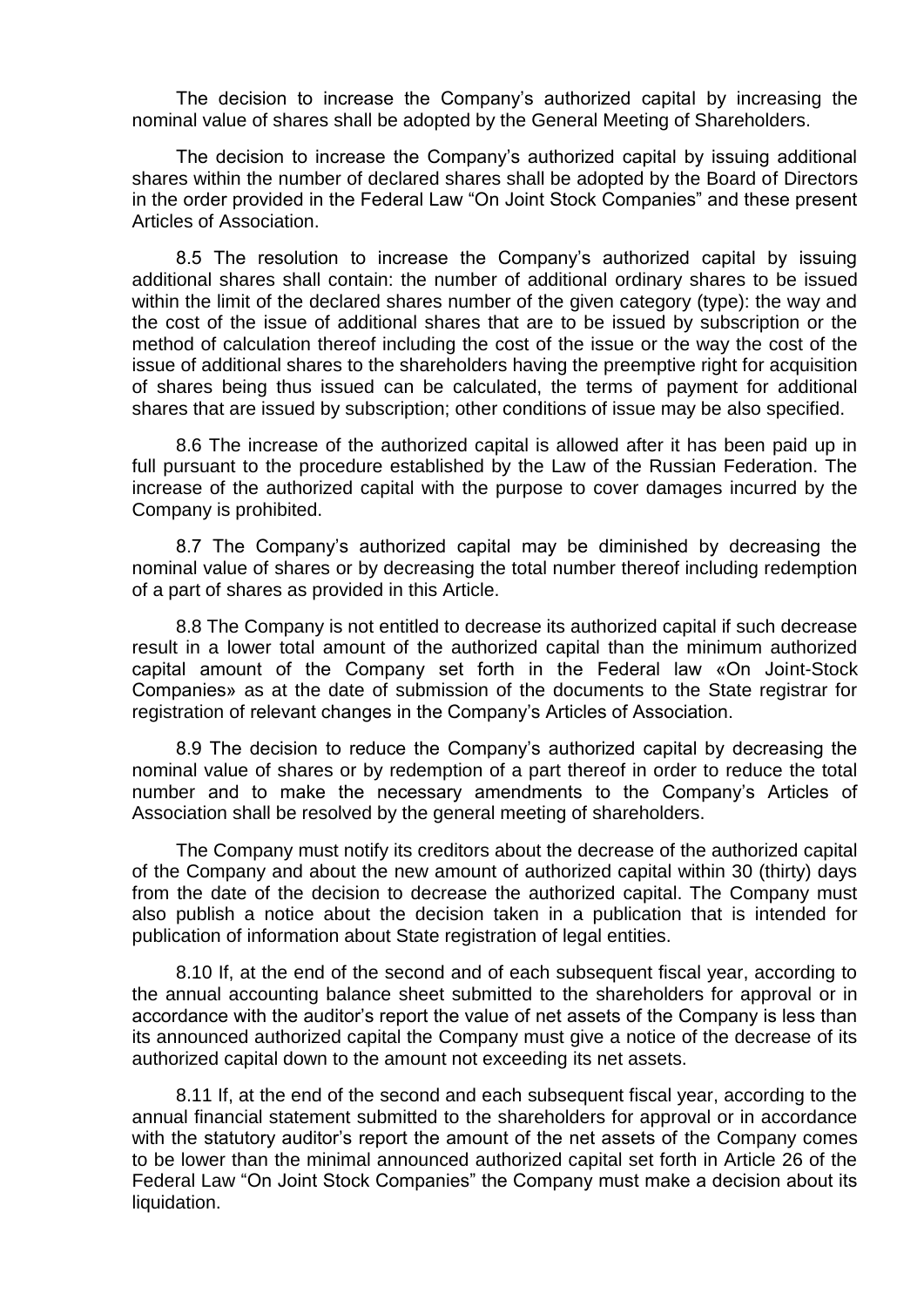8.12 If in cases described in paragraphs 8.10 and 8.11 herein above the Company fails to take a decision on the decrease of the authorized capital of the Company or winding up thereof within a reasonable time its creditors shall have the right to claim immediate discharge or termination by the Company of its liabilities and reimbursement of their losses.

In such cases the State agency responsible for State registration of legal entities or other state or local self-government bodies that are entitled to raise claims for liquidation of legal entities by Federal law shall have the right to raise a claim in court for winding up the Company.

#### **Article 9. Founders and Shareholders of the Company.**

9.1 The founder of the Company is the Government of the Russian Federation.

9.2 Shareholders of the Company may be both Russian and foreign legal entities and natural persons entitled to acquire Company's shares.

# **Article 10. Profits and Funds of the Company.**

10.1 The profit the Company shall have after payment of taxes and other mandatory charges (net profit) belongs to the Company and is fully at its discretion.

10.2 The Company shall have the right to set up the following financial funds:

- the reserve fund;
- the business development fund;
- the social development fund;
- other funds necessary for its activity.

The purpose, size, and procedure of formation of the funds, procedure and ways of their disposal are resolved by the Board of Directors.

10.3 The Company creates a reserve fund in the amount of 25 % (twenty five per cent) of its authorized capital.

The reserve fund is intended for covering losses and paying off Company's debentures and for redemption of shares thereof in cases of the lack of other means.

The reserve fund is not allowed to be used for other purposes.

The reserve fund shall be formed by means of obligatory annual allocations until it has grown up to the amount provided hereby. The amount of annual allocations shall be at least 5% (five) of the net profit until it grows up to the amount as provided herein.

# **Article 11. Securities of the Company.**

11.1 The Company shall have the right to issue ordinary shares.

11.2 All ordinary shares of the Company shall be registered shares.

11.3 The nominal value of all ordinary shares shall be equal.

11.4 Additional shares and other issued securities of the Company distributed by subscription shall be issued under the condition they are paid up in full.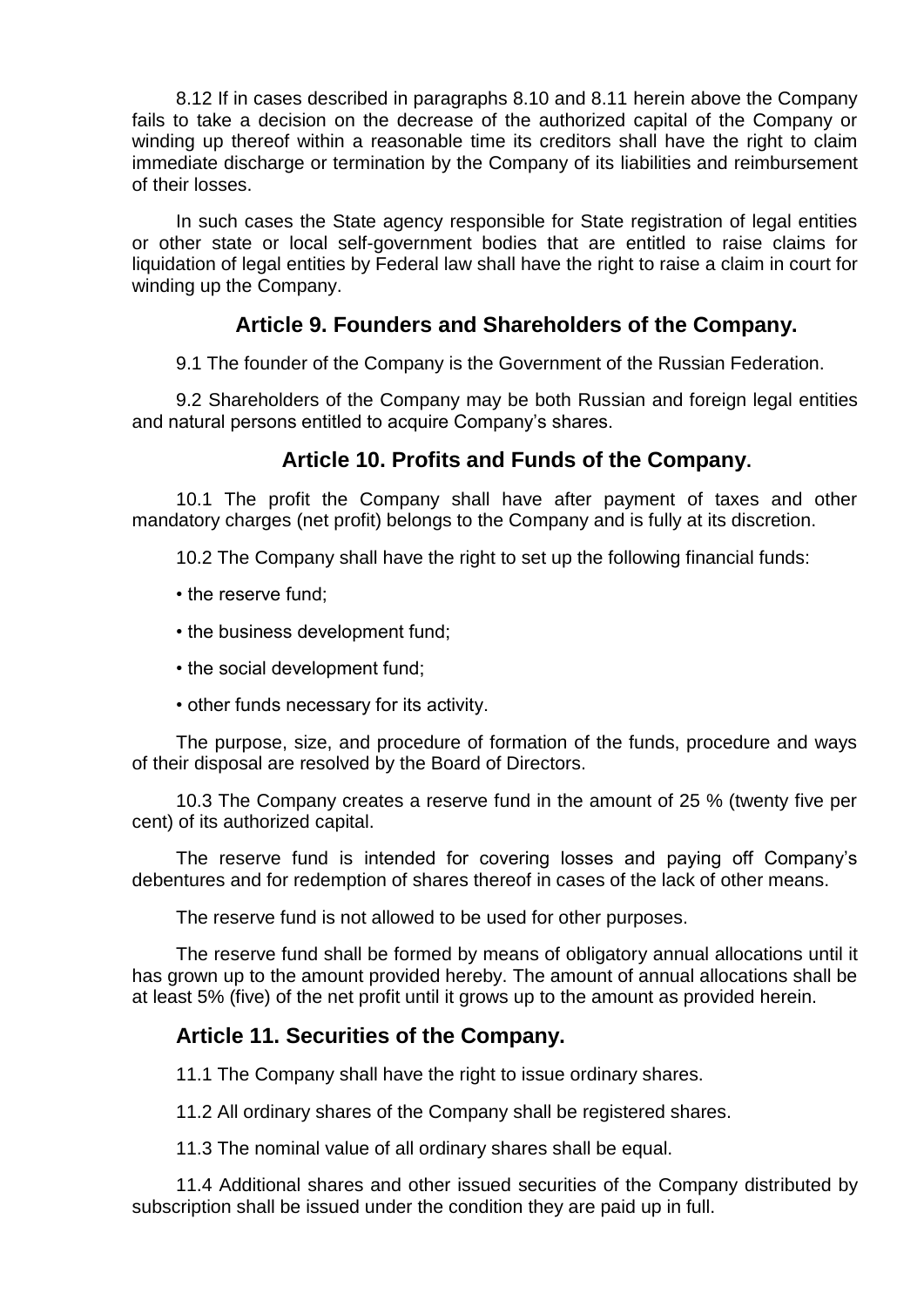11.5 The payment for additionally issued shares distributed by subscription may be made in cash, securities, other assets or property rights, or any other rights having monetary value.

The form of payment for additional shares shall be determined in the resolution on the issue thereof.

The payment for other issued securities shall be made by money only.

11.6 Payment for additional shares of the Company placed by subscription shall be at a price to be determined by the Board of Directors in accordance with Art. 77 of the Federal Law "On Joint-Stock Companies", but not lower than their par value. The placement pice of additional shares placed by subscription and the procedure for its determination shall be set forth in the decision to increase the Company's authorized capital by issuing additional shares, unless that decision provides that such price or its determination procedure shall be established by the Board of Directors no later than the commencement of the placement of additional shares.

11.7 In case the payment for additional shares is made in-kind the market monetary evaluation of the values contributed as payment for the shares is performed by the Board of Directors in accordance with Article 77 of the Federal law «On Joint Stock Companies».

In case the payment for additional shares is made in-kind the services of an independent evaluator shall be used for asserting the market value of relevant property. The amount of the evaluation made by the Board of Directors shall not be higher than the amount of the evaluation made by the independent evaluator.

11.8 The Company may issue debentures and other issued securities convertible into shares, by the decision of the Board of Directors unless, pursuant to the Federal Law "On Joint Stock Companies" and this Articles of Association, the right to resolve such issues belongs to the General Meeting of Shareholders.

11.9 The procedure of converting debentures and other issued securities, except shares, shall be set forth in the resolution on the particular issue thereof.

No conversion of ordinary shares into preference shares as well as into debentures and other types of securities is allowed.

The issue of the Company's additional shares within the limits of the number of authorized shares as required for converting the issued convertible shares and other issued securities into the ordinary shares of the Company shall be done through such conversion only.

11.10 Payment for equity securities of the Company placed by subscription shall be at a price which, or the determination procedure for which, shall be established by the Company's Board of Directors in accordance with Art. 77 of the Federal Law "On Joint-Stock Companies". Payment for equity securities convertible into shares placed by subscription shall be at a price not lower than the par value of the shares into which such securities are converted.

11.11 The Company shall have the right to arrange placement of additional shares and other issued securities by both subscription and conversion.

The Company shall have the right to issue Company's shares and issued securities convertible into shares by both public and private subscription.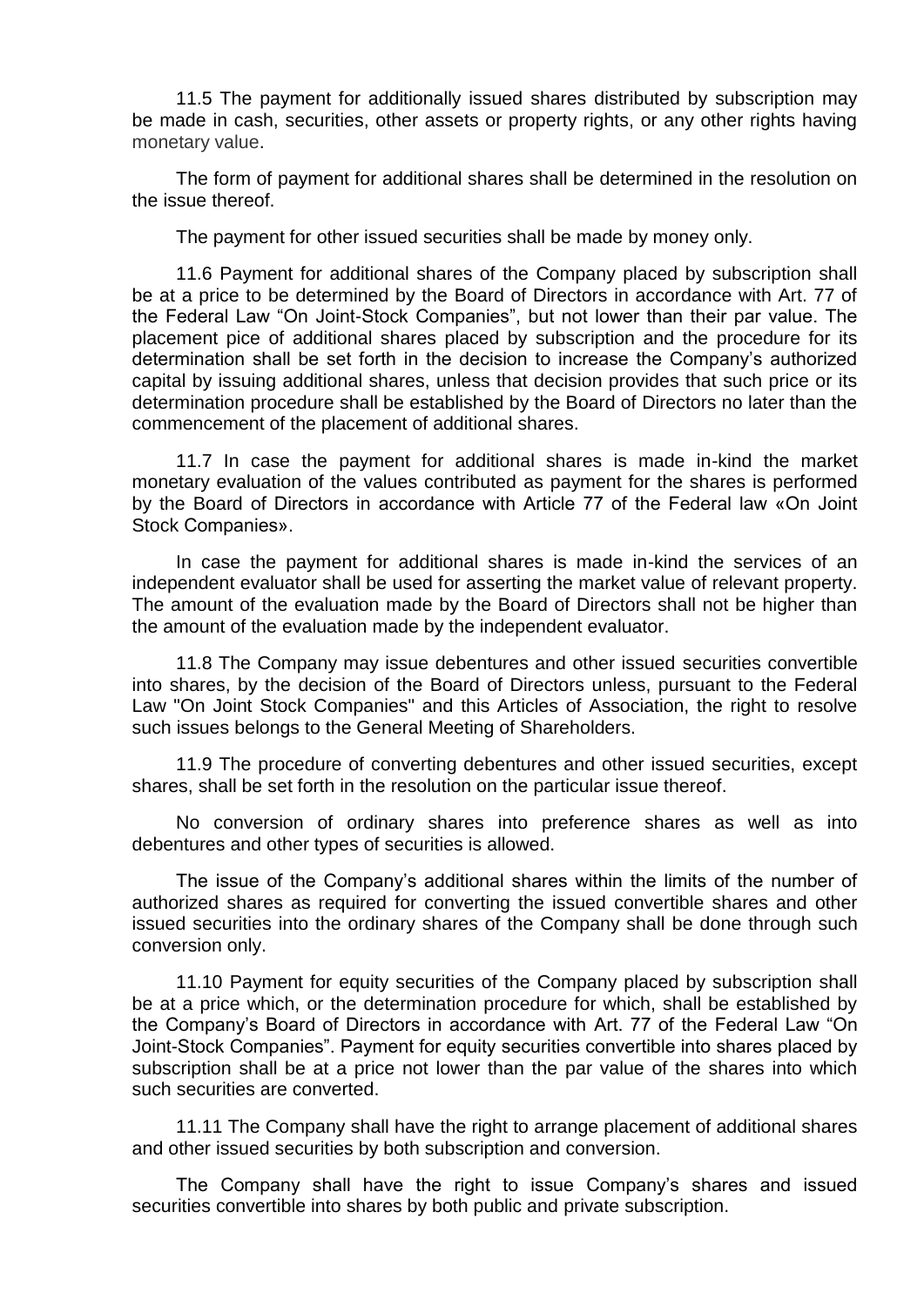Issuance of shares (issued securities convertible into shares) of the Company by way of private subscription shall be only carried out by the decision of the General Meeting of shareholders on the increase of authorized capital of the Company through the issue of additional shares (through the issue of issued securities convertible into shares) to be approved by the three forth majority of votes of the shareholders – holders of voting shares attending the General Meeting of shareholders.

Issuance through public subscription of ordinary shares that make more than 25 (twenty five) percent of the total of the previously issued ordinary shares shall be only carried out by the decision of the General Meeting of shareholders approved by the  $\frac{3}{4}$ majority of votes of the shareholders – holders of voting shares attending the General Meeting of shareholders.

Issuance through public subscription of issued securities convertible into ordinary shares that make up 25% (twenty five) percent of the total of the previously issued ordinary shares shall be only carried out by the decision of the General Meeting of shareholders approved by the  $\frac{3}{4}$  majority of votes of the shareholders – holders of voting shares attending the General Meeting of Shareholders.

Issuance of shares and other issued securities of the Company shall be carried out in accordance with the legislation and regulations of the Russian Federation.

11.12 The Company shall have the right to redeem its previously issued shares by resolution of the General Meeting of shareholders on decrease of authorized capital of the Company by way of buying out a portion of issued shares in order to cut down their total number.

The Company shall have no right to pass a decision to decrease the authorized capital of the Company by way of buying out a portion of issued shares with the intention to cut down their total number if the total par value of the shares remaining in circulation shall be less than the minimum amount of the authorized capital of the Company as provided in the Federal law "On Joint Stock Companies".

The Company shall have the right to buy out issued shares by the decision of the Board of Directors of the Company.

The Company shall have no right to pass a decision on buying out shares by the Company if the total par value of the shares in circulation shall go down to less than 90% (ninety percent) of the authorized capital of the Company.

11.13 The shares acquired by the Company under the decision of the General Meeting of shareholders on the decrease of the authorized capital of the Company by way of redemption of shares to reduce the total number thereof shall be cancelled upon acquisition.

11.14 The shares purchased by the Company by the decision of the Board of Directors of the Company shall not give voting right, nor be taken into account in counting the votes, nor shall dividends be paid in respect thereof. Such shares must be disposed of by the Company at least at the then current market price within 1 (one) year after acquisition thereof, otherwise the General Meeting of shareholders must pass a decision to reduce the authorized capital of the Company by way of canceling the such shares or by increasing the par value of other shares while preserving the amount of the authorized capital as provided in these Articles of Association.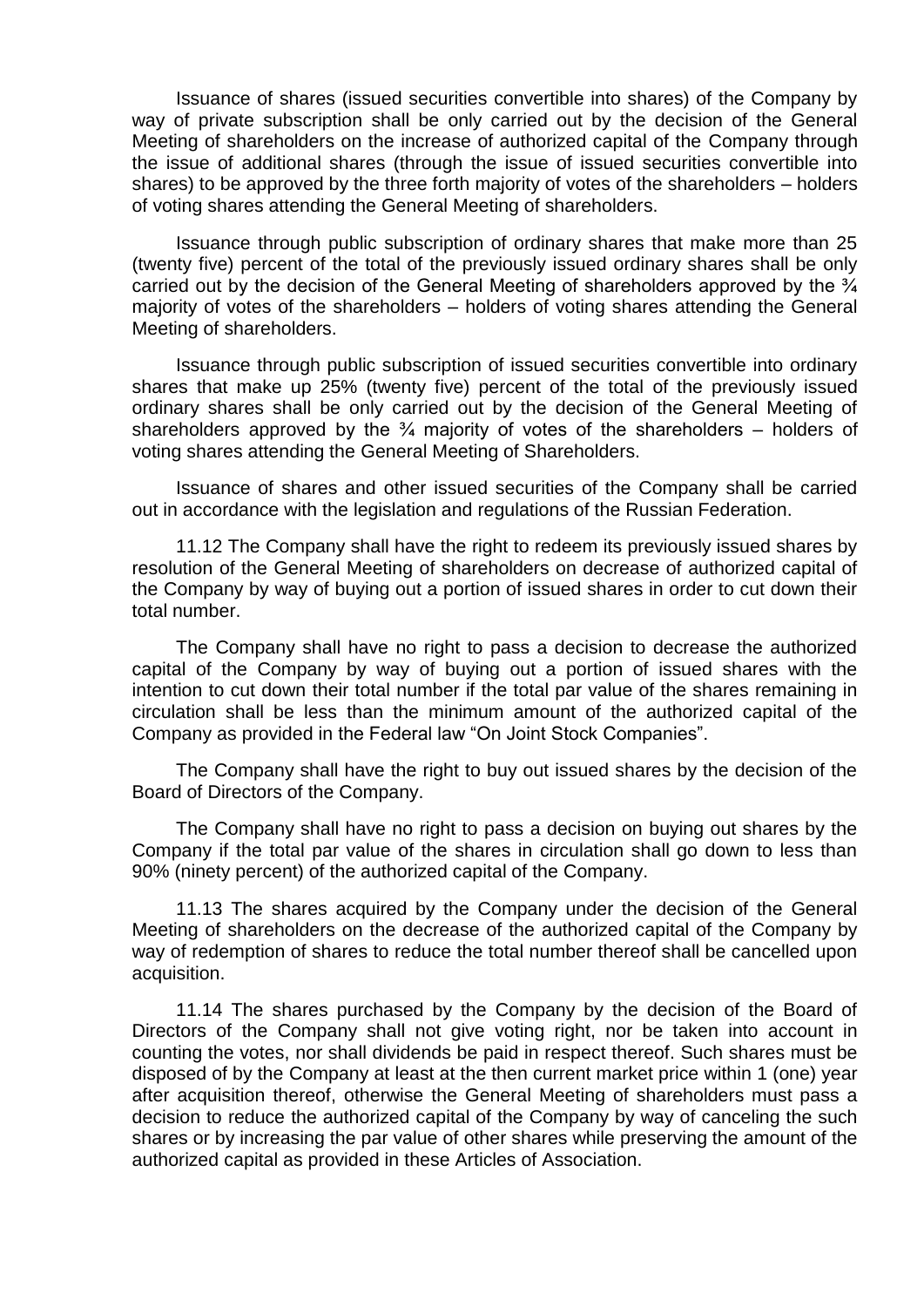11.15 The resolution on buying out shares shall indicate the categories (types) of shares being bought, the number thereof by each category (type), the purchase price, the form and terms of payment as well as the period the shares are to be bought out.

At the time of redemption, the shares may be paid for in-kind. The term the shares are to be bought out shall be at least 30 (thirty) days. The price of shares to be acquired by the Company is determined in accordance with Article 77 of the Federal Law "On Joint Stock Companies".

11.16 Each shareholder – holder of shares of certain categories (types) which are to be bought out under the decision made shall have the right to sell the said shares, and the Company shall be liable to buy them out.

If the total number of shares in respect of which the Company has received applications purchase exceeds the quantity of shares which may be acquired by the Company within the limitations set forth by this Article, the shares shall be acquired from the shareholders in proportion to the declared demands.

Not later than 30 (thirty) days before the beginning of the term during which the shares are to be bought out the Company shall be required to inform the shareholders the holders of certain categories (types) of shares in respect of which the decision to by thereof has bee taken.

11.17 The Company shall have no right to redeem ordinary shares issued by the Company:

- until the entire authorized capital of the Company is paid up in full;

- if at the time of the redemption, the Company shows the signs of insolvency (bankruptcy) as provided in the legislation and regulations of the Russian Federation in respect of insolvency (or bankruptcy) of companies or the said signs are certain to appear as a result of redemption thereof;

- if at the moment of redemption of shares the value of the net assets of the Company is less than its authorized capital, reserve fund of the Company, or is certain to become less than the amount thereof as a result of the redemption of the shares;

- the Company shall have no right to buy out issued shares before all shares in respect of which the applications for redemption under the provisions of Article 76 of the Federal Law "On Joint Stock Companies" have been made are redeemed.

11.18 The Company shall have the right to issue debentures and other issued securities including convertible stocks as specified in the Russian Federation regulations on securities.

The floatation of debentures convertible into shares and other issued securities convertible into shares shall be carried out by decision of the Board of Directors of the Company subject to the provisions of Article 11 hereof.

A debenture shall certify the right of its holder to claim the redemption thereof (or payment of its par value or the par value with interests) within the established term.

The decision on a debenture (debentures) issue shall contain the form, terms, and other conditions of redemption thereof. A debenture shall have a nominal value.

11.19. The Company shall be authorized to issue debentures only after its authorized capital has been paid up in full.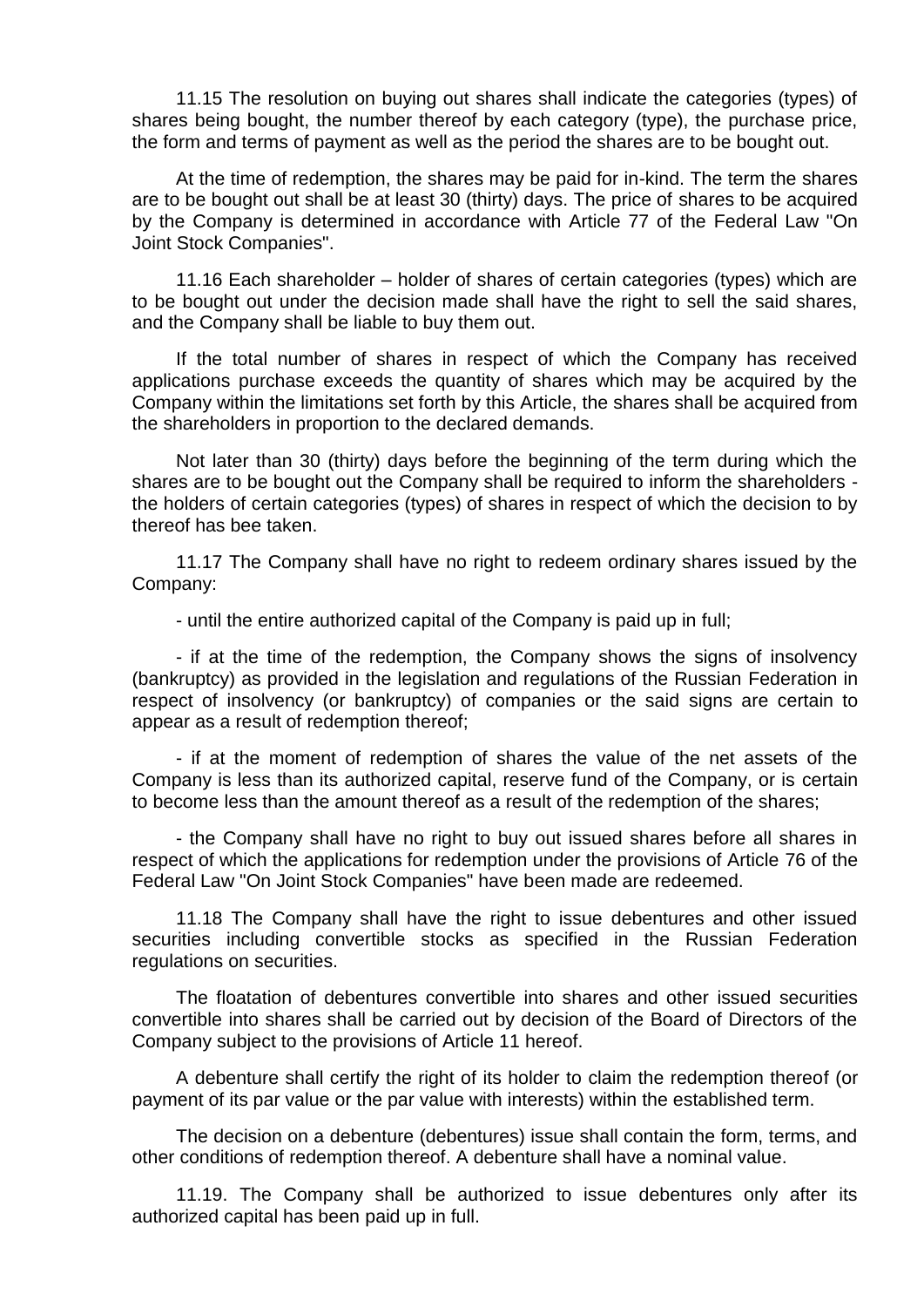The Company shall be authorized to issue debentures secured by a specific property of the Company or debentures issued under guarantees of a third parties granted for the purpose of the debentures issuance, as well as unsecured debentures.

The Company shall be authorized to issue unsecured debentures at least three years of the Company incorporation, and provided at least two annual balance sheets of the Company will have been approved by that time.

11.20 The Company may issue debentures with a single term of redemption or bonds to be redeemed by series in specified time and other types of bonds and debentures.

The buyback of debentures may be paid in cash or in-kind in accordance with the decision for the issuance thereof.

Loan securities may be registered or payable to bearer. In case of registered debentures the Company shall be liable to maintain a register of the holders thereof.

The Company shall not be authorized to issue debentures and other issued securities convertible into shares of the Company if the number of stated shares of the Company of particular categories and types is less than the number of shares of these categories and types in respect of which the said securities confer upon the holder the right to buy thereof.

# **Article 12. Ensuring Shareholders' Rights Related to the Issuance of Shares and Issued Convertible Into Shares Securities of the Company**

12.1 Shareholders of the Company shall have preemption rights for acquisition of additional shares and issued securities convertible into shares through public subscription in the quantity proportionate to the number of shares of the same category (type) in their possession.

12.2 The list of persons who enjoy the preemption right for acquisition of additional shares and issued securities convertible into shares shall be composed according to the data contained in the shareholders' register as at the date of the decision being the ground for the issue of additional shares and issued securities convertible into the shares. To compose the list of persons who enjoy the preemption right for acquisition of additional shares and issued securities convertible into the shares the nominal holder of shares shall submit information of persons on whose behalf he holds the shares.

Persons included into the list of persons who have the preemption right for acquisition of additional shares and issued securities convertible into shares shall be informed by a written notification to be delivered by registered mail or by hand with signed receipt to every such person, and by a publication of information in a periodical ("Rossiyskaya gazeta", "Commersant", or "Vedomosty") of the opportunity to realize their preemption right at least 45 (forty five) days before the date of the issue by the Company of additional shares and issued securities convertible into shares of the Company.

The notification shall contain the number of the issued shares and securities convertible into shares, the issue price the way the said price is determined (including the issue price or the way the price can be determined for the Company shareholders in case they realize the preemption right for acquisition of shares), the procedure for determining the number of securities every shareholder has the right to acquire, the term of the preemption right validity and the procedure of realization thereof.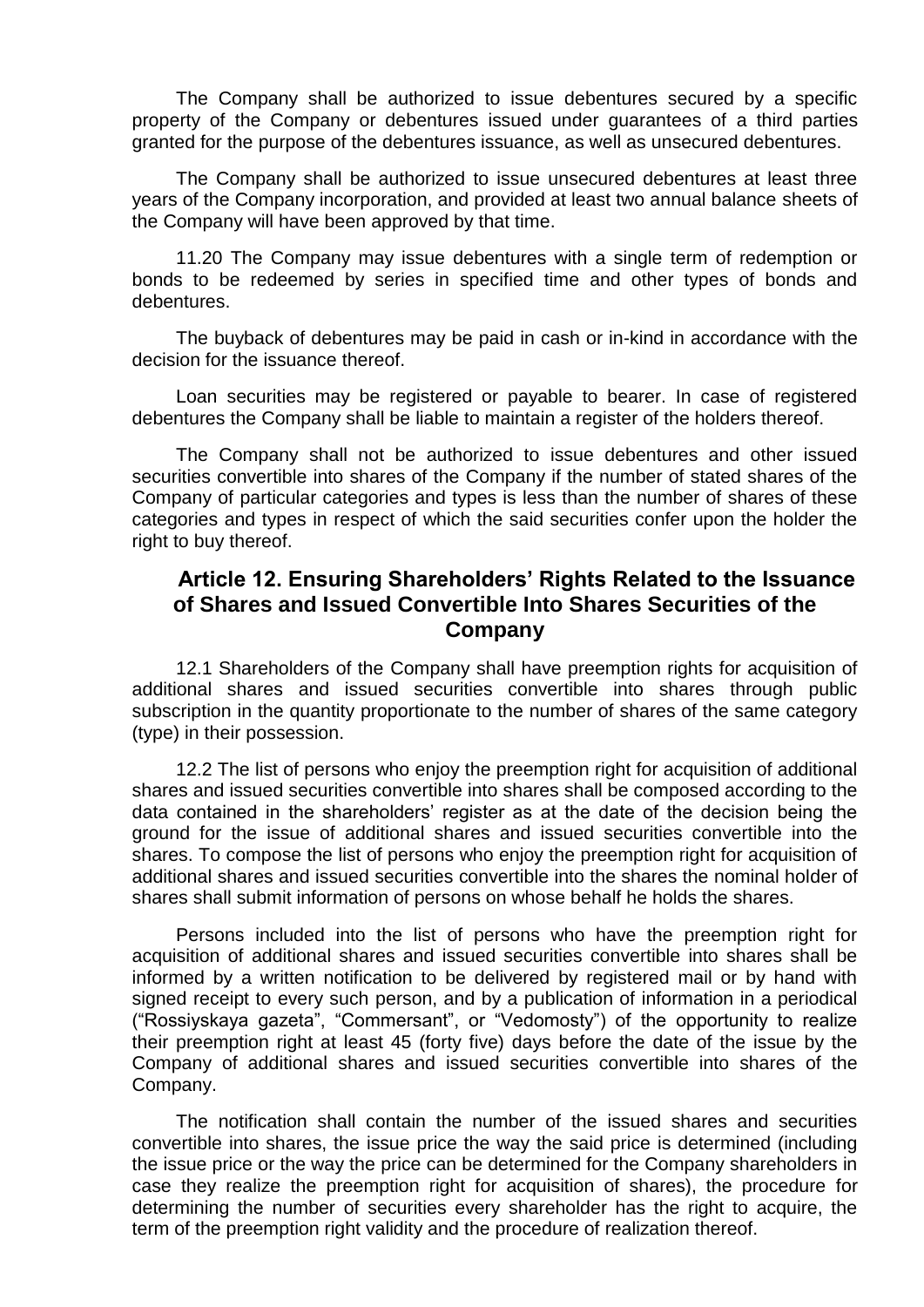12.3 A person enjoying the preemption right for acquisition of additional shares and issued securities convertible into shares shall be entitled to realize his preemptive right in full or in part by submitting to the Company a written application to the Company for purchasing shares and issued securities convertible into shares and a payment document proving the payment for the shares and issued securities convertible into shares. The application shall contain the name and the place of residence (location) of the applicant and the number of securities to be acquired.

Such application is to be delivered to the Company no later than the date preceding the date of the issue of additional shares and issued securities convertible into shares.

#### **Article 13. Rights of Shareholders – Holders of the Company's shares**

13.1 Every ordinary share of the Company confers upon the holder thereof equal scope of rights. Every ordinary share of the Company shall entitle the holder to one vote at the General Meeting of shareholders on all matters except as provided Articles of Association herein.

13.2 Shareholders - holders of ordinary shares of the Company, in accordance with the Federal Law "On Joint-Stock Companies" and these Articles, shall have the right to attend the General Meeting of shareholders with the right to vote on matters within the terms of reference thereof, to receive dividends, and in the event of the Company's liquidation to a part of its assets.

Shareholders of the Company shall have the right to dispose of the shares in their possession without other shareholders' and the Company's consent.

13.3 Shareholders holding voting shares are entitled to require the Company to redeem all or part of their shares in the following cases:

- reorganization of the Company or entering into a major transaction, which is subject to approval by the General Meeting of Shareholders, provided that they voted against the decision on the reorganization or on approval of the transaction or did not participate in the voting on these issues;

- introduction of amendments to the Company's Articles of Associations (adoption of a decision by the General Meeting of Shareholders, which forms the basis for amending the Company's Articles of Association) or approval of revised Articles of Association of the Company, which restrict their rights, provided that they voted against the decision or did not participate in the voting;

- adoption of a decision by the General Meeting of Shareholders to file an application for the delisting of the Company's shares and (or) equity securities convertible into shares of the Company, provided that they voted against the decision or did not participate in the voting.

13.4 The list of shareholders who have the right to claim the redemption by the Company of shares owned by them shall be composed basing on the data of the register of shareholders of the Company entitled to take part in the General Meeting of shareholders the agenda of which including matters that may give rise to the right for claiming the redemption of shares.

The aggregate amount of funds the Company may spend to redeem shares shall not exceed 10 (ten) percent of the value of the net assets of the Company as at the date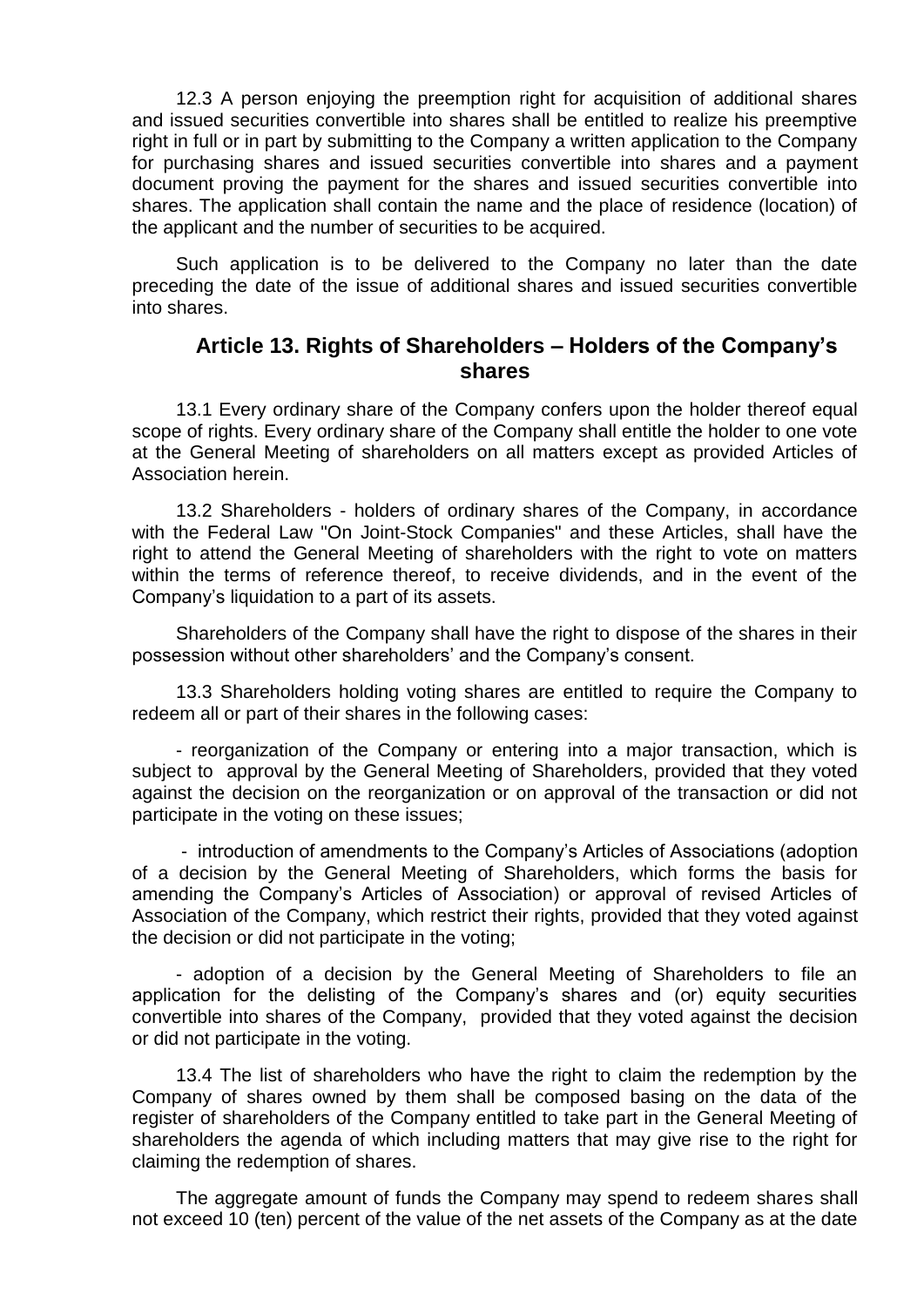of the decision giving rise to the right of shareholders to request the redemption of shares in their possession.

13.5 The Company shall redeem shares at the price to be determined by the Board of Directors that cannot be lower than the current market price as determined by an independent evaluator regardless of its change under the effect of actions of the Company resulting in the right to claim the evaluation and the redemption of shares.

13.6. Shares redeemed by the Company shall be at the disposal thereof. Such shares shall not provide vote rights and be accounted in the vote returns, nor dividends shall be paid for such shares. The said shares must be sold at least at the then current market price within no longer than one year from the date the property rights for the shares are transferred to the Company; otherwise the General Meeting of shareholders must resolve to reduce the authorized capital of the Company by way of cancelling the said shares.

#### **Article 14. Company Dividends**

14.1 Dividends shall be paid out by the Company from its net profit.

14.2 The Company has the right to make a decision as to (to declare) the payment of dividends on issued shares proceeding from the results of the first three, six and nine months of a fiscal year and/or a full fiscal year unless otherwise provided for by the Federal Law "On Joint Stock Companies". The decision on the payment (declaration) of dividends based on the results of the first quarter, six and nine months of a fiscal year may be taken within three months after the end of a corresponding period.

Shareholders holding voting shares are entitled to require the Company to redeem all or part of their shares in the following cases:

- reorganization of the Company or entering into a major transaction, which is subject to approval by the General Meeting of Shareholders, provided that they voted against the decision on the reorganization or on approval of the transaction or did not participate in the voting on these issues;

- introduction of amendments to the Company's Articles of Associations (adoption of a decision by the General Meeting of Shareholders, which forms the basis for amending the Company's Articles of Association) or approval of revised Articles of Association of the Company, which restrict their rights, provided that they voted against the decision or did not participate in the voting;

- adoption of a decision by the General Meeting of Shareholders to file an application for the delisting of the Company's shares and (or) equity securities convertible into shares of the Company, provided that they voted against the decision or did not participate in the voting.

14.3 The procedure of dividends payment shall be determined by the decision of the General Meeting of the shareholders on the issue of dividends payment.

14.4 For each payment of dividends a list of shareholders entitled to receive dividends shall be made.

14.5 The Company has no right to make a decision (a declaration) of dividends payment (including dividends for the first three, six and nine months of a financial year) on its shares: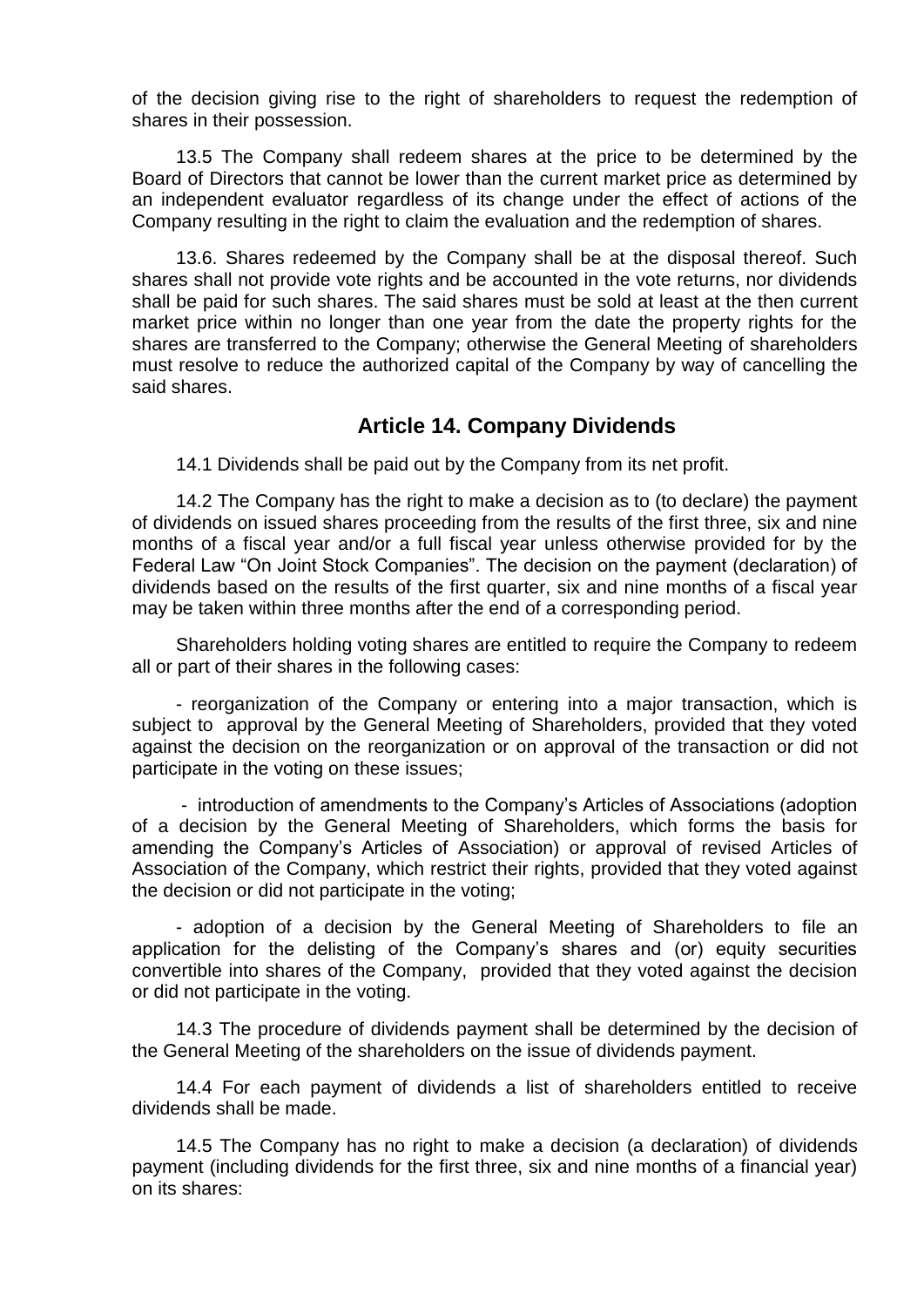- until the total amount of the authorized capital of the Company has been paid up in full;

- until all shares that must be redeemed pursuant to the provisions of Article 76 of the Federal Law "On Joint Stock Companies" have been redeemed;

- if at the date of such a decision the Company meets the criteria of insolvency (bankruptcy) according to the legislation of the Russian Federation on insolvency (bankruptcy) or if the said criteria are certain to appear as a result of the payment of the dividends;

- if at the date of such a decision the value of the net assets of the Company is less than the amount of its authorized capital and reserve fund or is certain to become less of the value thereof as a result of such a decision;

- in other cases provided by Federal Laws.

14.6 The Company shall have no right to pay out dividends on shares as declared in the following cases:

- if at the due date of such payment the Company meets the criteria of insolvency (bankruptcy) according to the legislation of the Russian Federation on insolvency (bankruptcy) of enterprises or if the said criteria is certain to appear as a result of the payment of dividends;

- if at the due date of such a payment the value of the net assets of the Company is less than the amount of its authorized capital and reserve fund or is certain to become less of the value thereof as a result of such a payment;

- in other cases provided by Federal Laws.

As soon as the circumstances detailed in this Article above cease to exist the Company shall be liable to pay the declared dividends to the shareholders.

# **Article 15. The Register of the Shareholders of the Company**

15.1 The Company is responsible to ensure maintenance and retention of the Register of the Shareholders in the manner established by the legislation of the Russian Federation.

15.2 The holder of the Register of the Shareholders of the Company shall be a qualified professional securities market maker engaged in the business of maintaining a register of registered securities holders (hereinafter "Specialized Registrar").

15.3 The holder of the Register of the Shareholders of the Company shall be responsible, upon a request of shareholders or nominal holders of shares, to certify their rights for shares by issuing an extract from the Company's Register of Shareholders that is not deemed to be a security *per se*. A loss (damage, destruction, etc.) of such an extract shall have no consequences for shareholders' rights and obligations.

15.4 Persons registered in the Register of the Shareholders of the Company shall be responsible to timely inform the holder of the Register of the Shareholders of the Company of all the changes in their personal data. In case of a failure to submit information about changes in their personal data the Company and the holder of the Register shall have no responsibility for any resultant losses.

# **Chapter 16. The General Meeting of Shareholders**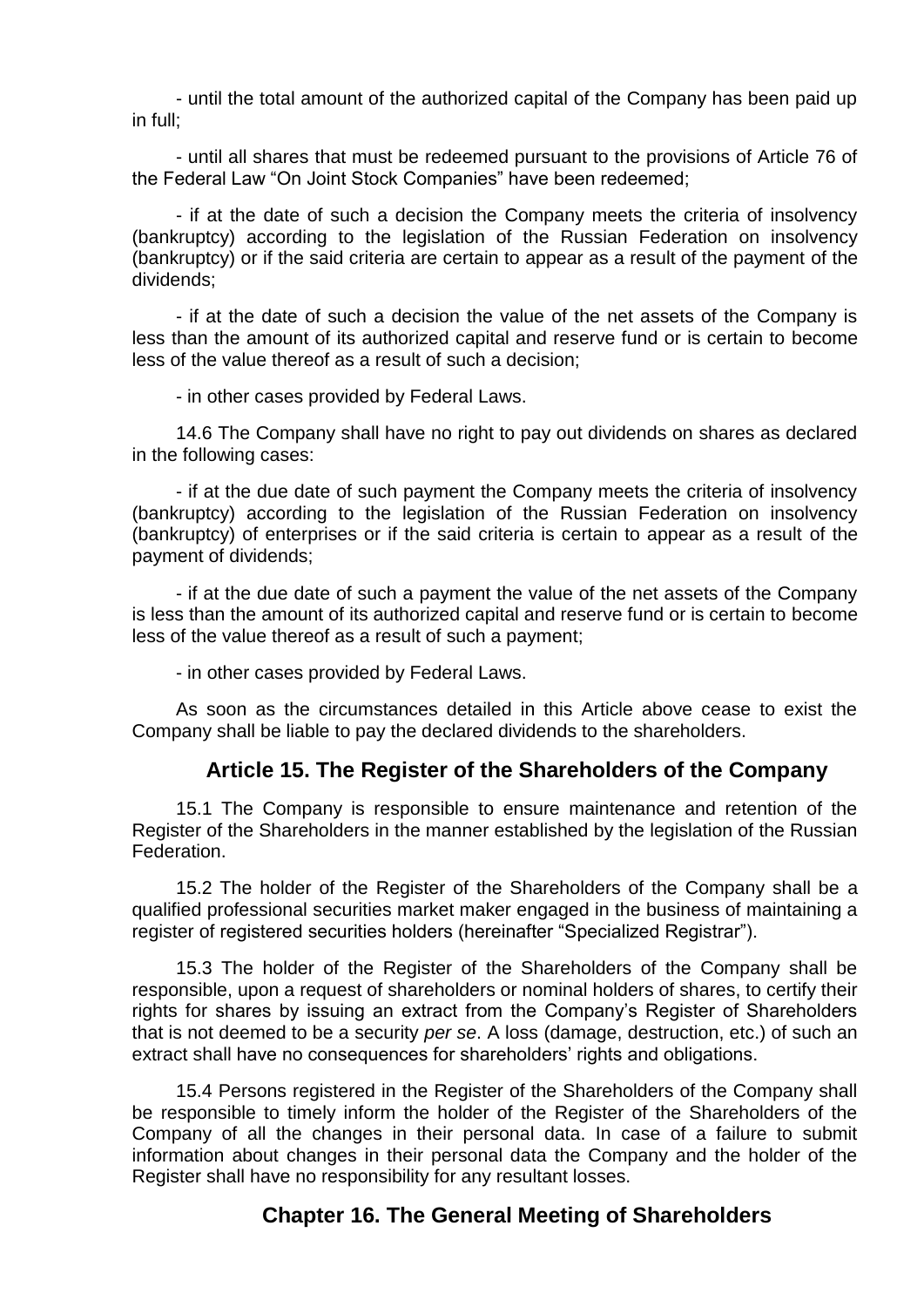16.1 The supreme governing body of the Company shall be the General Meeting of shareholders.

The Company shall be responsible to hold Annual General Meetings of Shareholders every year.

The Annual General Meeting of Shareholders shall be held not earlier than three months and not later than six months after the end of the fiscal year.

The Annual General Meeting of Shareholders resolves the issues of election of the members of the Board of Directors, of the Audit Commission of the Company, approves the Statutory Auditor of the Company, reviews submitted annual reports and annual accounting statements of the Company and other documents delivered by the Board of Directors in accordance with subparagraph 10 of item 16.8. of Article 16 of these present Articles of Association, as well as resolves any other issues within the terms of reference of the General Meeting of shareholders.

General Meetings held in addition to Annual General Meetings of Shareholders of the Company shall be Extraordinary General Meetings.

16.2 The date and procedures of the General Meeting of Shareholders, the procedure of notification of shareholders about the convention of the General Meeting, the list of materials (information) to be provided to shareholders during the preparation of the General Meeting of Shareholders shall be determined by the Board of Directors of the Company in accordance with the requirements of the Federal Law "On Joint Stock Companies" and the Regulations of the General Meeting of the shareholders of JSC "Aeroflot".

16.3 The list of persons entitled to take part in the General Meeting of Shareholders shall be composed on the basis of the data from the Register of Shareholders as at the date to be determined by the Board of Directors.

16.4 The record date for a General Meeting of Shareholders may not be earlier than 10 (ten) days after the date when the decision to hold the General Meeting of Shareholders is made or earlier than 50 (fifty) days before the date of the General Meeting of Shareholders, and in the case provided for in paragraph 2 of article 53 of the Federal Law "On Joint-Stock Companies" may not be earlier than 80 (eighty) days before the date of the General Meeting of Shareholders.

In the event the General Meeting of Shareholders the quorum and the vote returns of which are to be calculated involving ballots received by the Company in accordance with paragraph 1of Article 58 of the Federal Law "On Joint Stock Company" the date of the list of shareholders entitled to attend the General Meeting shall be finalized at least 45 (forty five) days before the date of the General Meeting.

For the purpose of making the list of persons entitled to attend the General Meeting of Shareholders a nominal holder of shares shall submit information on the persons on whose behalf he holds the shares as at the date the list is finalized.

If shares of the Company are the property of any unit investment trusts managers of the said trusts are to be included in the list of persons entitled to attend the General Meeting of Shareholders of the Company.

If shares of a unit investment trust have been transferred to trusts managing, the trust managers are to be included into the list of persons entitled to attend the General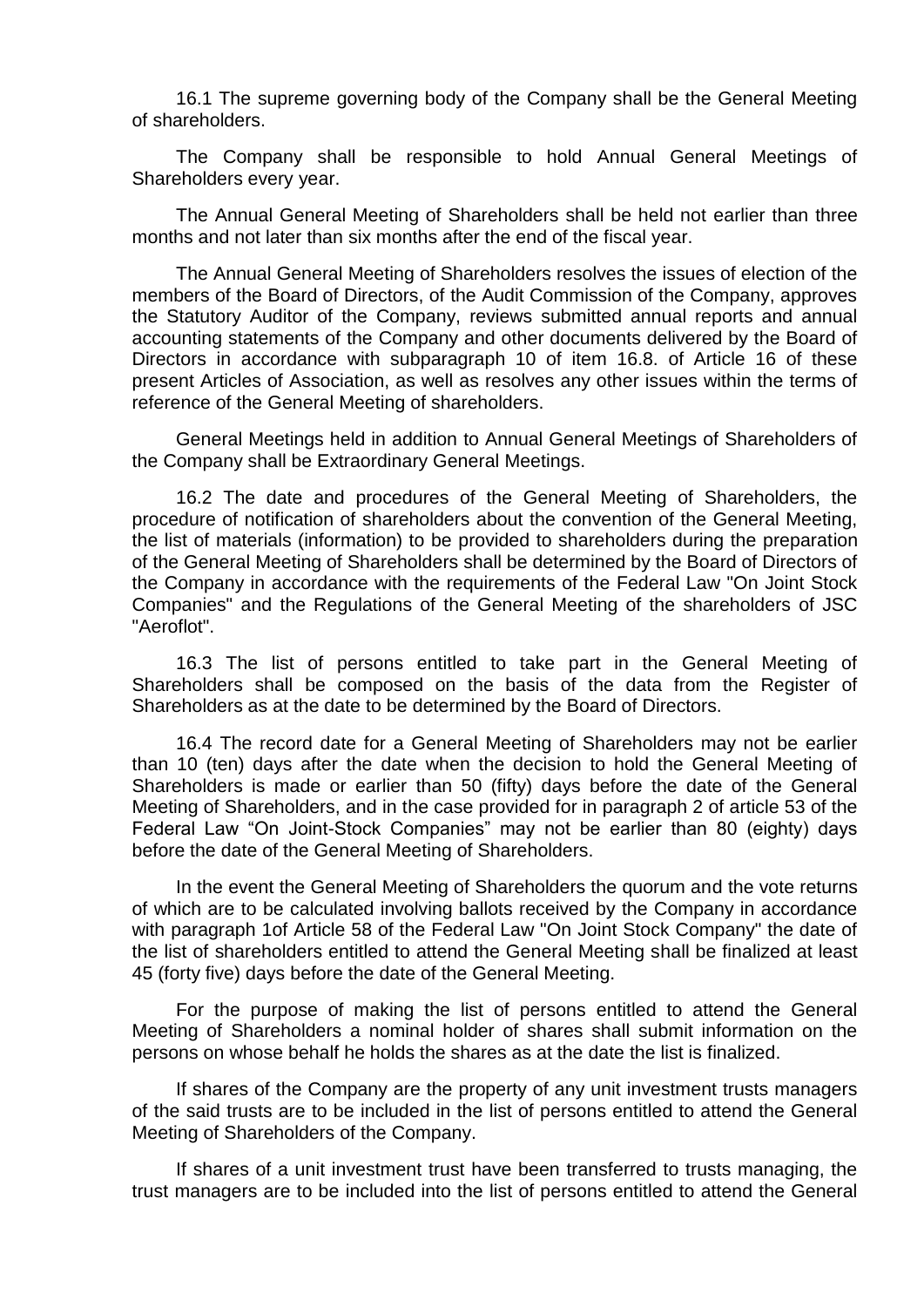Meeting except the case when any such trust manager is not authorized to vote for the shares under the trust.

The list of persons entitled to participate in the General Meeting of Shareholders of the Company shall contain the name (designation) of every such person, data necessary for identification thereof, data on the number and category (type) of shares giving them the voting rights, mailing address in the Russian Federation to which notifications about General Meetings convention, voting bulletins in case voting procedure involves mailing thereof and reports on vote returns are required to be sent.

The list of persons entitled to attend the General Meeting of Shareholders shall be made available, on request, by the Company for review to persons included in the list and possessing at least 1 (one) percent of votes on any agenda issue of the General Meeting in the order specified for providing information (materials) during preparation of the General.

Meeting. The data in the documents and mailing addresses of natural persons contained in the list shall be revealed only with prior consent of persons concerned.

Upon any interested person's request, the Company shall be responsible to provide, within three days, to such person an extract from the list of shareholders entitled to attend the General Meeting that contains information about this person or a written reply certifying that the person concerned has not been included into the list of persons entitled to attend the General Meeting.

Any changes in the list of shareholders entitled to attend the General Meeting may be made by the Board of Directors only in case of rehabilitation of abused rights of persons omitted from the list as at the date of finalization or correction of errors made in the process of preparing thereof.

16.5 The General Meeting shall have the authority (has the quorum) if it is attended by shareholders who owns in aggregate more than half of voices of the issued voting shares of the Company.

In verifying the quorum and in counting the votes partial votes represented by fractional shares shall be summed up without rounding.

The shareholders who registered for participation in the General Meeting and the shareholders whose ballots were received at least two days prior the date of the General Meeting of shareholders shall be deemed to have attended the General Meeting. In case of the General Meeting held in the form of absentee vote the shareholders whose ballots were received before the dead-line date for acceptance of ballots shall be deemed to have attended the General Meeting.

The General Meeting held in the form of joint personal attendance for discussing agenda items shall be opened if by the time of its opening the quorum for at least one of the issues in the agenda of the General Meeting is present.

If by the time of the General Meeting commencement no quorum is present to resolve at least one single agenda item the opening of the General Meeting shall be adjourned for 1 hour.

The General Meeting is allowed to be adjourned only once.

16.6 In the event no quorum is present as to enable transaction of any business at the Annual General Meeting of Shareholders the Meeting must be adjourned and held again with the same agenda. .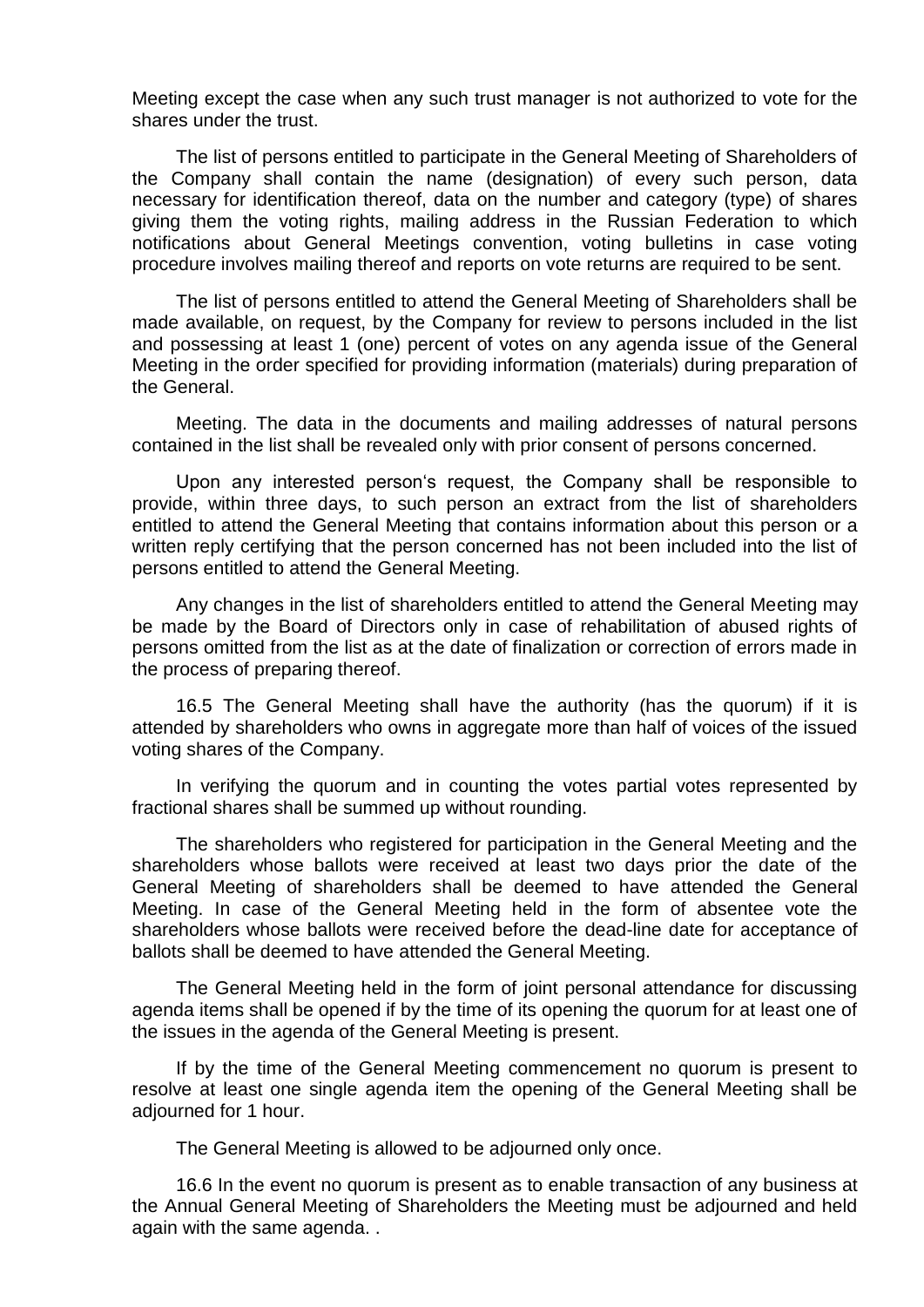It is prohibited to change the agenda of the adjourned Annual General Meeting. In the event no quorum is present as to enable transaction of any business at the Extraordinary General Meeting of Shareholders the Meeting may be adjourned and held again with the same agenda.

An adjourned General Meeting of Shareholders called in place of a dissolved one shall have the power (have the quorum) if it is attended by shareholders (their proxies ) who hold in aggregate 30 (thirty) or more percent of voices represented by issued voting shares of the Company.

A notice of the adjourned General Meeting of Shareholders shall be given in accordance with the requirements of Article 52 of the Federal Law "On Joint Stock Companies".

When the adjourned General Meeting of shareholders is held within 40 days after a failed General Meeting, persons having the right to vote and entitled to attend the adjourned General Meeting shall be identified according to the list of persons who had the right to attend the failed General Meeting.

16.7 Any shareholder shall have the right to attend the General Meeting of Shareholders both in person and through a representative.

Any shareholder shall have the right any time to appoint a proxy instead of him/ her to attend the General Meeting of Shareholders or to attend the Meeting in person.

A shareholder's proxy shall act at the General Meeting in accordance with the powers provided by applicable regulations of the Russian Federation.

A proxy card authorizing the proxy holder to vote at a General Meeting shall be issued in compliance with the provisions of the Civil Code and other Statutes of the Russian Federation.

16.7.1 In the event that any transfer of shares occurs after the record date for a General Meeting of Shareholders and prior to the date of the Meeting (hereinafter referred to as post-record date shares), any person appearing on the shareholder list as of the record date shall issue a voting proxy to the transferee or shall vote at the General Meeting in accordance with the transferee's instructions, if the contract for the transfer of shares so provides.

The above rule shall be applicable to any subsequent case of the transfer of shares.

16.7.2 In case a transfer of shares after the list of shareholders was closed to two or more acquirers the person included in the list of persons entitled to attend the General Meeting shall be responsible to vote at the General Meeting in compliance with the instructions of each of the acquirers of shares and / or issue to each of them a proxy card enabling them to vote at the General Meeting indicating in the proxy card issued the number of shares the said proxy allows to vote on.

If the instructions of the acquires of shares are identical their votes shall be summed up. If instructions of the acquires with respect of the voting on the same issue in the agenda of the General Meeting are not identical the person on the list of the persons entitled to attend the General Meeting shall be responsible to vote on such issue in compliance with the given instructions by the number of votes that is provided by the shares held by each of the acquirers.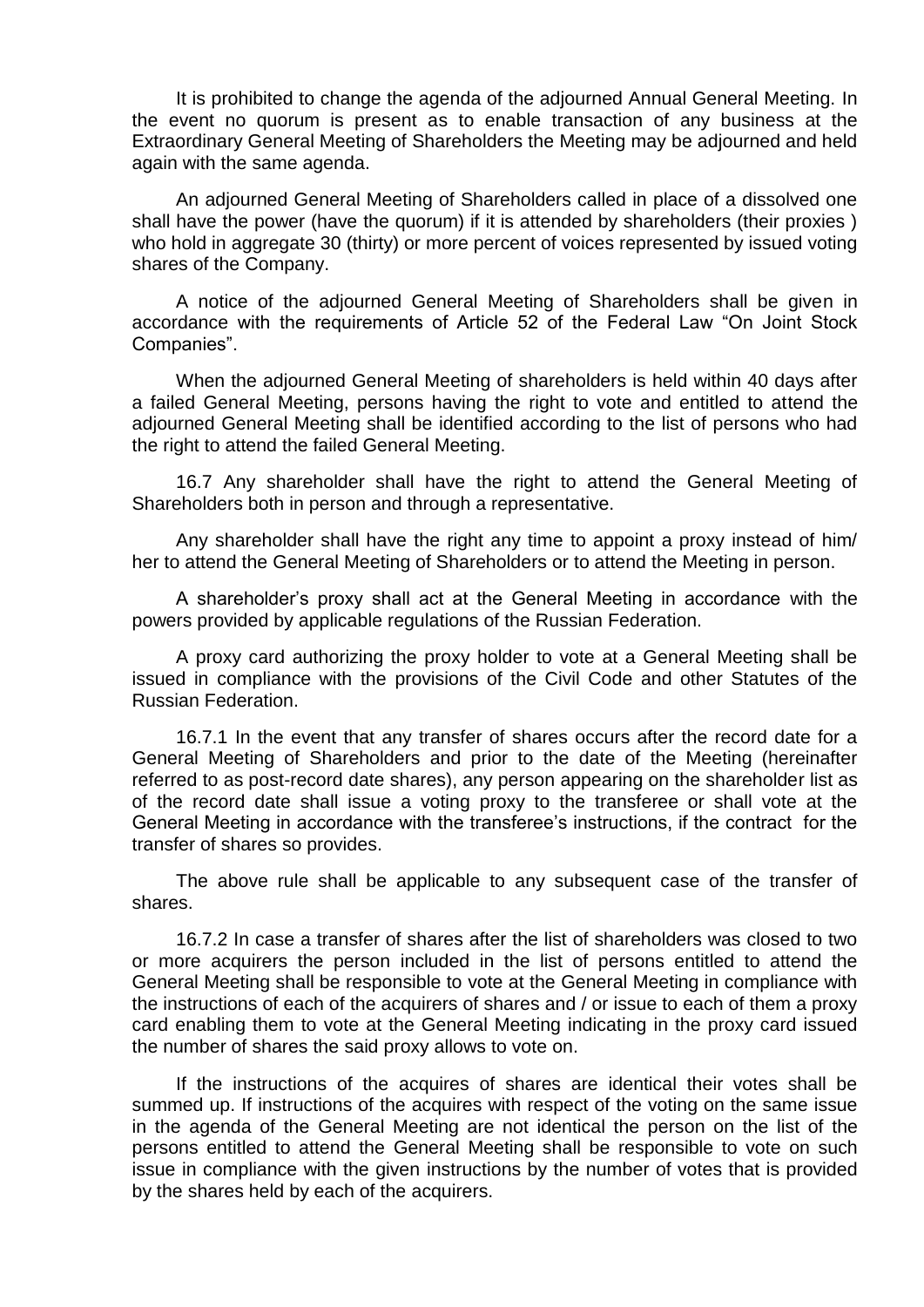If the shares giving the right to vote at the General Meeting of Shareholders are circulating outside the Russian Federation in the form of securities of a foreign issuer floated pursuant to applicable foreign legislation and certifying the title for such shares (depositary securities) the voting by such shares shall be only carried out in accordance with the instructions of the holders of depositary securities.

16.7.3 In case of a share held by several persons the rights to vote at the General Meeting of shareholders shall be exercised at the discretion of such persons either by one of the holders of the common equity or by their common proxy.

The powers of each such person must be duly certified by a written instrument.

16.8. The following issues fall within the General Meeting of Shareholders' terms of reference:

1) amendments and additions to the Articles of Association of the Company in cases provided by the applicable legislation of the Russian Federation or approval of a new revisions thereof;

2) reorganization of the Company;

3) winding up the Company, appointment of a liquidation commission and approval of the preliminary and final liquidation balances;

4) election of the Board of Directors members and early termination of their term of office;

5) determination of category (type), quantity, par value of issued shares and rights vested therein;

6) increase of the authorized capital of the Company through the issue by the Company of additional shares within the limits of authorized shares number, as well as of debentures and other issued securities;

7) decrease of the authorized capital of the Company by way of decreasing the shares par value , by redemption by the Company of a part of shares in order to reduce the total number thereof and by canceling purchased or redeemed shares ;

8) election of members of the Audit Committee of the Company and early termination of their term of office;

9) approval of the Statutory Auditor of the Company;

10) approval of the annual reports, annual accounting statements, statements of profit and loss (profits and losses accounts) of the Company, as well as distribution of profit (including distribution (declaration) of dividends to exclude profit distributed as dividends based on results of the first three, six, nine months of a fiscal year) and losses of the Company at the end of a fiscal year;

11) setting up proceedings at the General Meeting;

12) splitting and consolidating shares;

13) resolving the issue of approving transactions in cases specified in Article 83 of the Federal Law «On Joint-Stock Companies»;

14) resolving the issue of approving major transactions in cases specified in Chapter X of the Federal Law «On Joint-Stock Companies»;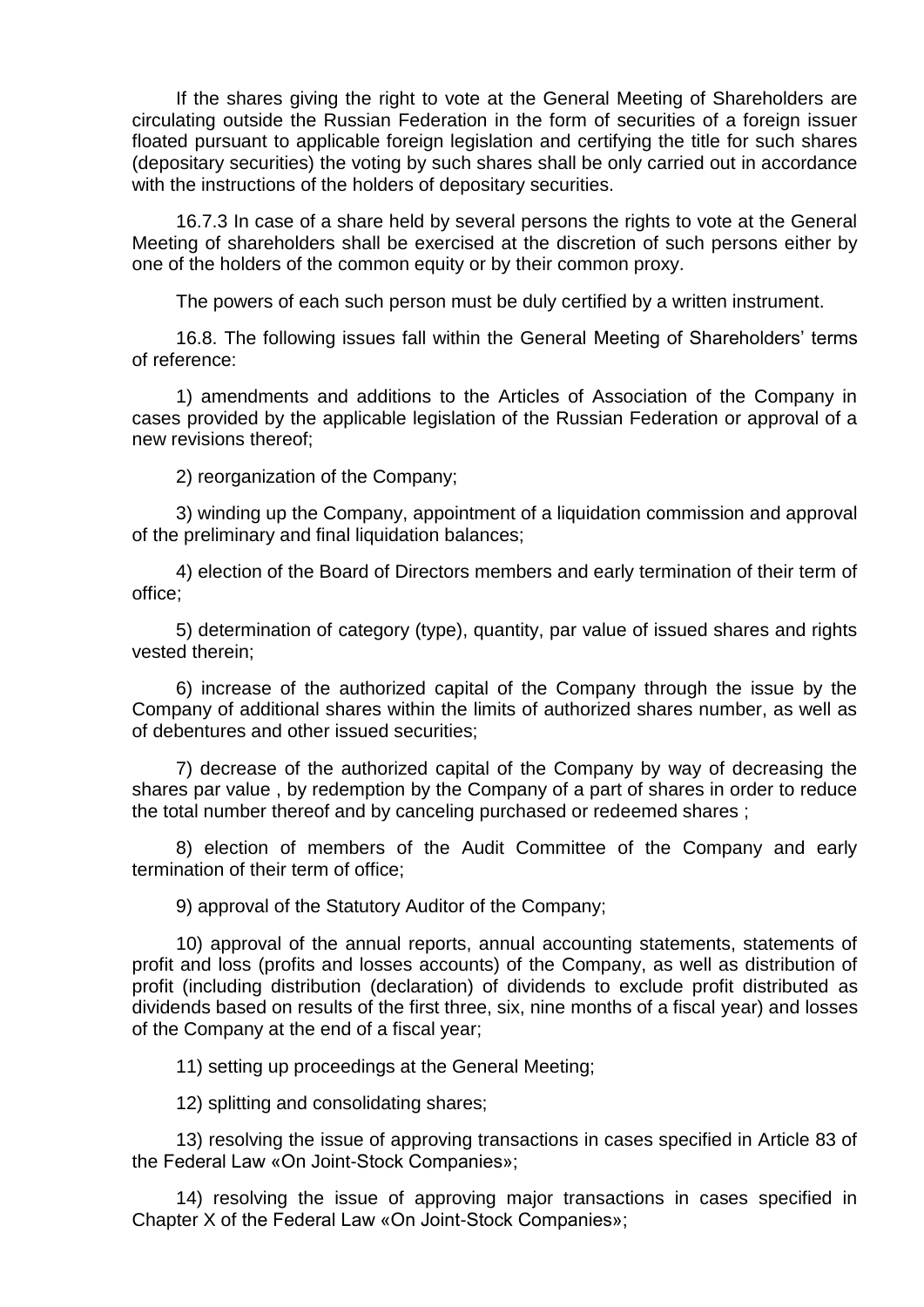15) purchasing issued shares in cases provided by the Federal Law «On Joint Stock Companies» by the Company;

16) resolving the issue regarding participation in holding companies, financial and industrial groups, associations and other alliances of commercial organizations;

17) approval of the Company's Provisions of the General Meeting, the Board of Directors, the Executive Board and the Audit Commission;

18) resolving the issue of payment (declaration) of dividends at the end of the first three, six and nine months of a fiscal year, the amount of dividends payable on Company shares, the form and procedure of payment thereof;

19) resolving the issue of issuing debentures convertible into shares and other issued securities convertible into shares;

20) approval of amounts of remunerations and compensations payable to the members of the Board of Directors, the Audit Commission of the Company;

21) adoption of a decision to file an application for the delisting of the Company's shares and (or) equity securities convertible into shares of the Company;

22) resolving other issues provided by the Federal Law "On Joint Stock Companies".

The issues that fall within the terms of reference of the General Meeting cannot be delegated for resolution to the Board of Directors or any other executive body of the Company.

The General Meeting of Shareholders shall have no authority to review and resolve any issues outside the terms of its reference.

16.9 The voting at the General Meeting of Shareholders shall be carried out according to the principle «one voting share of the Company - one vote» with the exception of the cumulative voting in the case provided by the Federal Law «On Joint Stock Companies».

16.10 At any General Meeting of Shareholders all decisions on agenda items put to vote shall be taken on a poll by ballots only.

The form and wording of the ballot shall be approved by the Board of Directors of the Company.

When holding the General Meeting of Shareholders ballots must be sent or hand delivered under the receipt to every person included in the list of persons entitled to participate in the General Meeting of Shareholders at least 20 (twenty) days before the date of the General Meeting.

When holding the General Meeting of Shareholders, except the General Meeting held by absentee vote, persons on the list of persons entitled to participate in the General Meeting of shareholders (their proxies) shall be entitled either to attend the General Meeting or to send filled out ballots to the Company. And for the purposes of ascertaining the quorum and summing up the vote returns the votes represented by ballots shall be taken into account provided they are received by the Company at least 2 (two) days before the date of the General Meeting of Shareholders.

16.10.1 The ballot shall contain: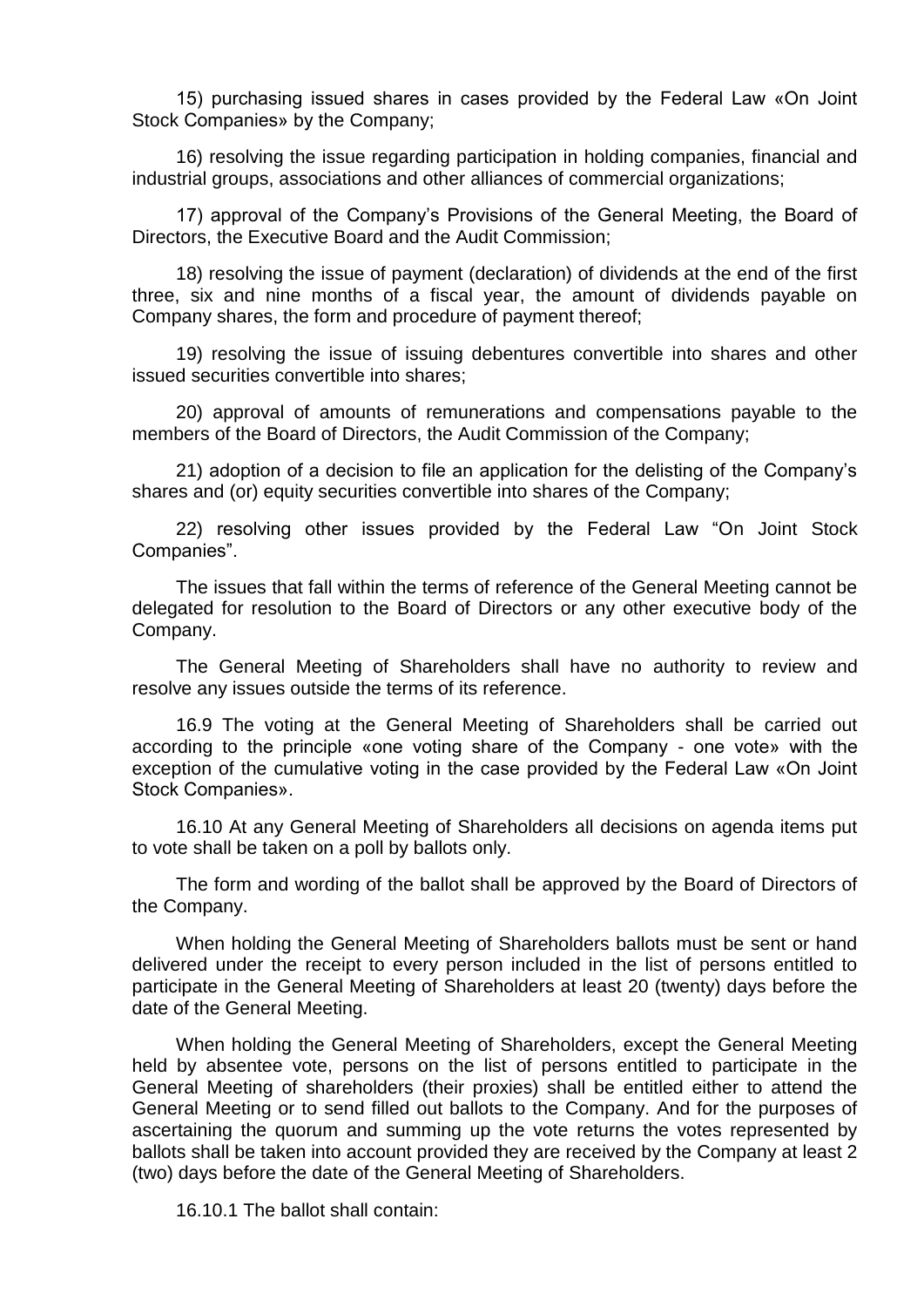- full Company name and address;

- the form of conducting the General Meeting of shareholders (meeting with personal attendance or by absentee vote);

- date, venue and time of the General Meeting of shareholders, and mailing address where filled out ballots are to be sent to, and, in case of holding the

General Meeting of shareholders in the form of absentee vote, the deadline date for acceptance of ballots and mailing address where they are to be sent ;

- wordings of resolutions on each issue (name of each nominee) to be voted by any particular ballot;

- Voting options for every issue in the agenda to be voted expressed by statements "for", "against", "abstain".

- a statement that the ballot must be signed by the shareholder (the person entitled to attend the General Meeting of shareholders).

In the ballot, opposite each voting option, there shall be a margin for indication of the number of votes cast for each voting option, and the number of votes belonging to the person entitled to attend the General Meeting may also be indicated therein. At the same time, if the ballot is used for voting on two or more issues of the agenda of the General Meeting and the numbers of votes belonging to the voting person entitled to attend the General Meeting, cast for different issues of the agenda of the General Meeting, do not coincide with the number of votes the person entitled to attend the General Meeting has the right to cast for each of the issues of the agenda of the General Meeting must be indicated.

The list and the content of instructions to be provided in the ballot are set forth in paragraph 9.4.2 of Article 9 of the Provisions on the General Meeting of Shareholders of JSC "Aeroflot".

16.10.2 When the issue of election of a member of the Board of Directors or the Audit Commission of the Company is put to vote the ballot shall contain nominee's (nominees') information specifying his/her surname, forename and patronymic name.

16.10.3 In case of a cumulative vote the bulletin shall contain relevant notice about that and an explanation as to the cumulative vote substance. In addition to explanation of the effect of the cumulative vote substance, the ballot shall contain the following instruction: "A split vote resultant from multiplying the number of votes belonging to a shareholder – holders of a split share by the number of persons to be elected to the Board of Directors of the Company must be given for one nominee only."

16.10.4 When voting is carried out by ballots the votes shall be counted in respect of the issues for which a voter has left only one available voting option.

Voting ballots filled in with violations of the aforesaid requirement shall be deemed invalid and the votes on issues contained therein shall not be taken into account.

If a ballot contains several issues put to vote the failure to comply with aforesaid requirement in respect of one or several issues shall not result in invalidity of the ballot in general.

The cases when bulletins can be declared invalid are described in paragraph 9.12. of Article 9 of the Provisions on the General Meeting of Shareholders.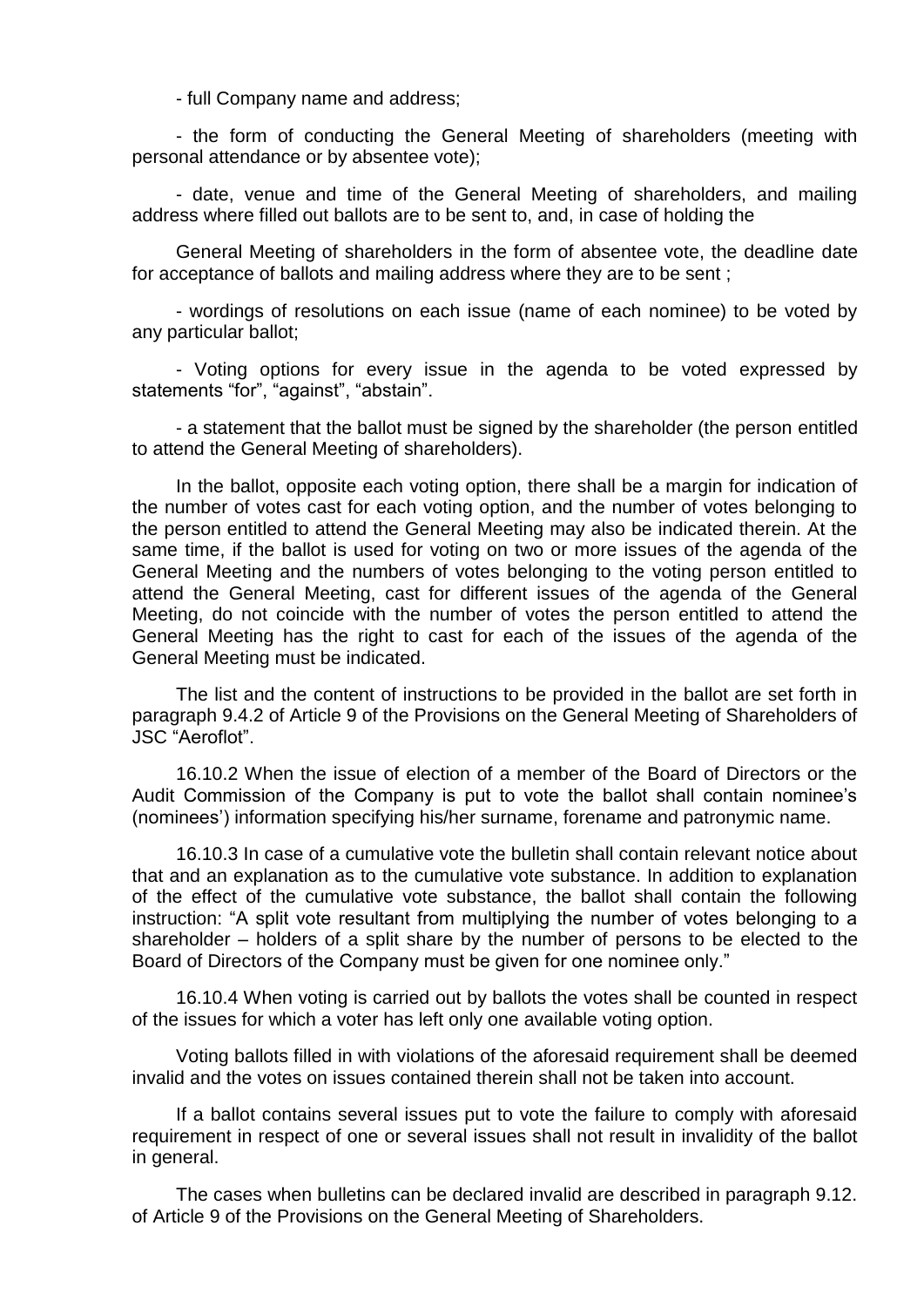16.11 The resolution of the General Meeting of Shareholders on any issue put to vote shall be adopted by the common majority of votes of shareholders –holders of voting shares attending the meeting if it is not otherwise provided by the Federal law "On Joint Stock Company".

Resolutions on issues specified in subparagraphs 1 to 3, 5, and 15 of paragraph 16.8. of Article 16 of this Articles of Association shall be adopted by the General Meeting of shareholders by a of three fourths majority vote of the shareholders –holders of voting shares attending the General Meeting.

Resolutions on issues specified in subparagraphs 2, 6, 12 to 18 of paragraph 16.8. of Article 16 of this Articles of Association shall be taken by the General Meeting of Shareholders only if submitted by the Board of Directors.

The General Meeting of shareholders shall have no authority to resolve issues that have not been included in the agenda thereof or to change the agenda.

16.12. Resolutions adopted by the General Meeting of Shareholders, as well as vote returns shall be announced during the session of the General Meeting the voting was held at, or brought to the notice of persons included in the list of persons entitled to attend the General Meeting within 10 (ten) days after the minutes of vote returns is completed in the form of vote returns report and in the order stipulated for the notice of the General Meeting.

The list of information to be included into the report on vote returns of a General Meeting of shareholders, as well as the procedure of drawing up the vote returns report are provided in paragraphs 14.6, 14.7 of Article 14 of the Provisions on the General Meeting of JSC "Aeroflot".

A shareholder shall have the right to raise a claim in court against any resolution of the General Meeting adopted with violation of the provisions of the Federal Law «On Joint Stock Companies», other statutes or regulations of the Russian Federation, and the Articles of Association of the Company if the shareholder have not attended the Meeting or voted against the resolution in question whereas the said resolution infringes upon the shareholder's rights and legitimate interests.

16.13 A resolution of the General Meeting of shareholders can be approved without calling the General Meeting (joint attendance of shareholders for reviewing agenda items and resolving issues put to vote) by absentee vote (by polling). The date of the General Meeting held by absentee vote shall be the deadline date specified for acceptance of ballots.

Resolutions of the General Meeting of shareholders on issues specified in paragraph 16.1 of Article 16 of this Articles of Association shall not be adopted by absentee vote (by polling).

Resolutions of the General Meeting of shareholders adopted by absentee vote (polling) shall be deemed valid if shareholders possessing in aggregate more than half of voting shares of the Company participated in the voting.

Absentee vote shall be carried out by ballots that meet the requirements of Article 60 of the Federal Law «On Joint Stock Companies». The delivery date of voting ballots to shareholders shall be determined at least 20 (twenty) days before the Company ceases the acceptance of ballots.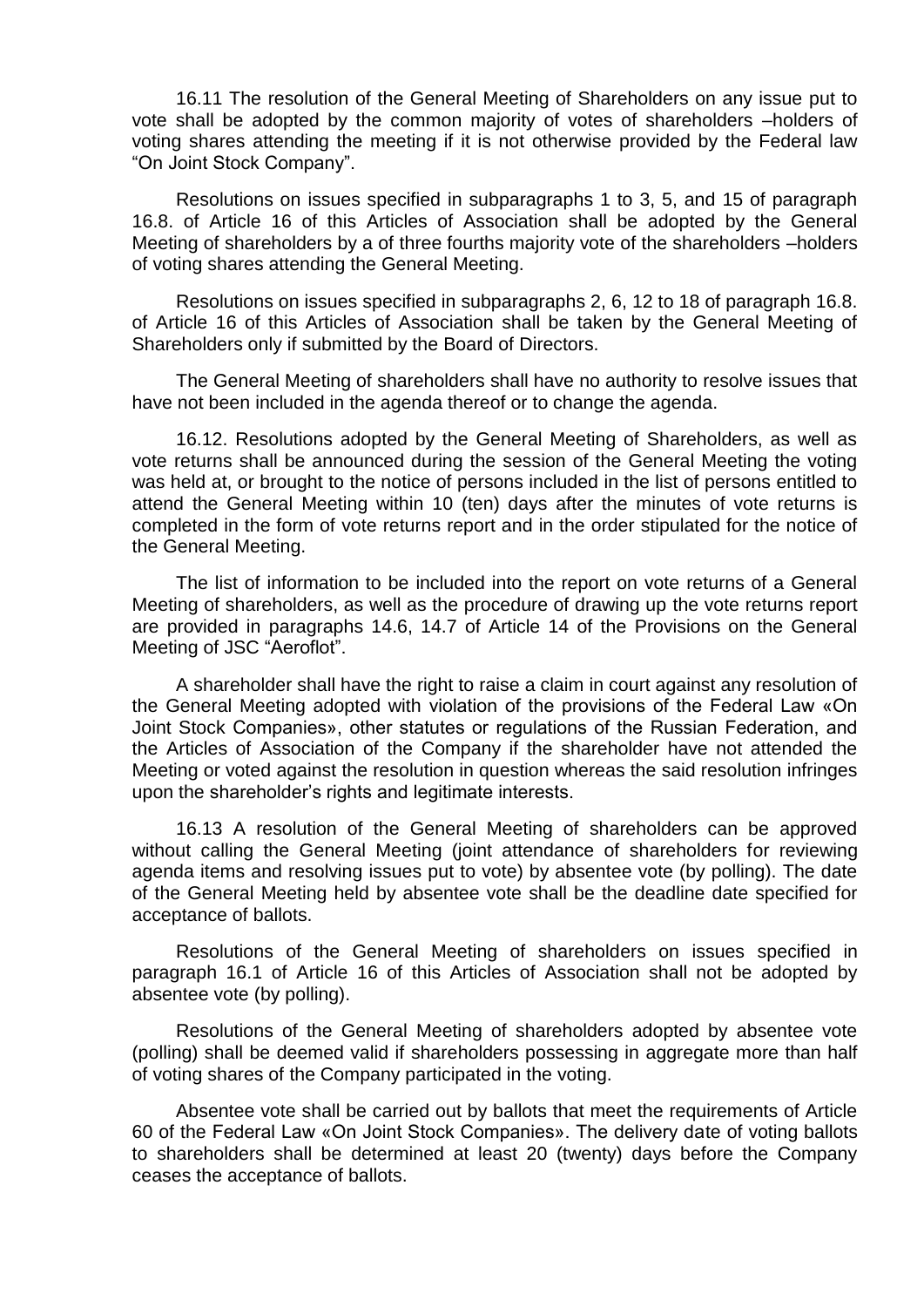16.14 For the purpose of arranging and summing up vote returns a Returning Board shall be set up the functions of which are carried out by specialized registrar of the Company. No other registrars can be appointed to carry out functions of the Returning Board.

The Returning Board shall check the powers and register persons attending the General Meeting, verifies the quorum of the General Meeting of shareholders, interprets issues arising in connection with exercising by shareholders (their proxies) of their voting rights, gives advice on the procedures of voting on the issues put to vote, ensures due order of voting and shareholders' right to participate in the vote, counts and sums up votes cast, draws the vote returns protocol of and hands over voting ballots to the archive.

The procedure of registration of persons entitled to attend the General Meeting for participation in the General Meeting is provided in Article 7 of the Provisions on the General Meeting of Shareholders.

16.15 Proceeding from the vote returns the Returning Board shall complete the vote returns protocol of the General Meeting of Shareholders to be signed by officers authorized by the Registrar performing functions of the Returning Board.

The list of information to be provided in the vote returns protocol of the General Meeting, and the procedure of drawing up the vote returns protocol are provided in paragraphs 14.2. and 14.7. of Article 14 of the Provisions on the General Meeting of Shareholders.

Vote returns protocol shall be completed within 3 (three) days after the date the General Meeting was closed or the deadline date for acceptance of ballots in the event of an absentee vote General Meeting of Shareholders .

After the vote returns protocol of the General Meeting of shareholders is completed and signed the Returning Board shall seal and hand over the ballots to the corporate archive of the Company for storage.

The vote returns protocol shall be attached to the minutes of the General Meeting of Shareholders.

16.16 The minutes of the General Meeting of Shareholders shall be drawn up in two copies no more than 3 (three) days after the General Meeting of Shareholders is closed. Both copies shall be signed by the chairperson of the General Meeting shareholders and by the Secretary thereof.

The list of information to be provided in the minutes of the General Meeting, and the procedure of drawing the minutes up are provided in paragraph 15.2. of Article 15 and 14.7. of Article 14 of the Provisions on the General Meeting of Shareholders of JSC "Aeroflot".

The following is to be attached to the minutes of the General Meeting of Shareholders:

- vote returns protocol of the General Meeting of Shareholders;

- documents passed or approved under resolutions of the General Meeting.

#### **Chapter 17. Preparation for the General Meeting of Shareholders**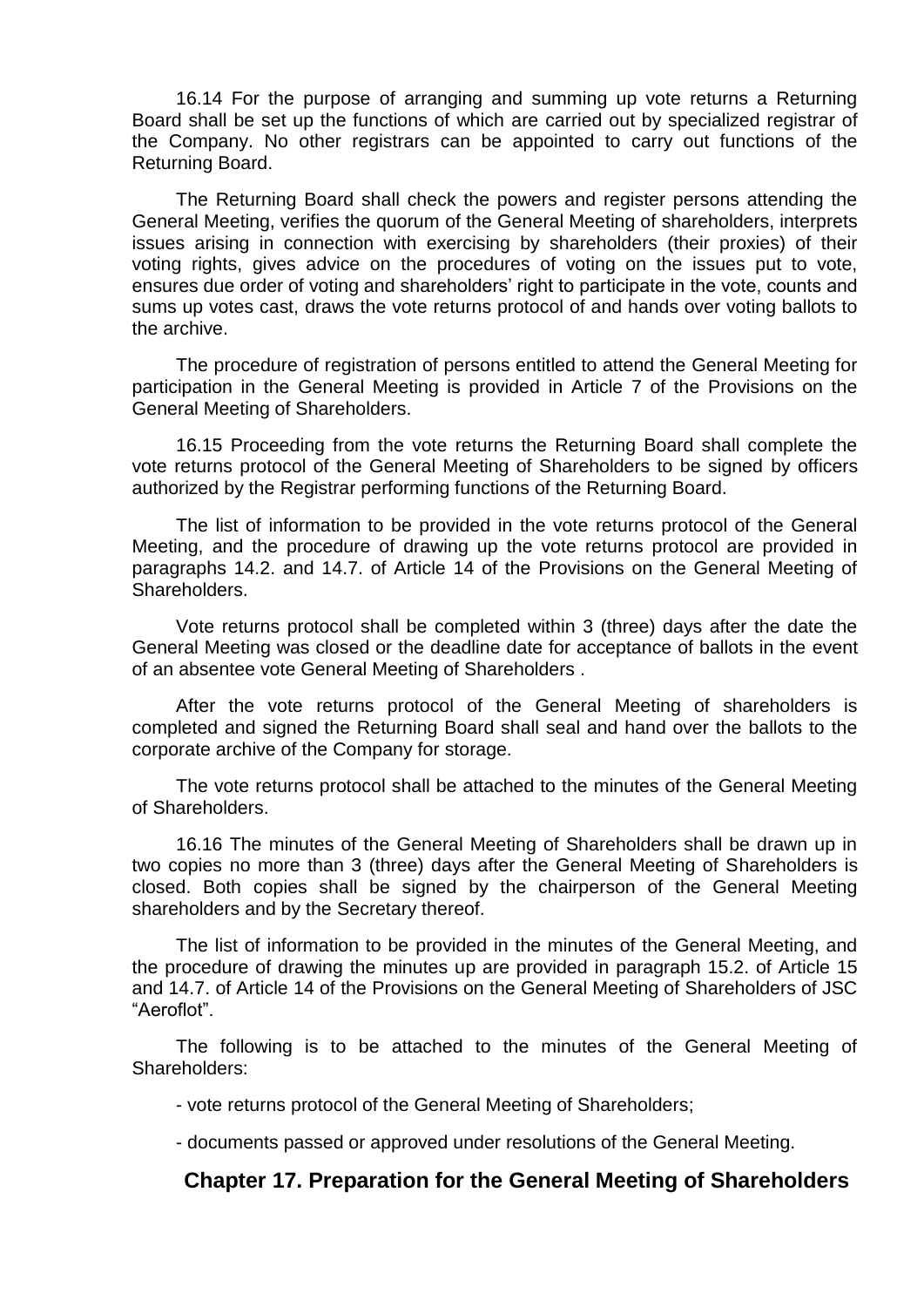17.1 While arranging the General Meeting of shareholders the Board of Directors of the Company shall determine:

- the form of conducting a General Meeting (personal attendance or absentee vote);

- the date, venue and hour of a General Meeting of Shareholders, as well as mailing address where completed bulletins can be delivered to, and in case of absentee vote the deadline date for accepting mailed ballots. The General Meeting shall be held in the city of Moscow that is the place of residence of executive bodies of the Company or in Moscow region that is the place of the main base of the Company;

- the agenda of a General Meeting of Shareholders;

- the deadline date for completing the list of persons entitled to attend a General Meeting of Shareholders;

- the procedure of giving notice of a General Meeting to shareholders;

- the list of information (materials) to be made available to shareholders in the process of preparation for a General Meeting of shareholders;

- the form and text of ballots.

17.2 Notice of a General Meeting of Shareholders of the Company shall be given at least 30 (thirty) days before the date thereof.

In case provided in paragraph 2 of Article 53 of the Federal Law "On the Joint Stock Companies" the notice of an Extraordinary General Meeting of Shareholders shall be given at least 70 (seventy) days before the date thereof.

The notice to persons included in the list of persons entitled to attend the General Meeting of Shareholders shall be made by a written instrument delivered by registered mail or by delivery thereof to every such person by hand under receipt, and by publishing an announcement in periodicals ("Rossiyskaya Gazeta" or "Commersant", or "Vedomosty).

Additionally the notice of a General Meeting of Shareholders may be published in other printed media or other mass media accessible to all shareholders of the Company.

In case a person registered in the Company Register of Shareholders is a nominal holder of shares the notice of a General Meeting shall be sent to such nominal holder of the shares.

17.3 The notice of a General Meeting of Shareholders shall contain the following information:

- full title and address of the Company;

- form of the General Meeting of shareholders (personal attendance or absentee vote);

- date and venue and hour of the General Meeting of shareholders and in case the filled in ballots can be sent to the Company the mailing address the ballots can be delivered to, or, in case of the General Meeting held by absentee vote, the deadline date of accepting mailed ballots and the mailing address the filled in ballots can be delivered to;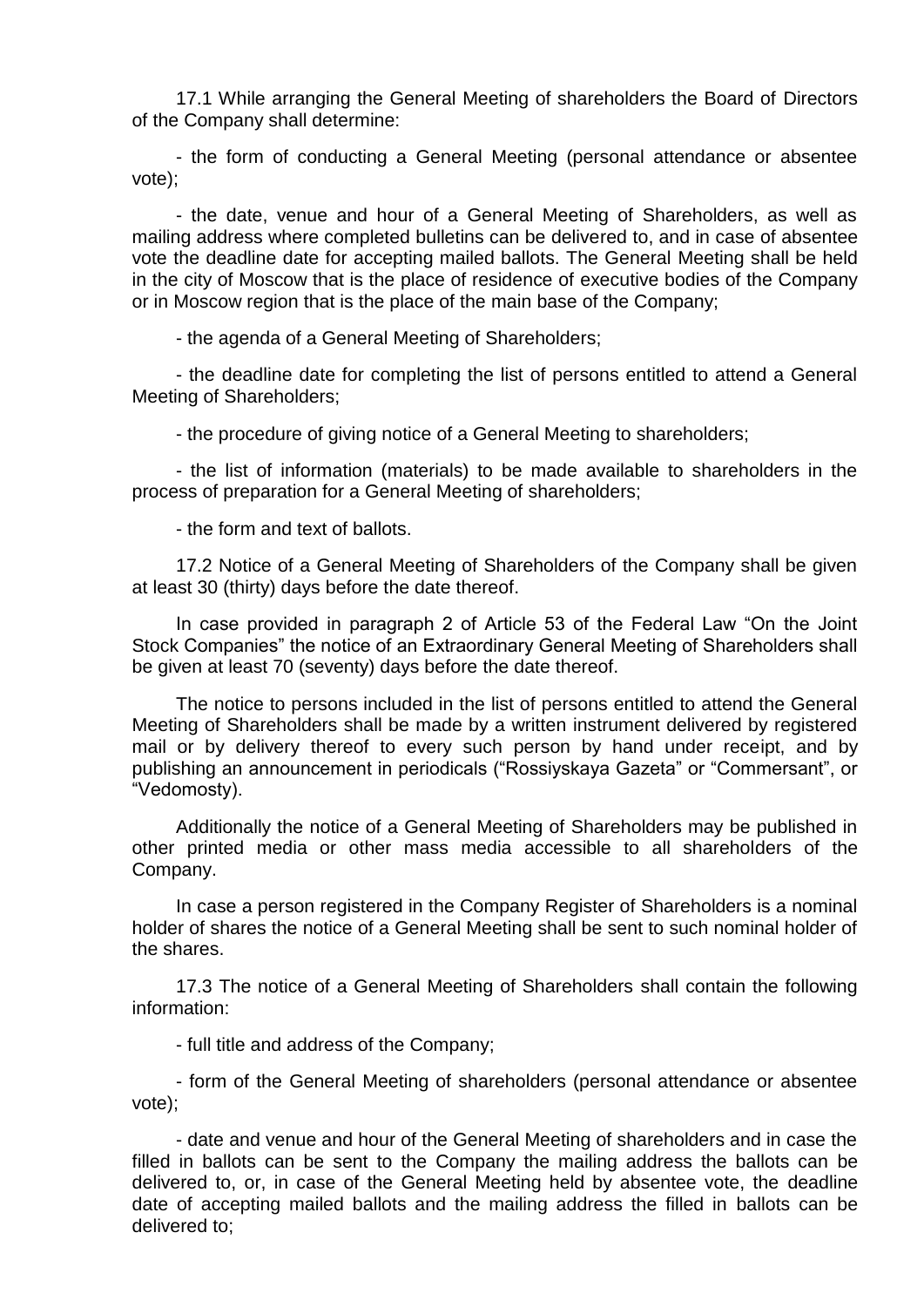- time of the beginning of registration of the persons attending the General Meeting in case the General Meeting is held in the form of meeting (joint personal attendance of shareholders);

- completion date of the list of persons entitled to attend the General Meeting of shareholders;

- issues included in agenda of the General Meeting of shareholders;

- the procedure of access to the information (materials) to be made available during the preparation for the General Meeting of shareholders and address (addresses) where it can be reviewed.

17.3.1 The information (materials) to be made available to persons entitled to attend the General Meeting of Shareholders during the preparation for the General Meeting shall include the annual report and annual accounting statements of the Company, opinion of the Audit Commission on the reliability of the information contained in the annual reports of the Company and the Auditor of the Company on the results of the annual auditing of the financial and business activities of the Company, information on the nominees for election to the Board of Directors and to the Audit Commission of the Company, recommendations of the Board of Directors on the allocation of the profit including the amount of dividends payable on the Company shares and procedures of payment thereof, and of the losses of the Company at the end of a fiscal year, proposed changes and amendments to the Articles of Association of the Company or a draft new revision thereof, and other information as provided by the applicable legislation of Russian Federation and the Articles of Association of the Company.

The details of the information to be included in the annual report of the Company shall contain, as well as the procedures of preparing thereof are provided in point 5.6 of Article 5 of the Provisions on the General Meeting of Shareholders of JSC "Aeroflot".

17.3.2. Additional information mandatory to be made available to the persons entitled to attend the General Meeting during the preparation thereof when the agenda includes the issue of election of the members of the Board of Directors, members of the Audit Commission, includes a statement on the written consent or disagreement by the nominees for election to a corresponding body of the Company.

17.3.3 List of additional information (materials) to be made available to the persons entitled to attend the General Meeting during the preparation thereof:

- in the event the agenda includes issues the voting on which may trigger redemption rights;

- in the event the agenda includes the issue of the Company reorganization is detailed in paragraphs 5.5.2 and 5.5.3. of the Provisions on the General Meeting of Shareholders of JSC "Aeroflot".

17.3.4 The Information (materials) detailed in the list of the information to be made available to shareholders during the preparation for the General Meeting of Shareholders, within 30 (thirty) days prior the General Meeting date shall be made available to persons entitled to attend the General Meeting of the Shareholders in an office at the Company's domicile, as well as at alternative locations which addresses are to be specified in the notice of the General Meeting of Shareholders.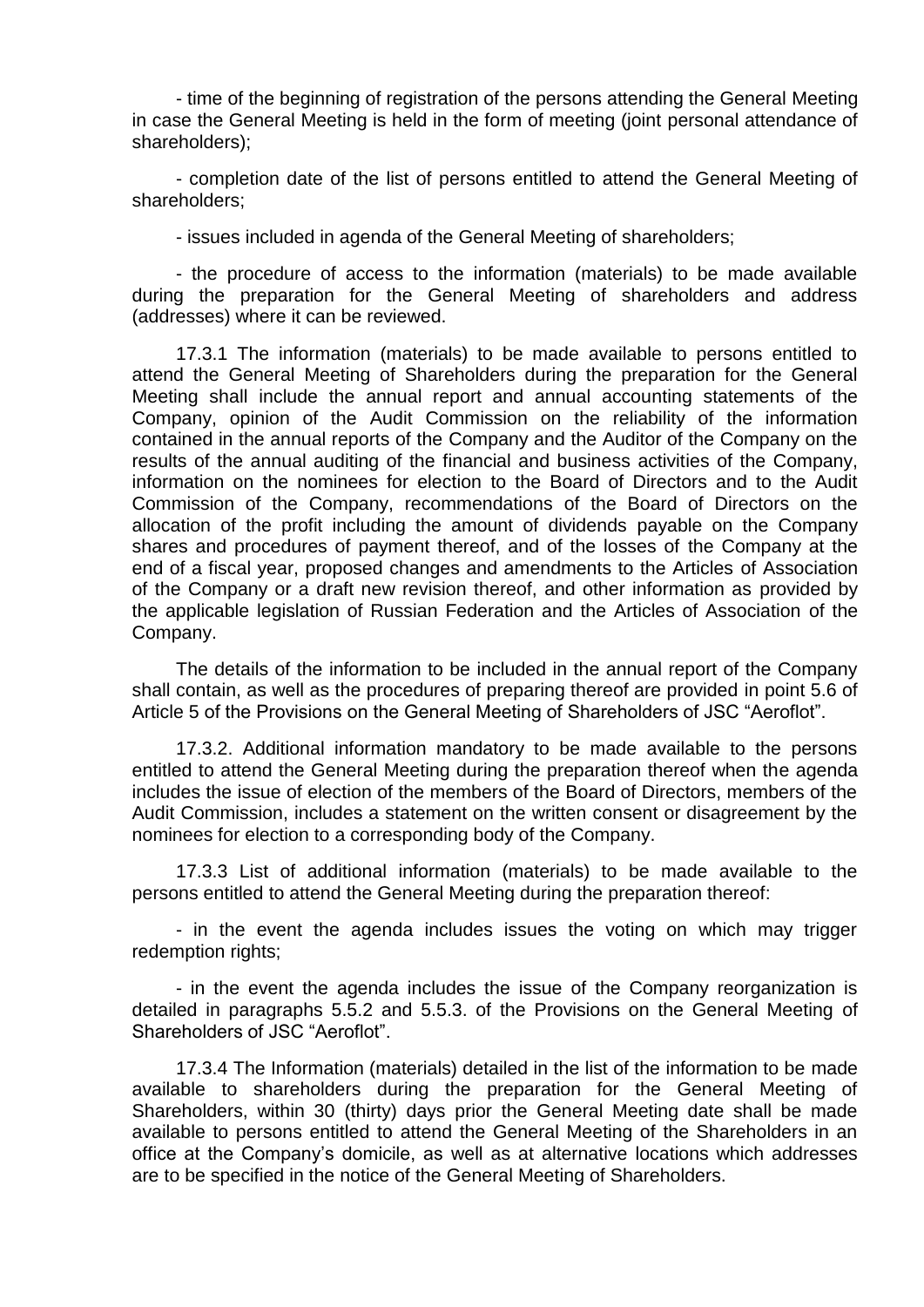The aforesaid information (materials) shall be accessible to all persons attending the General Meeting of Shareholders during the time it is held.

Upon a request of the person entitled to attend the General Meeting of Shareholders the Company shall be responsible to provide copies of the aforesaid documents to such a person within 5 days from the date of the receipt by the Company of such a request.

Payment charged by the Company for providing the said copies shall not exceed the costs of such copies production.

17.4. Shareholders (a shareholder) of the Company who in aggregate hold(s) not less than 2 (two) percent of the voting shares of the Company shall be entitled to put issues on the agenda of the Annual General Meeting of Shareholders and to nominate candidates to the Board of Directors and to the Audit Commission whose number shall not exceed the numerical composition of the relevant body as established at the previous General Meeting of Shareholders. These proposals must be submitted within at least 50 (fifty days) after the end of a fiscal year.

If the proposed agenda of an Extraordinary General Meeting of Shareholders contains an issue of election of the members of the Company Board of Directors the shareholders (a shareholder) who in aggregate hold(s) at least 2 (two) percent of the Company's voting shares shall be entitled to make nominations for election to the Board of Directors whose number shall not exceed the numerical composition thereof. Such proposal must be submitted to the Company at least 30 (thirty) days prior the date of an Extraordinary General Meeting.

The number of voting shares belonging to shareholders (a shareholder) proposing issues to be included in the agenda of a General Meeting shall be assessed as at the date of such a proposal.

17.5 Any motion to include any issues in the agenda of the General Meeting of shareholders and regarding nominations for election shall be made in writing detailing the names of the shareholder(s), making the motion as well as the number and the category (type) of shares belonging to them and must be signed by shareholders (a shareholder).

17.5.1 Any motions to include issues in the agenda and nominations for elections to the Board of Directors and to the Audit Commission of the Company may be made by way of:

- mailing to the address (domicile) of the permanent executive body of the Company indicated in the Single Public Register of Legal Entities or to the addresses provided in the Articles of Association of the Company;

- delivery by hand under receipt to a person who is performing the functions of the sole executive body, the Chairman of the Board of Directors of the Company or to other person authorized to accept written correspondence addressed to the Company.

If any motion to include issues in the agenda of the General Meeting of Shareholders is sent by post the date indicated on the date-stamp certifying the date of postal dispatch shall be deemed the date of the motion, and in case the proposal is hand delivered under receipt – the date of the receipt shall be deemed the date of the motion.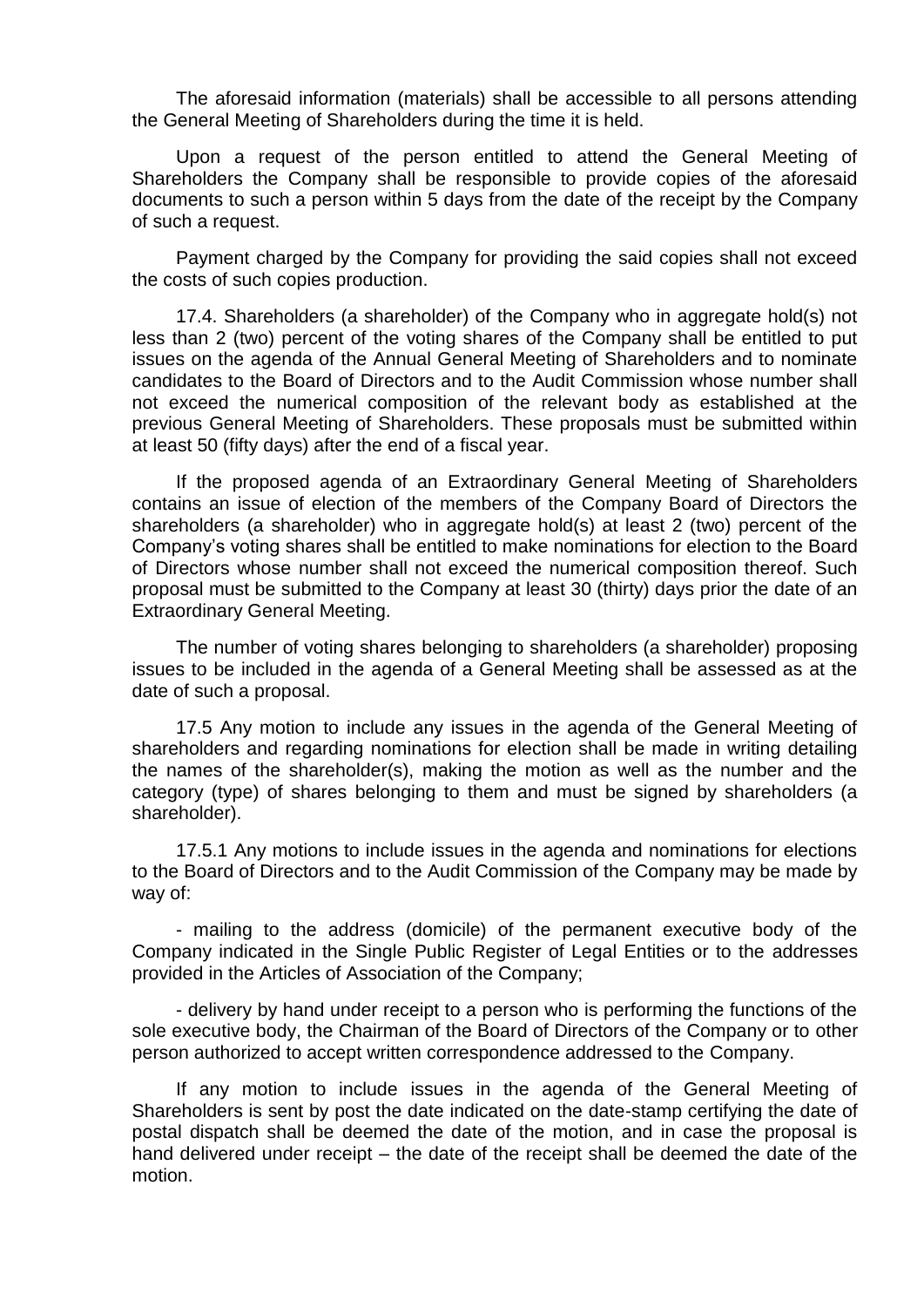17.5.2 If any motion to include issues in the agenda of a General Meeting of Shareholders is signed by a shareholder's proxy a proxy card shall be attached (copy of a duly certified proxy ) containing the information of the person represented by the proxy and of the proxy that, in accordance with the Federal law "On Joint Stock Companies", is to be provided in a proxy for voting and processed in compliance with the requirements of the Federal law "On Joint Stock Companies" concerning the contents of the proxy for voting.

17.5.3 Proposal to the agenda of the General Meeting of shareholders is considered to be received from the shareholders who (whose representatives) signed it.

17.5.4 If a motion to include issues in the agenda of a General Meeting of Shareholders is signed by a shareholder (his/her representative) whose rights to the shares are accounted by a depot account with a depository, a statement from such an account with the depositary responsible to take account of the rights for the shares must be attached to the motion.

17.6 The motions to include issues in the agenda of the General Meeting of Shareholders shall contain a wording of each proposed item, and a nomination motions shall contain the name of every nominee candidate and the body such nominee is proposed for election. The motions to include issues in the agenda of a General Meeting of Shareholders may contain a proposed wording of resolution on each proposed agenda item.

17.6.1 When nominations are made to the Board of Directors and to the Audit Commission of the Company a written consent of the nominees and personal information about him/her that is to be made available to persons entitled to attend the General Meeting during preparation thereof may be attached to the motion.

17.7 The Board of Directors shall be responsible to review all submitted proposals and to make a decision either to include the proposed item(s) into the agenda or to refuse to do so within 5 (five) days after the term specified in Article 17.4 hereof. The issue proposed by a shareholder (shareholders) is to be included in the agenda of a General Meeting of Shareholders, as well as nominees shall be included into the ballot for the elections of the Board of Directors and the Audit Commission of the Company to exclude cases when:

- a shareholder (shareholders) fails to comply with the terms established herein for submitting motions concerning inclusion of issues in the agenda of the General Meeting of Shareholders;

- a shareholder (shareholders) owns less than 2 (two) percent of voting shares of the Company;

- the motion do not comply with the requirements of paragraphs 17.5, 17.5.2, 17.5.4., and 17.6 of Article 17 of these Articles of Association;

- the issue proposed for the agenda of the General Meeting of shareholders is not within the terms of reference of the General Meeting and (or) do not comply with the requirements of the Federal Law «On Joint Stock Companies» and with other Statutes of the Russian Federation.

17.8 A motivated decision of the Company Board of Directors about the refusal to include a proposed issue in the agenda of a General Meeting of Shareholders or a nominee into the ballot for the elections to the relevant governing body of the Company shall be advised to the shareholder (shareholders) who proposed such an issue for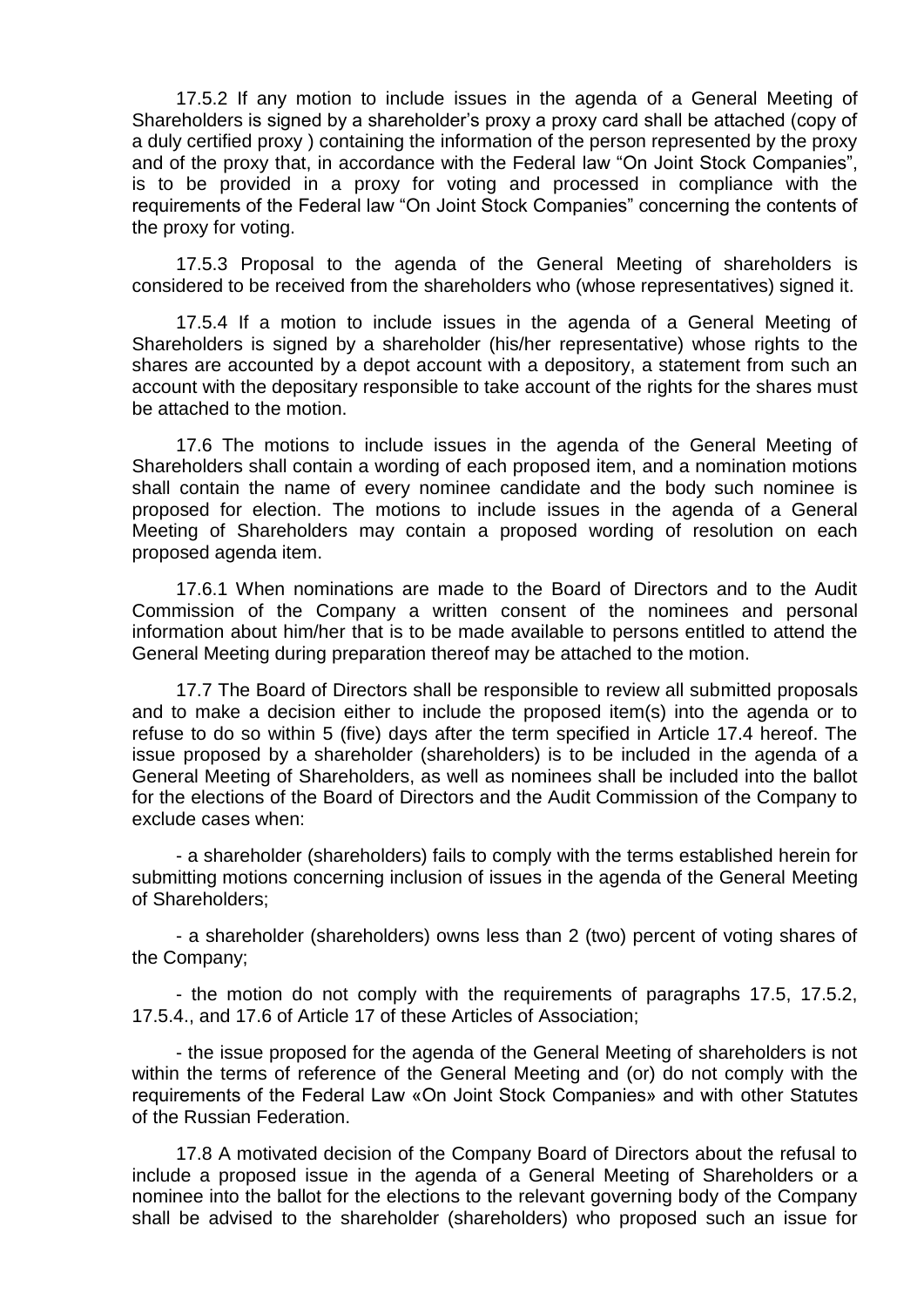inclusion in the agenda or a nomination within 3 (three) days from the date of the decision.

17.9 The Board of Directors shall not be authorized to make any changes in the wordings of issues proposed for inclusion in the agenda of the General Meeting of Shareholders, and in wordings of proposed resolutions on the said issues.

17.10 In addition to issues proposed by shareholders for inclusion in the agenda of a General Meeting of Shareholders as well as in cases there are no such motions, lack or insufficient number of nominees proposed by shareholders to form a corresponding managing body of the Company the Board of Directors shall be entitled to include issues in the agenda of the General Meeting or nominees into the nominations list for election into the executive bodies of the Company as the Board of Directors think fit.

#### **Article 18. The Extraordinary General Meeting of Shareholders**

18.1 The Extraordinary General Meeting of Shareholders shall be called by the decision of the Board of Directors of the Company on its own initiative, on request of the Audit Commission, the Auditor of the Company as well as of any shareholder (shareholders) who holds at least 10 (ten) percent of voting shares of the Company as at the date of the request.

18.2 An Extraordinary General Meeting of Shareholders convened at the request of the Company's Audit Commission, Auditor or shareholders holding at least 10 (ten) percent of the Company's voting shares shall be held within 50 (fifty) days from the date the request to hold an Extraordinary General Meeting of Shareholders is submitted, except where the Extraordinary General Meeting of Shareholders has on its agenda the election of members of the Board of Directors.

In cases the proposed agenda of an Extraordinary General Meeting of Shareholders contains the issue of elections of the members to the Board of Directors who are to be elected by cumulative vote the General Meeting of Shareholders shall be held within 70 (seventy) days from the date of the request to call the Extraordinary General Meeting of Shareholders.

In cases where, in compliance with the requirements of Article 68 of the Federal Law «On Joint Stock Companies», the Board of Directors is liable to take a decision to call the Extraordinary General Meeting of Shareholders for election of the members of the Board of Directors such Extraordinary General Meeting shall be held within 40 days from the date of the Board of Directors' decision to this effect.

18.3 The request for calling an Extraordinary General Meeting of Shareholders shall detail the issues to be included in the agenda of the proposed meeting. The request may contain the wordings of proposed resolutions on each of those issues and a suggestion regarding the form the Extraordinary General Meeting of shareholders. In case the request for calling the Extraordinary General Meeting of shareholders contains a proposal on nominations such a proposal is subject to the provisions of Article 53 of Federal Law «On Joint Stock Companies» as well as to items 17.5 and 17.6 of this present Articles of Association.

The Board of Directors of the Company shall have no authority to introduce any changes into the wordings of the issues of the agenda of the Extraordinary General Meeting of Shareholders being called by the request of the Audit Commission, the Auditor and a shareholder (shareholders) of the Company who owns at least 10 (ten) percent of voting shares of the Company.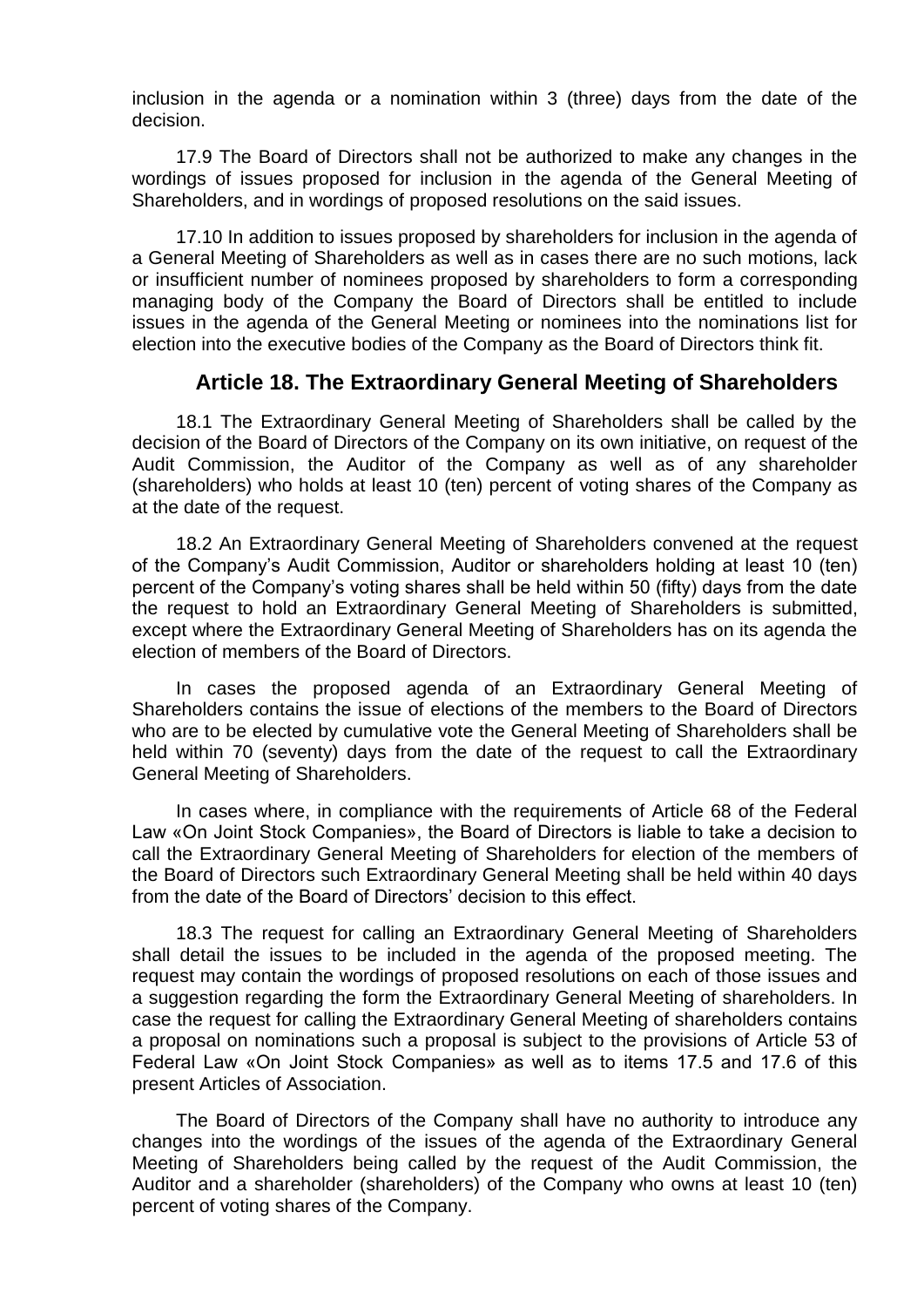18.4 In case the request to call the Extraordinary General Meeting of Shareholders is initiated by a shareholder(s) it shall contain shareholders' names (designations) and details of the number, category (type) of shares held by the shareholder(s).

A portion of voting shares held by a shareholder(s) requesting to call the Extraordinary General Meeting of Shareholders shall be assessed at the date the request was made.

The request to call the Extraordinary General Meeting of Shareholders shall be signed by a person (a person) who requests to call the Extraordinary General Meeting of Shareholders.

The request to call the Extraordinary General Meeting shall be deemed to be submitted by a shareholder (shareholders) who (whose representatives) signed it.

18.4.1 The request to call the Extraordinary General Meeting may be made by:

- mail to the address (location) of the permanent executive body of the Company indicated in the Single Public Register of Legal Entities, and to the addresses listed in the Articles of Association;

- hand delivery under receipt to a person who carries out the functions of a sole executive body of the Company, to the Chairman of the Board of Directors of the Company or to other person authorized to accept written correspondence addressed to the Company.

18.4.2 If the request to hold an Extraordinary General Meeting is sent by an ordinary letter or as any other ordinary item of mail, the date indicated on the postal date-stamp confirming the delivery of the mail item and if the request to hold the Extraordinary General Meeting of shareholders is sent by registered letter or as any other registered mail item the date of the delivery to addressee shown in the relevant receipt shall be deemed the date of the request.

18.4.3 If the request to hold an Extraordinary General Meeting is delivered under the receipt the date of handing over of such a request shall be deemed the date of the request.

18.5 The decision by the Board of Directors of the Company about calling the Extraordinary General Meeting of shareholders or refusal to do so shall be made within at least 5 (five) days from the date the request was submitted by the Audit Commission, the Auditor of the Company or by a shareholder (shareholders) who owns not less than 10 (ten) percent of the voting shares of the Company.

The decision to refuse to convene an extraordinary General Meeting of the shareholders under the request of the Audit Commission, of the Auditor of the Company and of a shareholder (shareholders) who owns not less than 10 (ten) percent of voting shares of the Company can only be taken if:

- the rules of submittal of the request the Extraordinary General Meeting provided in Article 55 of the Federal Law «On Joint Stock Companies» are not complied with;

- the shareholder (shareholders) requesting to call the Extraordinary General Meeting of shareholders does not own the required quantity of voting shares of the Company as stipulated in these Articles of Association;

- no issues proposed for the agenda of an Extraordinary General Meeting of Shareholders are within its terms of reference;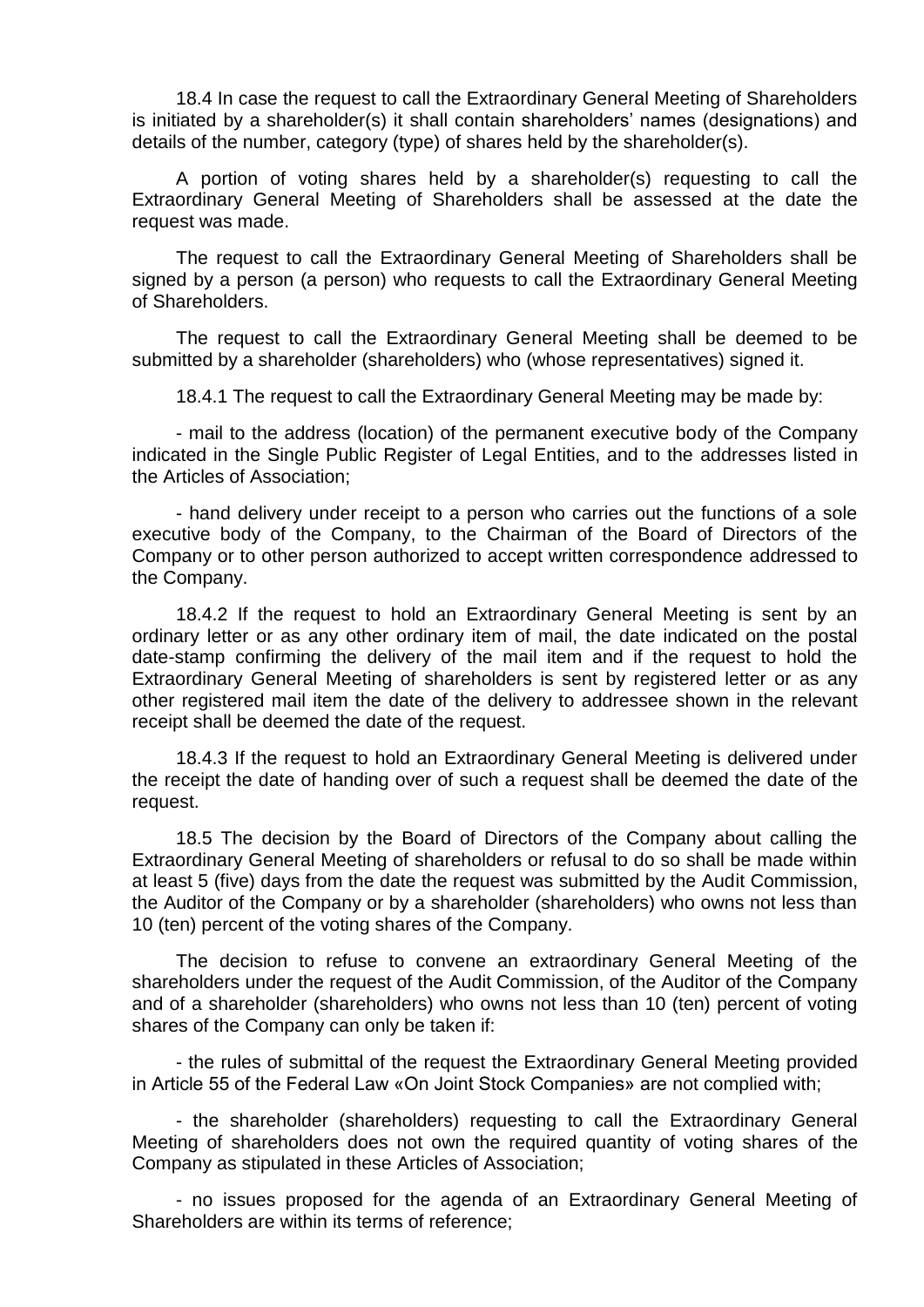- the issue proposed for the agenda of an Extraordinary General Meeting of shareholders does not comply with the provisions of the Federal Law «On Joint Stock Companies» and other statutes of the Russian Federation.

18.6 The decision of the Board of Directors to call as well as a motivated refusal to call the Extraordinary General Meeting of Shareholders shall be advised to the persons requesting to call thereof within at least three days from the date of such a decision is made.

The decision by the Board of Directors to refuse to call the Extraordinary General Meeting may be appealed against in court.

18.7 If during the established time the Board of Directors fails to make the decision to call the General Meeting of Shareholders or the decision is made to refuse to call thereof, the Extraordinary General Meeting may be called by bodies and persons that made the request. The bodies and persons requesting to call the Extraordinary General Meeting of Shareholders shall have the powers required to call the Extraordinary General Meeting as provided in the Federal Law «On Joint Stock Companies» and in the Articles of Association of the Company.

In this case, by decision of the General Meeting of Shareholders, the costs for arranging and conducting the General Meeting of the Shareholders may be reimbursed from the Company funds.

#### **Article 19. The Board of Directors of the Company**

19.1 The Board of Directors shall be responsible for the overall management of the Company business except the issues falling within the terms of reference of the General Meeting of shareholders.

19.2 The terms of reference of the Board of Directors shall cover the issues of overall management of the Company business except issues falling within the terms of reference of the General Meeting of the Shareholders.

The following issues shall fall within the terms of reference of the Board of Directors:

1) setting the priorities of the Company activities;

2) calling the Annual and Extraordinary General Meetings of Shareholders except cases provided in paragraph 18.7 Article 18 of these Articles of Association;

3) approval of the agenda of the General Meetings of Shareholders;

4) determining the date of completing the list of persons entitled to attend the General Meeting of Shareholders and resolving other issues within the terms of reference of the Board of Directors concerning the preparation and conducting of the General Meeting of Shareholders;

5) increasing the Company's authorized capital by placing additional shares within the number of authorized shares, placing bonds and other equity securities by the Company, and filing an application for the listing of the Company's shares and (or) equity securities convertible into shares of the Company;

6) assessment of the value (pecuniary valuation) of assets, cost of issue and redemption of the issued securities;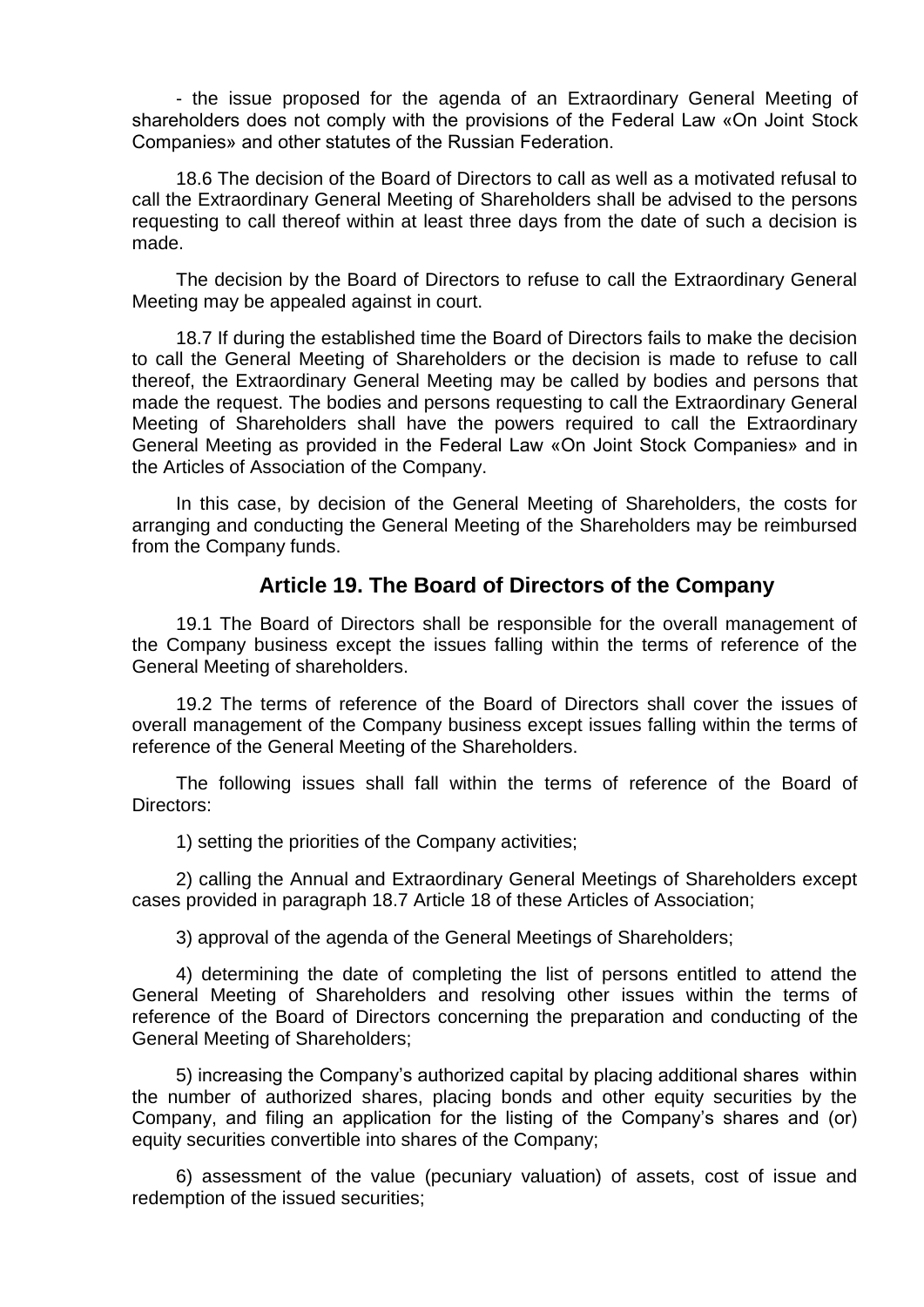7) redemption of shares, debentures and other securities issued by the Company in cases provided by the Federal Law "On Joint Stock Companies";

8) election of the General Director of the Company and early termination of his/her term of office;

9) determination of the numerical composition and the term of office of the Executive Board members ;

10) determination of the amounts of remunerations and compensations paid to the General Director and to Members of the Executive Board of the Company, approval of labor agreements terms and conditions as concluded with them;

11) appointment of the members of the Executive Board and approval of candidates for the positions of deputies of the General Director under General Director's recommendation and early termination of their term of office;

12) recommendations on the amounts of remuneration and fees paid to the members of the Audit Commission and of the Board of Directors, and determining of the amount of fees payable to the Company Statutory Auditor;

13) recommendations on the amount of dividends on shares and the order of payment thereof;

14) utilization of the reserve and other funds of the Company;

15) approval of the internal documents of the Company regulating operations of the Board of Directors of the Company, except the Provisions on of the JSC "Aeroflot's" Board of Directors;

16) setting up branch offices, opening of Company representative offices and termination of operations thereof;

17) making amendments in the Company Articles of Association concerning setting up branch and representative offices of the Company and liquidation thereof;

18) resolving issues concerning Company's participation or termination of participation in subsidiary and affiliated companies as well as in any other organizations, except cases provided in subitem 18 of item 1 of Article 48 of the Federal Law "On Joint Stock Companies;

19) approval of major transactions (to include loans, credits, pledges, guaranties) or several interconnected transactions involving assets to the value amounting from 25 (twenty five) up to 50 (fifty) percent of the balance sheet value of the Company assets assessed using Company's financial statements at the latest reporting date in the order provided in the Article 79 of the Federal Law "On Joint Stock Companies" ;

20) approval of transactions provided in Chapter XI of the Federal Law "On Joint Stock Companies";

21) approval of a transaction or several interconnected transactions (to include loans, credits, pledges, guaranties), other than the transactions effected in the course of the Company's regular business operations, concerning a purchase, disposal or possible disposal by the Company directly or indirectly of assets the total value of which exceeds 100,000,000 (one hundred million) US dollars (or equivalent of the said amount at the date of the decision on the approval of the relevant transaction) and is no more than 25 (twenty fife) percent of the balance sheet value of the Company assets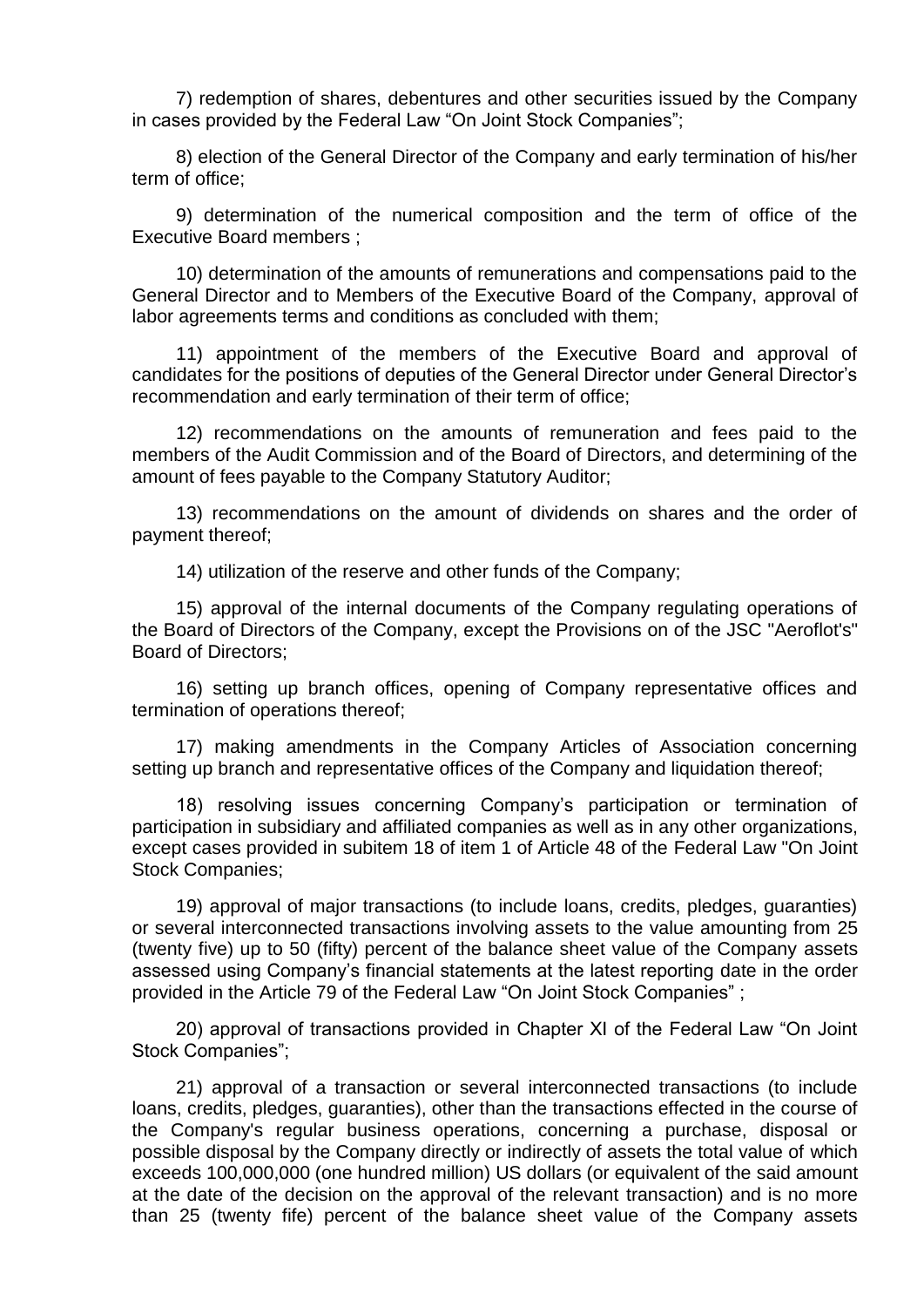assessed according to the Company's financial statements at the latest reporting date, as well as approval of transactions for sales and purchase of aircraft, financial lease (leasing) of aircraft, long term leasing of aircraft (above 1 year), aircraft mortgage as a security for financing and refinancing of credits, except cases when such transaction are approved in the order established for approvals of major transactions or transactions involving specific interests;

22) determining the position of the Company and its representatives during consideration by govenrning bodies of its subsidiaries or affiliates of an acquisition of shares (participatory interests) in other business entities, including at their establishment, if the transaction price is equal to or greater than 15 percent of the book value of the assets of the subsidiary or the affiliate determined from its financial statements as at the latest reporting date;

23) approval of the appointment of the Specialized Registrar of the Company and the terms and conditions of the contract therewith;

24) approval of the plan of production, commercial, financial and economic activity, budget of the Company, including funding the capital investments of the Company;

25) approval of the organizational structure of the Company;

26) other matters provided by the Federal Law "On Joint Stock Companies" and these Articles of Association.

Issues that come under the terms of reference of the Company Board of Directors shall not be delegated for resolution to the executive bodies of the Company.

19.3 The members of the Board of Directors of the Company shall be elected by the annual General Meeting of Shareholders in the order provided by the Federal Law «On Joint Stock Companies» and by the Articles of Association of the Company for the term until the next Annual General Meeting of Shareholders in the quantity of 11 (eleven) persons.

If the General Meeting of shareholders was not conducted within the time limits stipulated in item 16.1 of Article 16 hereof the powers of the Board of Directors of the Company shall expire with the exception of powers concerning preparation, calling and conducting the General Meeting of shareholders.

Persons elected into the Board of Directors of the Company can be reelected any number of times without limitation.

Only natural persons can be a member of the Board of Directors of the Company. A member of the Board of Directors may not be a shareholder of the Company.

19.4 Elections of the members of the Board of Directors are carried out by a cumulative vote. The cumulative vote means that the number of votes belonging to each shareholder is multiplied by the number of persons nominated for election to the Board of Directors, and a shareholder shall have the right to cast the resultant number of votes thus belonging to him/her for one nominee or distribute them among two or more nominees to the Board of Directors.

The nominees who received the largest number of votes shall be deemed elected to the Board of Directors.

19.5. The number of the members of the Executive Board in the Board of Directors shall not be more than a quarter of the total number of members ot the Board of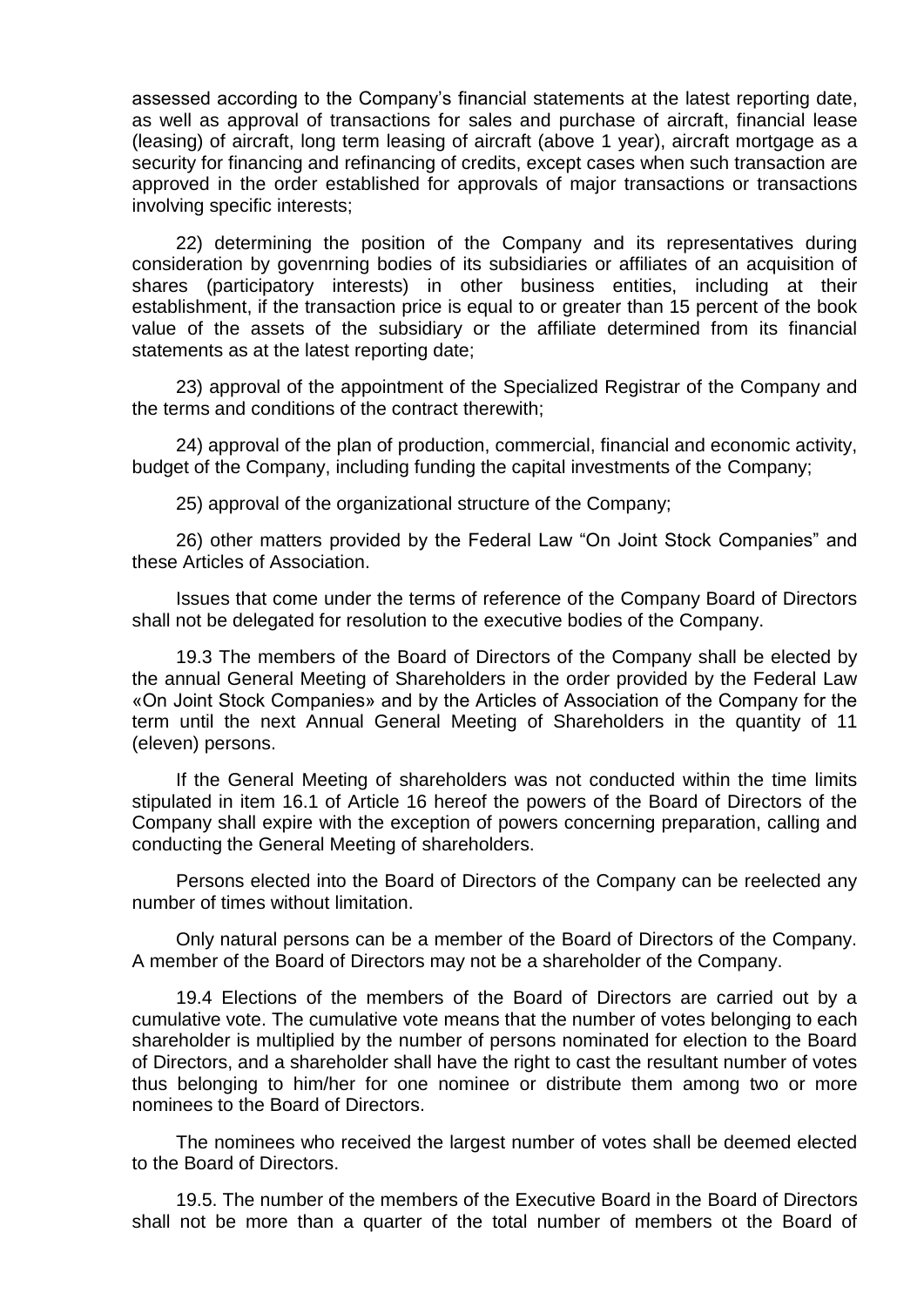Directors. The General Director of the Company shall not be the Chairman of the Board of Directors at the same time.

The requirements to the persons elected to the Board of Directors may be determined by the Provisions on the Board of Directors of JSC "Aeroflot".

19.6 The Board of Directors shall elect the Chairman of the Board of Directors from among its members by a majority vote of the total number thereof. .

The Board of Directors shall have the right to reelect its Chairman at any time by a majority of votes of the total number of the members of the Board of Directors.

The Chairman of the Board of Directors shall be organize activities, call meetings of the Board of Directors and shall preside at the meetings of the Board of Directors, arrange keeping minutes of the meetings and shall preside at the General Meetings of the Shareholders.

In the absence of the Chairman of the Board of Directors his functions shall be carried out by one of the members of the Board of Directors by the decision of the Board of Directors.

19.7 By the decision of the General Meeting of Shareholders of the Company the members of the Board of Directors during their term shall receive a remuneration and (or) compensations of expenses connected with the discharge of their respective duties.

19.8 The Board of Directors, by the majority of votes of its members, shall appoint the Executive Secretary who shall be responsible for arrangements for and dispatch of business of the meetings of the Board of Directors, administration of affairs of the General Meetings of Shareholders and of the meetings of the Board of Directors, for keeping the minutes of the General Meetings of Shareholders and minutes of the meetings of the Board of Directors.

The General Director on behalf of the Company shall conclude a labor agreement with the Executive Secretary the terms and conditions of which are subject to the approval by the Board of Directors of the Company.

The Administration of the Board of Directors managed by the Executive Secretary of the Board of Directors shall be responsible for the management of affairs of the Board of Directors. The Board of Directors shall approve the numerical composition of the Board of Directors Administration and the amount of remunerations of employees thereof.

Financing of the Board of Directors Administration and any activities carried out by the Board of Directors shall be provided from the funds of the Company.

#### **Article 20. Meetings of the Board of Directors of the Company**

20.1. Meetings of the Board of Directors shall be called as necessary, but at least once a month. The meetings of the Board of Directors shall be called by the Chairman of the Board of Directors at his own initiative, following a request by any member of the Board of Directors, of the Audit Commission or the Statutory Auditor, an executive body of the Company and of shareholders possessing at least 10 (ten) percent of the voting shares of the Company.

20.2. A notice of a meeting of the Board of Directors of the Company together with the agenda and materials for all items on the agenda shall be given to the members of the Board of Directors not later than *10 (ten) days prior* to the date of the meeting, and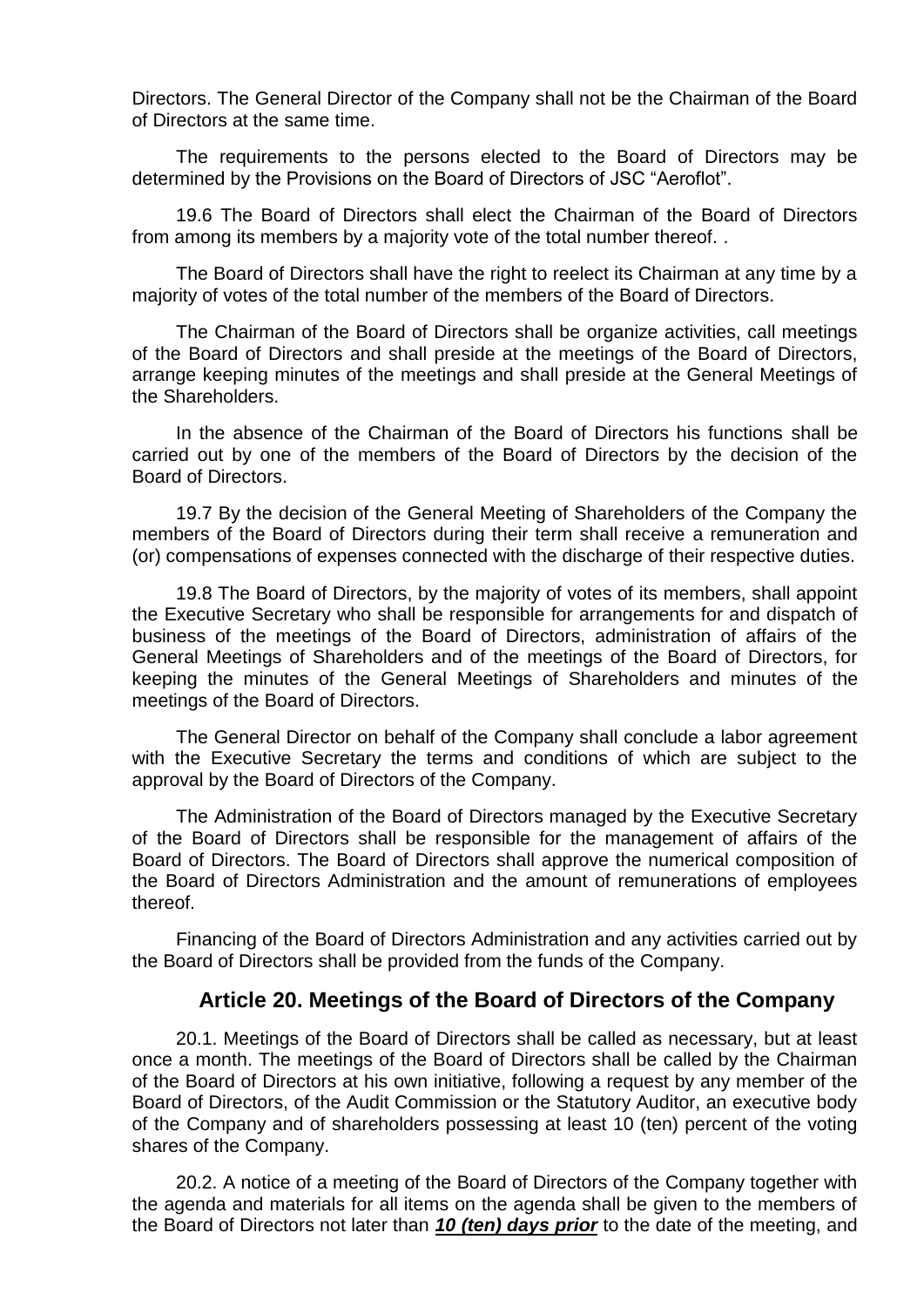in exceptional cases, as well as in the case provided for in paragraph 18.5. of article 18 of these Articles of Association, not later than 4 days prior to the meeting.

Materials pertaining to the Board of Directors meetings' agenda issues that contain commercial or business secrets, any other confidential information shall be reviewed by the Board of Directors Members directly at the meetings of the Board. For that end the

Members of the Board (or their formally authorized representatives) are provided an opportunity to preliminary familiarize themselves with such materials in the Administration of the Board of Directors.

20.3 The Board of Directors may adopt decisions by absentee vote (polls).

20.4 The quorum for meeting of the Board of Directors of the Company shall be deemed present if it is attended by at least half of the total number of the elected members of the Board of Directors.

A written opinion of a member of the Board of Directors who failed to attend the meeting shall be taken into account when assessing the presence of quorum and counting vote returns on the agenda items.

In case the number of the remaining members of the Board of Directors becomes less than the quantity of the quorum required as provided above the Board of Directors shall be required to call an Extraordinary General Meeting of Shareholders to elect the Board of Directors members in a new composition. The remaining members of the Board of Directors of the Company shall be authorized to make decisions concerning only the convention of the said Extraordinary General Meeting.

20.5. Decisions at the meetings of the Board of Directors shall be made by the majority of votes of the members of the Board of Directors in attendance at the meeting unless otherwise provided by the Federal Law "On Joint Stock Companies", these Articles of Association and an internal document which determines the order of calling and proceedings of meetings of the Board of Directors.

The decision on the election of the Board of Directors shall be made by common majority vote of the total number of members of the Board of Directors.

Decisions on approval of the transactions referred to in subparagraph 19 of paragraph 19.2 of Article 19 herein shall be adopted by all members of the Board of Directors unanimously the votes of the retired members of the Board being disregarded. Should a unanimous accord on the issue of approval of such a transaction has not been achieved at the Board of directors the issue of approval thereof, under Board of Directors' decision, may be proposed for resolution by the General Meeting of shareholders. In this case the resolution on approval of such a transaction shall be adopted by the majority vote of the General Meeting of shareholders – holders of voting shares participating in the General Meeting.

Decisions on the approval of a transaction concerned if there is interested parties in its conclusion shall be adopted by the majority of votes of independent directors who has no interest in the proposed transaction. Should all members of the Board of Directors be recognized as interested parties and / or not independent directors the transaction may be approved by the decision of the General Meeting of Shareholders adopted in the order provided in paragraph 4 of Article 83 of the Federal Law "On Joint Stock Companies".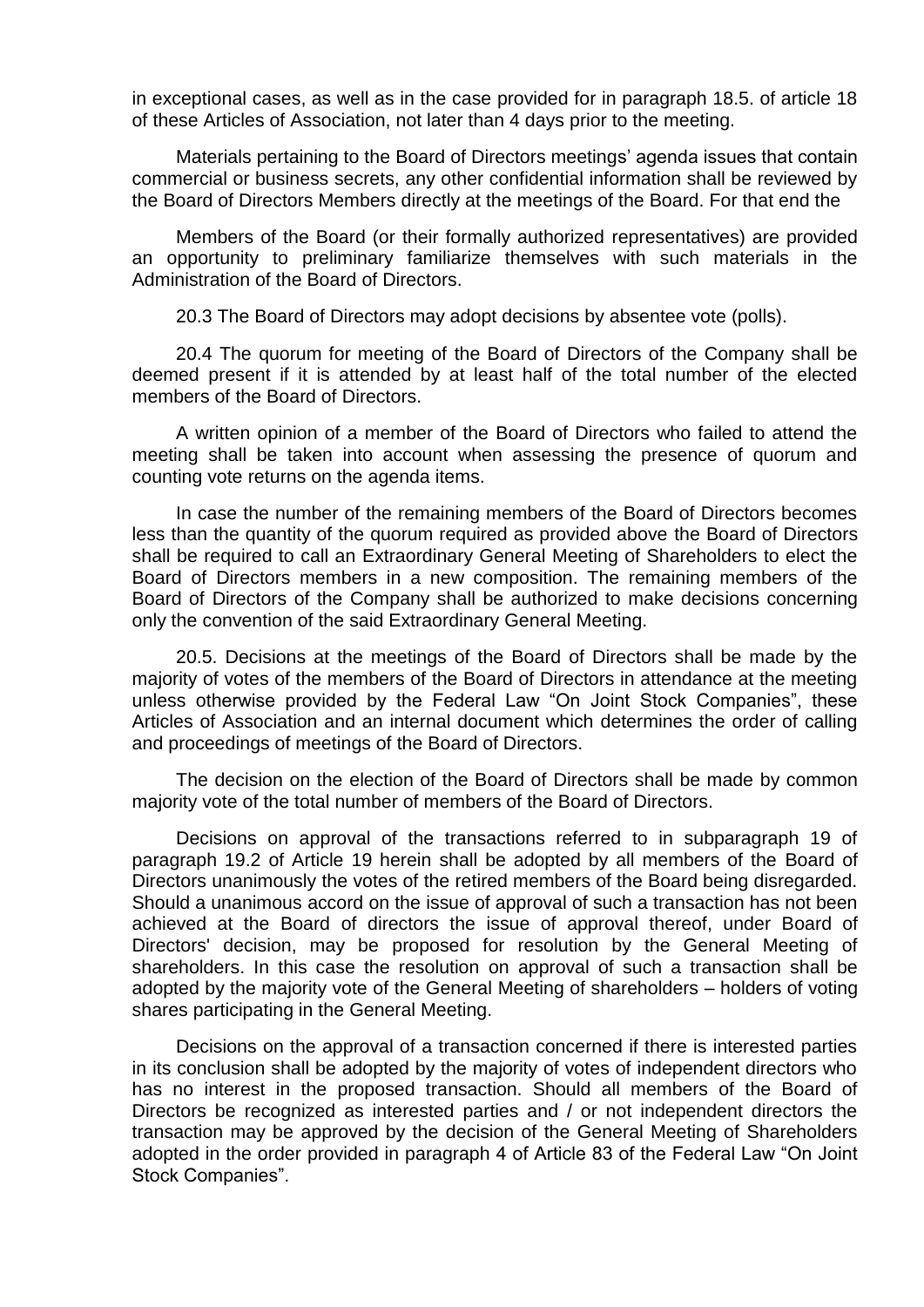In resolving issues of the agenda of the Board o f Directors every member thereof shall have one vote.

The transfer of the voting right by a member of the Board of Directors to another person including a member of the Board of Directors shall be prohibited.

In making the decision in case of a tie vote of the members of the Board of Directors the vote of the Chairman of the Board shall be the casting vote.

20.6. Minutes are kept at the meetings of the Board of Directors.

The minutes of the Board of Directors shall be completed at least within 3 (three) days following the Meeting and upon it signing a copy thereof shall be delivered to every member of the Board.

The minutes of the meeting shall contain: the venue and time of the meeting; attendance list; agenda of the meeting; issues put to vote and vote returns on each issue and resolutions adopted.

Each minutes of the Board of Directors shall be signed by the member of the Board presiding at the meeting who is responsible for the accuracy of the contents of the minutes.

#### **Article 21. Executive Bodies of the Company**

21.1 The management of the current business of the Company shall be carried out by the sole executive body of the Company, i.e. by the General Director, and by Collective executive body, i.e. by the Executive Board. The Executive Bodies shall be accountable to the Board of Directors and to the General Meeting of Shareholders.

The General Director shall also have the functions of the Chairman of the Executive Board.

The Executive Board of the Company shall be formed and its powers shall be terminated before the term by the decision of the Board of Directors of the Company.

21.2 The General Director shall be elected by the General Meeting of Shareholders for the term not exceeding 5 years.

The Board of Directors shall have the authority to terminate the powers of the General Director before the term having fulfilled terms and conditions of the labor agreement with him.

Under the decision of the General Meeting of Shareholders the powers of the General Director may be delegated under a contract to a commercial organization (managing organization) or to an individual entrepreneur (manager). The decision about the delegation of the General Director's powers to a managing organization or to a manager shall be made by the General Meeting of Shareholders and under the recommendation of the Board of Directors only.

21.3 The terms of reference of the executive bodies of the Company shall include all issues related to the running of current routine business of the Company other than the issues referred to the terms of reference of the General Meeting of Shareholders or the Board of Directors of the Company.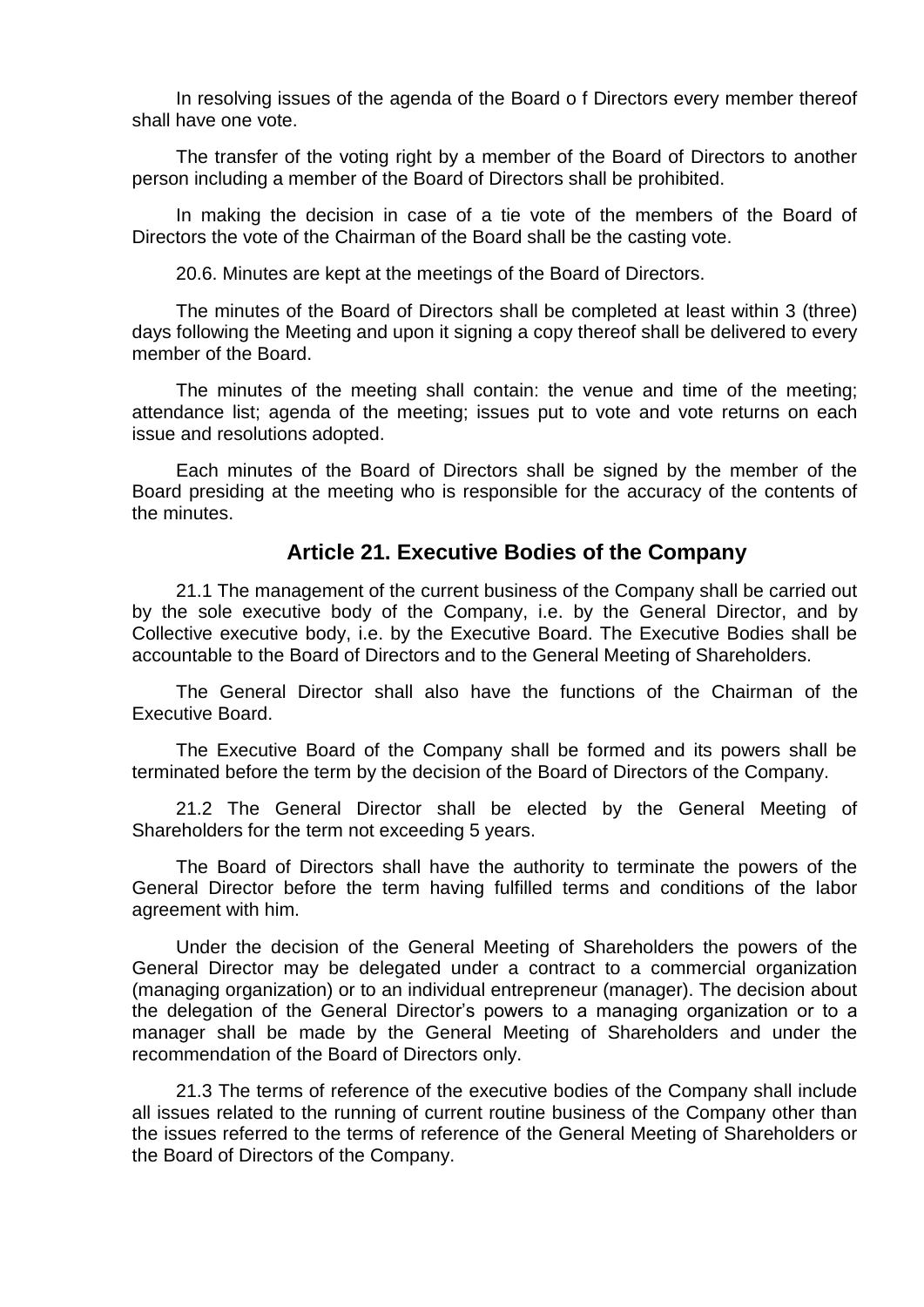The executive bodies of the Company shall be responsible to ensure the execution of the decisions adopted by the General Meeting of Shareholders and by the Board of Directors of the Company.

21.4 The Executive Board shall act pursuant to the Articles of Association and the Provisions on the Executive Board as approved by the General Meeting of Shareholders.

The terms of reference of the Executive Board shall include the following issues:

1) resolving issues as proposed by the General Director of the current Company business and economic activities;

2) working out recommendations for the General Director on issues concerning conclusion of transaction referred to in subparagraphs 19 to 21 of paragraph 19 and by subparagraph 12 of paragraph 21.5 of Article 21 of these Articles of Association;

3) resolving issues on attracting or acquiring loans, attracting credits, guaranties,other types of securities both for the liabilities of the Company and for the benefit of third parties if the issues does not fall within the terms of reference of the General Meeting or the Board of Directors of the Company;

4) working out and submitting to the Board of Directors annual business plans of the Company, annual reports, annual accounting statements including profit and loss statements (profit and loss accounts) and other reporting documents;

5) regular reporting to the Board of Directors on the financial status of the Company, implementation of the priority programs, transactions and decisions that may materially affect the state of affairs of the Company;

6) providing for administrative and technical support of the work of the General Meeting of shareholders, the Board of Directors, Audit Commission of the Company;

7) submitting estimations of cost for arranging and conducting General Meetings of Shareholders of the Company for review and approval by the Board of Directors;

8) analyzing and summarizing the results of operation of separate structural departments of the Company and working out recommendations on improving the operation of both structural departments of the Company and Company as a whole;

9) approval of internal documents of the Company as proposed by the General Director (except documents subject for approval by the General Meeting of Shareholders and the Board of Directors of the Company);

10) resolving other issues concerning issues of financial and business activities of the Company before submitting those issues for review by the Board of Directors.

The quorum for meeting of the Executive Board of the Company shall be at least a half of the total number of the elected members of the Executive Board.

21.5 The General Director shall act on behalf of the Company without any power of attorney and namely:

1) shall ensure implementation of the General Meeting of Shareholders' and of the Board of Directors' resolutions;

2) shall carry out running management of the Company in compliance with the main objectives of the Company;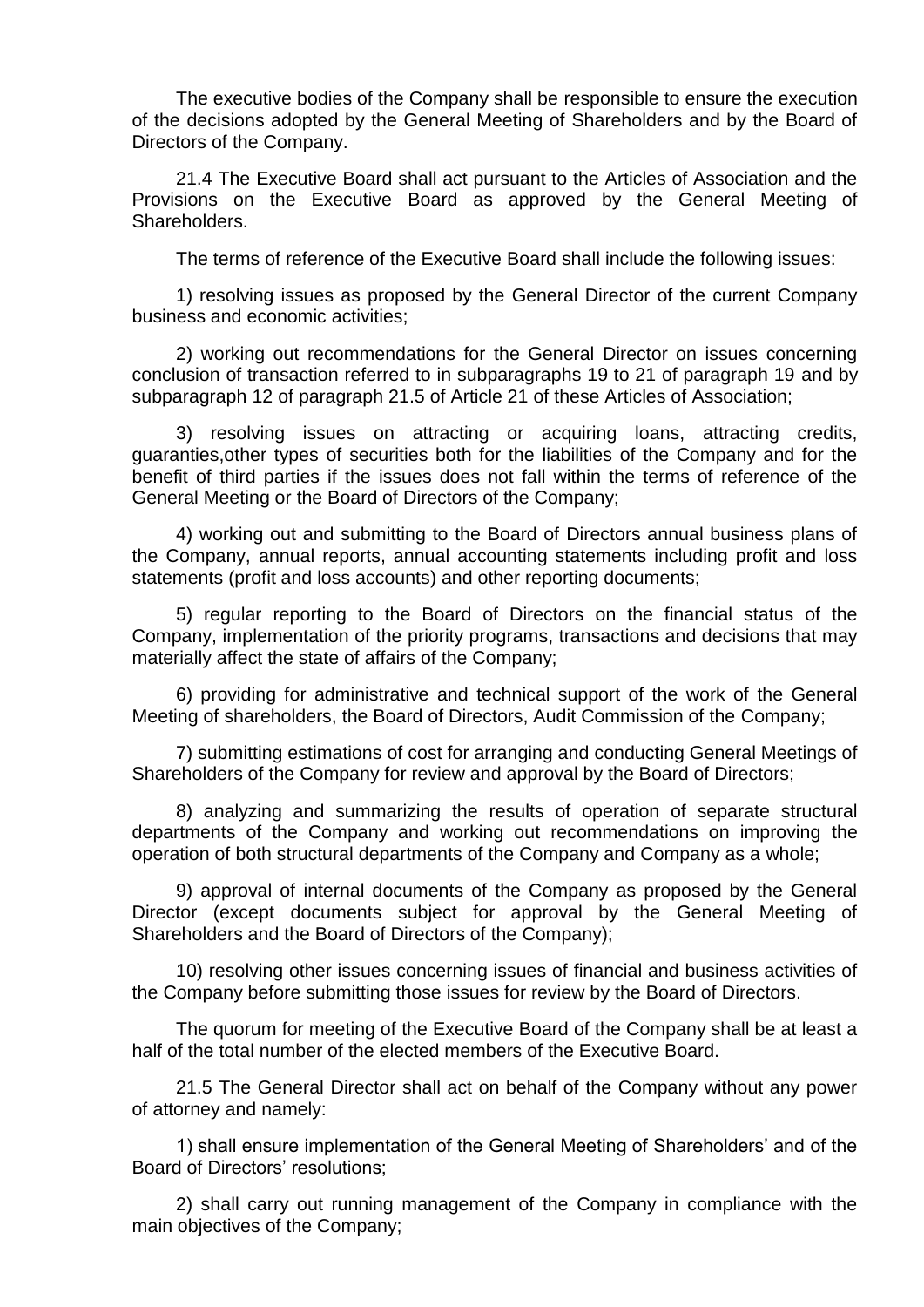3) shall approve the staff list ;

4) shall dispose of the Company assets to provide for its running activities within the limits established by the legislation of the Russian Federation and these Articles of Association;

5) shall represent the Company in all agencies, companies and organizations both in the Russian Federation and abroad to include foreign countries;

6) shall appoint deputies of the General Director upon approval relevant nominees by the Board of Directors, assign duties between them, determine their powers and authority;

7) shall conclude labor agreements with the employees of Company, apply incentives and penalties to the staff members;

8) shall issue orders and instructions mandatory for execution by all Company employees;

9) shall represent the Executive Board's positions at the meetings of the Board of Directors and at the General Meetings of Shareholders;

10) in the capacity of the Chairman of the Executive Board, shall manage its operation, call meetings and determine the agenda for every meeting;

11) shall submit to the Board of Directors for approval proposals for personal composition of the Executive Board of the Company;

12) shall conclude transactions or several interrelated transactions concerning the acquisition or alienation or possible alienation by the Company directly or indirectly of assets of the value of up to \$100,000,000 (one hundred million) U.S. dollars (or the equivalent of this amount in any other currency as at the date the decision on the approval of such transaction is made) unless this issue falls under the terms of reference of the General Meeting of Shareholders, the Board of Directors or the Executive Board of the Company and shall ensure the discharge of obligations assumed by the Company in relation to such transactions;

13) shall issue powers of attorney on behalf of the Company. The General Director shall not be authorized to delegate his / her powers under any power of attorney in relation to execution of transactions subject to approval by the executive bodies of the Company failing the said approval;

14) shall arrange accounting and accounting (financial) reporting of the Company;

15) shall submit annual reports and other financial statements to relevant state agencies;

16) shall arrange publication in mass media of information as required by the Federal Law "On Joint Stock Companies" and by other regulations of the Russian Federation;

17) shall have the right to delegate some of the of the General Director' powers to persons carrying out managerial functions in the Company;

18) shall carry out any actions required to accomplish the objectives of Company and ensuring its normal operation in accordance with the applicable legislation of the Russian Federation and these Articles of Association other than functions assigned by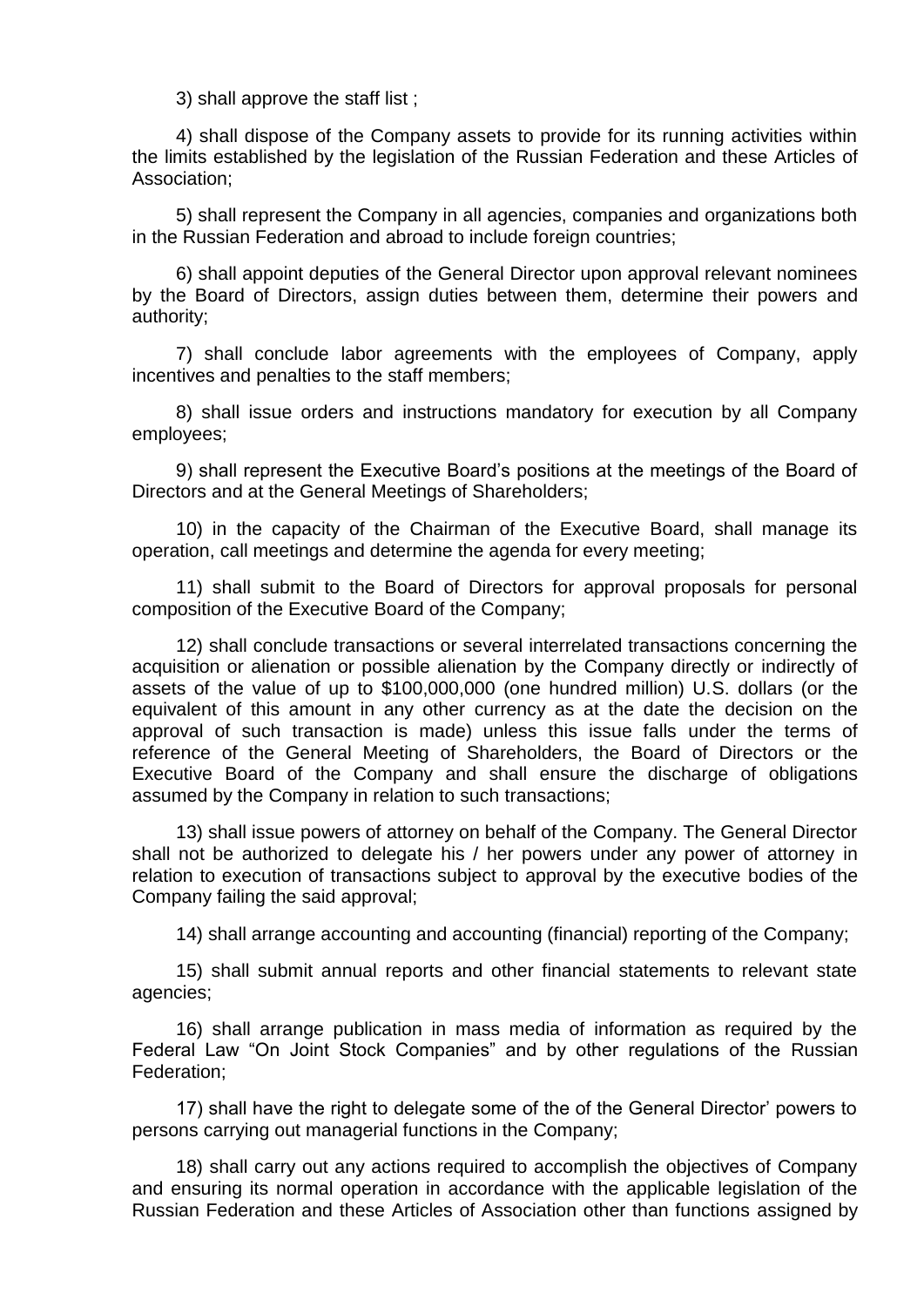the Federal Law "On Joint Stock Companies" and these Articles of Association to other executive bodies of the Company;

19) shall determine the list of positions to be filled by contest and the procedure of appointment to those positions;

20) shall appoint an officer from among the deputies of the General Director to carry out duties of the General Director in case the latter if absent from his office due to any reason to include vacations, business trips or illness.

21.6 Rights and responsibilities of the General Director of the Company, members of the Executive Board shall be provided in the labor agreements concluded by the Company with each of them.

The labor agreement with the General Director on behalf of the Company shall be signed by the Chairman of the Board of Directors, and with the members of the Executive Board – by the General Director. The labor agreements shall not be signed for the term longer than 5 (five) years.

The relations between the Company and the General Director and the members of the Executive Board shall be subject to the Russian Federation labor legislation to the extent it does not run contrary to the provisions of the Federal Law "On Joint Stock Companies".

The General Director and members of the Executive Board may hold positions in executive bodies in other organizations simultaneously only under the consent of the Board of Directors of the Company.

21.7 The Board of Directors shall have be authorized at any time to make a decision about early termination of the term of the General Director, members of the Executive Board, deputies of the General Director and about formation of new executive bodies.

21.8 Minutes shall be kept at the meetings of the Executive Board. The minutes of the meeting shall be made available to the members of the Board of Directors, the Audit Commission, the Executive Board, to the Statutory Auditor of the Company upon their request.

The meetings of the Executive Board of the Company shall be arranged by the General Director of the Company who signs all papers on behalf of the Company and minutes of the meetings of the Executive Board, acts on behalf of the Company without a power of attorney in accordance with the decisions of the Executive Board adopted according to the terms of reference thereof.

Transfer of the right to vote by a member of the Executive Board of the Company to another person including other members of the Executive Board of the Company shall be prohibited.

# **Article 22. Liabilities of the Members of the Board of Directors, the General Director, the Members of the Executive Board, and Persons Interested in the Execution of a Transaction by the Company**

22.1 Members of the Board of Directors, the General Director, members of the Executive Board as well as a managing organization or a manager in implementing their rights and duties shall act in the best interests of the Company, use their rights and discharge their duties in relation to the Company reasonably and in good faith.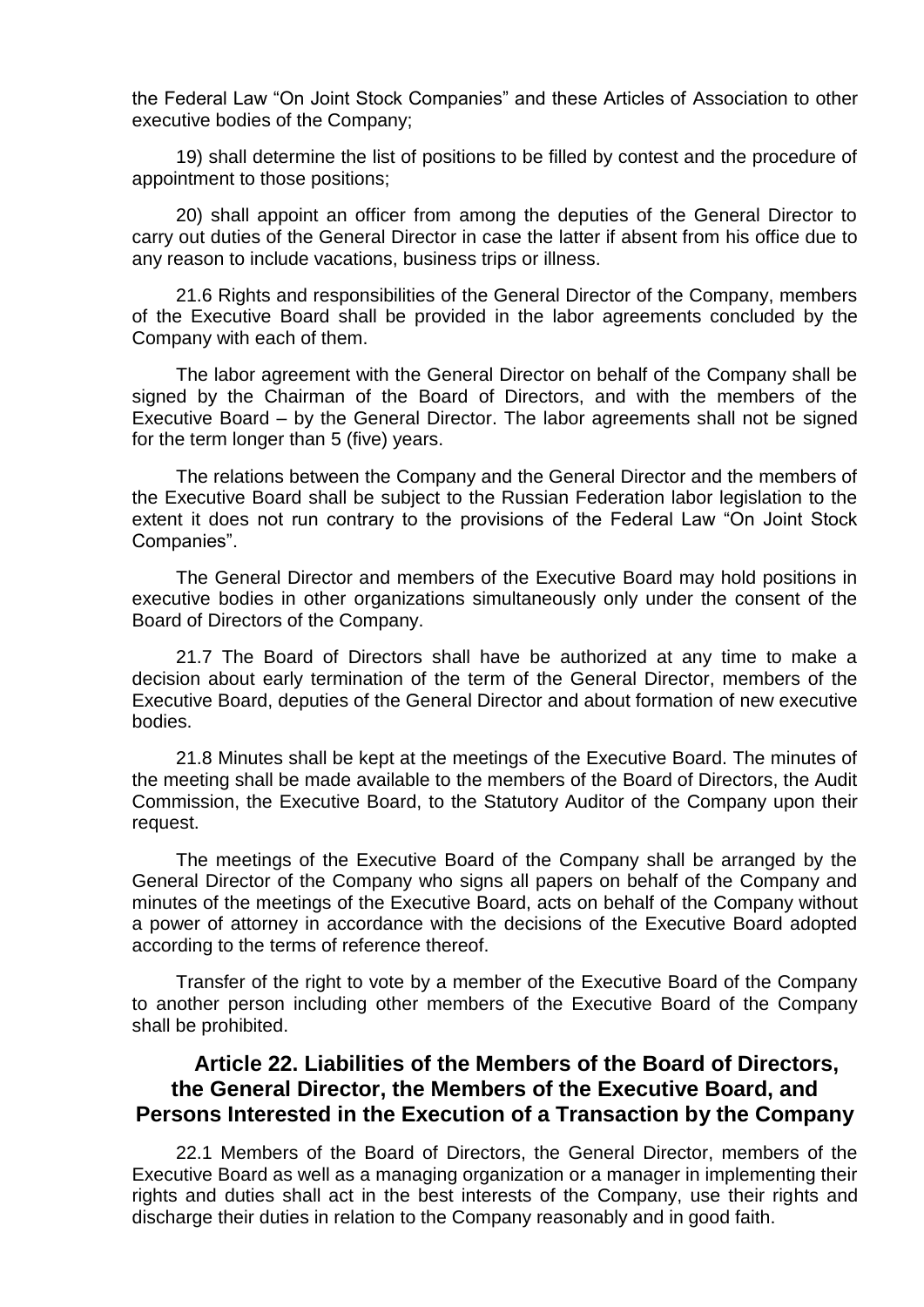22.2 Members of the Board of Directors of the Company, the General Director, members of the Executive Board as well as a managing organization or a manager shall be responsible to the Company for any losses caused by their culpable actions (inaction).

For that matter, the members of the Board of Directors and the Executive Board of the Company who did not take part in the vote or voted against the motion that caused the damages to the Company shall not be liable.

22.3 When assessing the grounds and the liability extent of the members of the Board of Directors the General Director, and members of the Executive Board, common conditions of business activities and other circumstances affecting the business shall be taken into account.

22.4 If pursuant to the provisions of this Article several persons are held liable they shall bear joint liability to the Company.

Representatives of the government or a municipal establishment in the Board of Directors shall bear the same liability as provided in this Article for other members of the Board of Directors.

22.5 The Company or a shareholder possessing in the aggregate at least 1 (one) percent of the issued ordinary shares of the Company shall be entitled to make a claim in court against a member of the Board of Directors, the General Director, a member of the Executive Board, an acting General Director as well as a managing organization or a manger for damages caused to the Company in cases provided in the applicable Russian Federation legislation.

22.6 A member of the Board of Directors, a person holding a position in other executive bodies of the Company, a shareholder (shareholders) possessing jointly with affiliated person (persons) 20 (twenty) percent or more of voting shares of the Company, as well as persons entitled to issue instructions mandatory for the Company shall be deemed interested persons in a transaction to be effected by the Company in case they, their spouses, parents, children, brothers and stepbrothers, sisters and stepsisters, adopters and adopted and / or any affiliated persons thereof:

- are a party, a beneficiary of such a transaction or take part in the transaction as a representative or an agent;

- possess (separately or jointly) 20 (twenty) or more percent of voting shares (interests, stocks) of a legal entity that is a party to or a beneficiary of the transaction, or take part in the transaction as a representative or an agent;

- hold a managing position in the bodies of a legal entity that is a party to or a beneficiary of the transaction or participates in it as a representative or an agent, as well as hold a position in executive bodies of the a managing organization of such a legal entity;

- in other cases provided by Law.

22.7 Any transaction involving interested persons shall be made in accordance with the requirements and the order provided by the Federal Law "On Joint Stock Companies".

The persons referred to in the item 22.6 above shall have no right to receive directly or indirectly any remuneration for exerting influence on the decision making by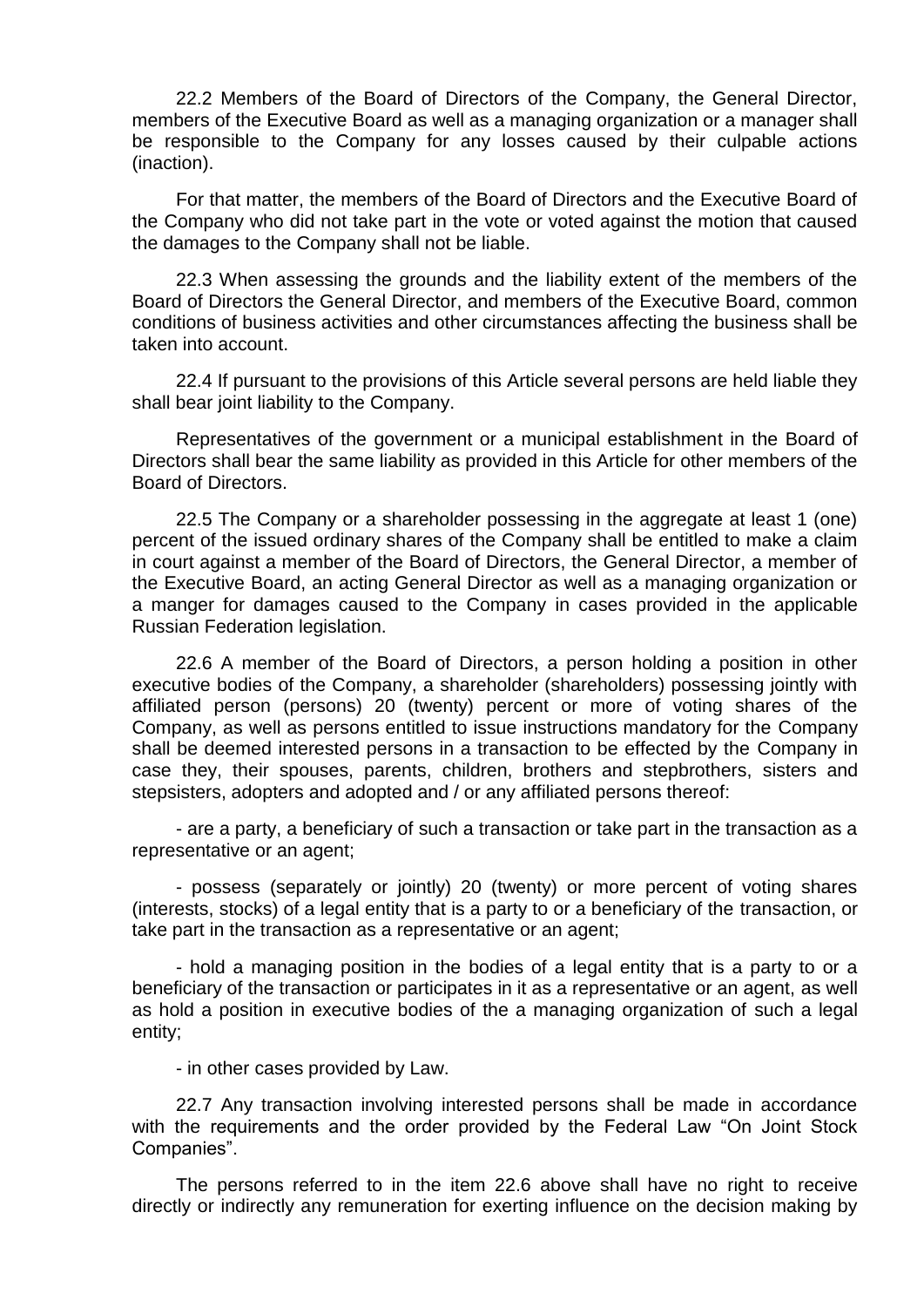the Board of Directors, the General Director, the Executive Board of the Company in the process of reviewing a transaction they are interested in.

22.8 Members of the Board of Directors and persons holding positions in the executive bodies of the Company during their term of office in this capacity shall have no right to establish or participate in enterprises competing with the Company.

22.9 The General Director of the company shall be liable for organizing the work and creating conditions in the Company required to protect the information, which is a state secret, and for any violations of access limitations imposed by the legislation concerning familiarization with information constituting a state secret.

Members of the Board of Directors shall be responsible to prevent any public disclosure of the commercial and business information, other confidential information found in the materials on the issues in the agenda of the Board of Director meetings prior a relevant decision in relation thereof is adopted. Members of the Board of Directors shall ensure that all and any measures to prevent potential public disclosure of the said information by their subordinates having access to the materials related to the Board of Directors agendas have been taken.

#### **Article 23. Supervision over Financial and Economic Activity of the Company**

23.1 To supervise financial and business activities of the Company the General Meeting of the shareholders in compliance with these Articles of Association shall elect the Audit Commission of the Company composed of 5 (five) members for the term of 1 (one) year.

23.2 The terms of reference and the proceedings of the Audit Commission shall be described Provisions on the Audit Commission that is subject to approval of the General Meeting of Shareholders of the Company.

23.3 The auditing of financial and business activities of the Company shall be carried out for the results each year, as well as at any time by an initiative of the Audit Commission, by the decision of the General Meeting of Shareholders, the Board of Directors of the Company or at the request of a shareholder (shareholders) possessing in aggregate no less than 10 (ten) percent of voting shares of the Company.

23.4 Under the request of the Audit Commission of the Company persons holding positions in the executive bodies of the Company shall be responsible to submit documentation on financial and business activities of the Company.

23.5 The Audit Commission shall have the right to make a request to convene an Extraordinary General Meeting of shareholders.

23.6 Members of the Audit Commission cannot be at the same time members of the Board of Directors, as well as cannot hold other positions in the executive bodies of the Company.

23.7 Shares in possession of the members of the Board of Directors or of other persons who hold positions in the executive bodies of the Company shall no vote right at the elections of the Audit Commission members.

23.8 The Audit Commission shall issue a report on the results of the auditing financial and business activities of the Company that shall contain: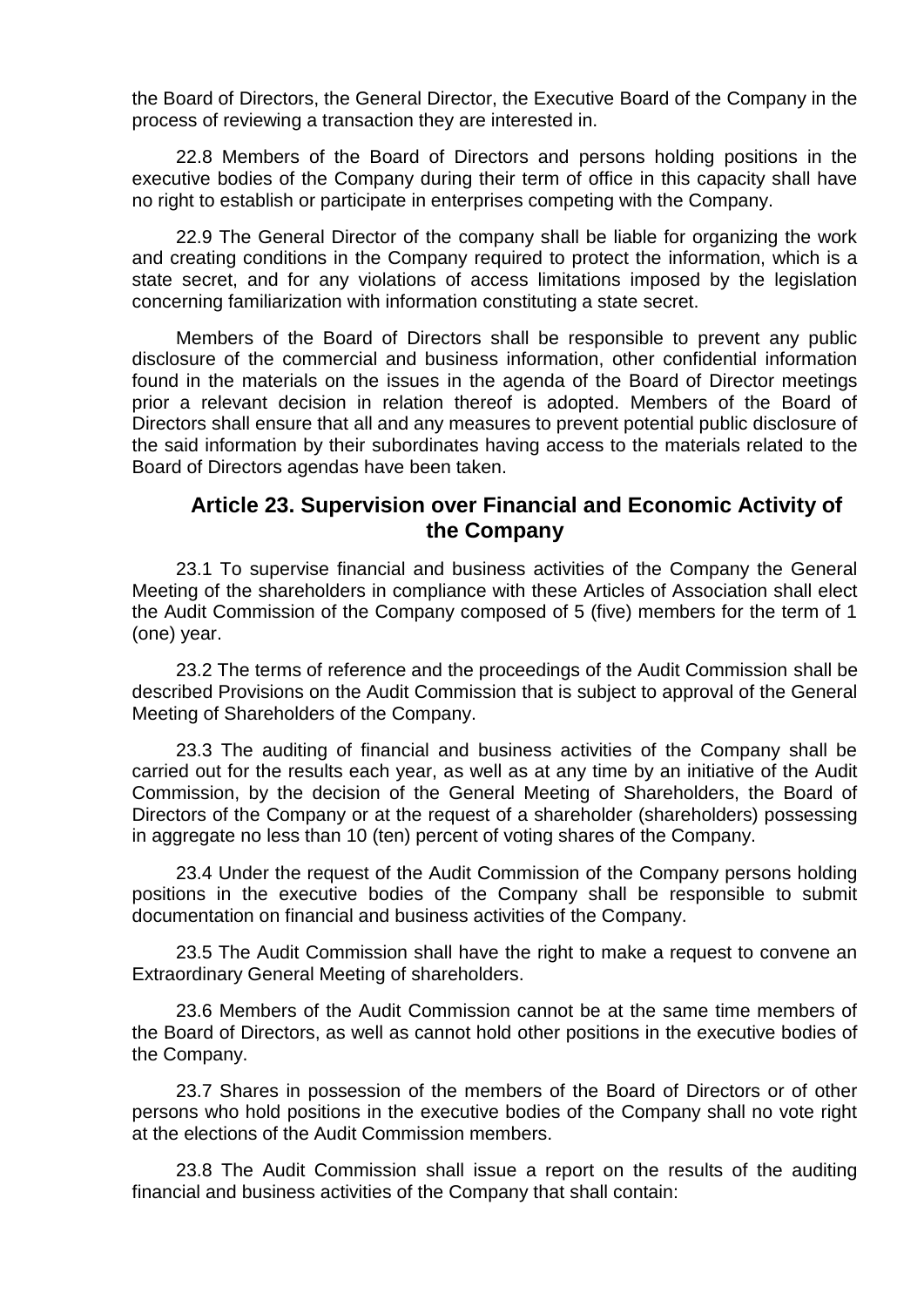- confirmation of the fairness of the data contained in the reports and other financial documents of the Company;

- financial and economic assessment of the activities of the Company for the period being under audit;

- information about the revealed facts of irregularities and violations in the procedures of the book-keeping and submission of the accounting reports procedures imposed by the legislation and other legal acts of the Russian Federation in the financial and business activity area.

23.9 The Statutory Auditor of the Company shall carry out the auditing of the financial and business activities of the Company pursuant to the legislation of the Russian Federation under a contract signed with the Company.

23.10 The General Meeting of Shareholders shall approve the appointment of the Statutory Auditor. The amount of the Auditor's fee shall be determined by the Board of Directors of the Company.

#### **Article 24. Bookkeeping and Financial Reporting of the Company**

24.1 The Company shall be responsible to keep accounting and submit financial reporting in the order established by the Federal Law "On Joint Stock Companies" and by other regulations of the Russian Federation.

24.2 The responsibility for organization, condition and fairness of the Company accounting, timely submission of the annual report and other accounting statements to relevant state agencies, as well as of information about Company activities to be disclosed to shareholders, creditors and mass media shall be laid upon the General Director of the Company.

24.3 The fairness of the information contained in the annual report of the Company, the annual accounting statements shall be verified by the Audit Commission of the Company.

24.4 Prior the release by the Company of the documents stipulated in this paragraph the Company shall be responsible to invite an Auditor who has no proprietary interests in the Company or shareholders thereof to carry out annual auditing and verification of the annual financial accounting of the Company.

24.5. The annual report of the Company shall be subject to the preliminary approval by the Board of Directors of the Company at least 30 (thirty) days before the scheduled date of the Annual General Meeting of shareholders.

#### **Article 25. Retention of Company Documents and Information Disclosure**

25.1 The Company shall be responsible to retain the following documents and records:

- the Articles of Association of the Company, amendments and changes to the Articles registered in due order, the Decision on the Creation of the Company, the Company's State Registration Certificate ;

- documents certifying Company's title to the property it has on its balance;

- internal documents and records of the Company;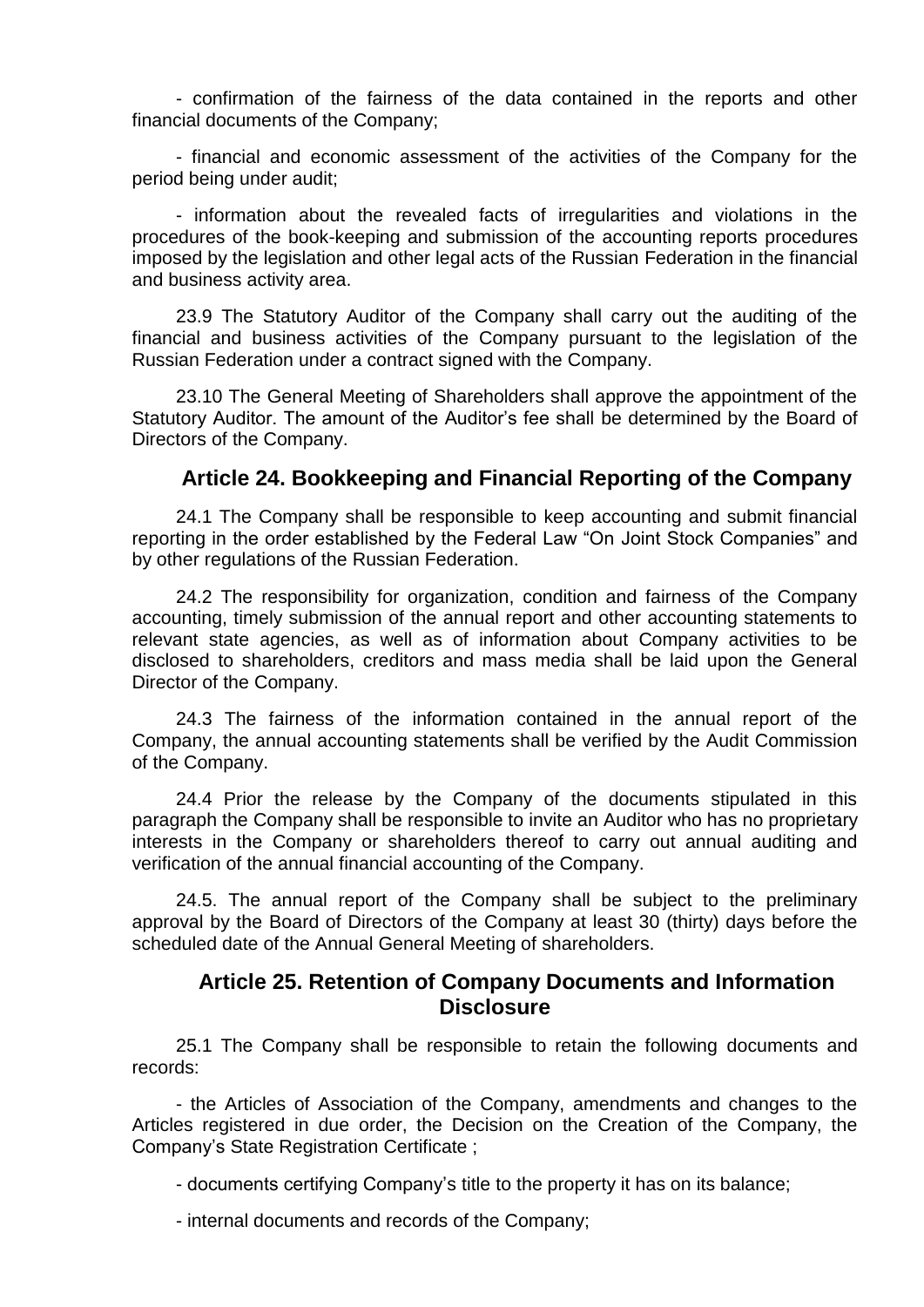- provisions on a branch and a representative office;
- annual reports;
- book-keeping documents;

- minutes of the General Meetings of Shareholders, of the Board of Directors, the Audit Commission, the Executive Board;

- voting bulletins and proxies (copies of proxies) for participation in the Annual General Meeting of Shareholders;

- reports of independent evaluators;

- lists of affiliated persons of the Company;

- lists of persons entitled to attend the Annual General Meeting of shareholders, to receive dividends and other lists composed by the Company to ensure realization by shareholders of their rights in compliance with the Federal Law "On Joint Stock Companies";

- reports of the Audit Commission, the Statutory Auditor of the Company, statements of State and of municipal bodies of financial supervision;

- prospectus of issues of shares of the Company, quarterly reports of the issuer and other documents containing the information to be published or disclosed by other means in compliance with the Federal Law "On Joint Stock Companies" and other Federal regulations;

- other documents provided by the Federal Law "On Joint Stock Companies", by the Articles of Association, internal regulations of the Company, resolutions of the General Meeting of Shareholders of the Company, the Board of Directors, executive bodies of the Company and documents provided in the legislation of the Russian Federation.

25.2. The Company shall keep the documents specified in paragraph 25.1 hereof at the location of its executive body in the manner and during the period established by the Bank of Russia.

25.3. The Company shall be responsible to ensure access to the documents specified in paragraph 25.1. of these Articles of Association.

The right of access to the accounting statements and reports, and minutes of the meetings of the Executive Board shall be granted to shareholders (a shareholder) possessing at least 25 (twenty five) percents of voting shares of the Company.

25.4. Documents specified in paragraph 25.1. of Article 25 of these Articles of Association are to be provided by the Company within seven days from the date of submission of relevant request for aquatinting with such documents in a Company's office. Under the request of any person entitled to the access to the documents specified in item 25.1 of this Articles of Association,, the Company shall provide copies thereof.

Payment for providing the copies charged by the Company shall not exceed the cost of production thereof.

25.5. The Company shall disclose: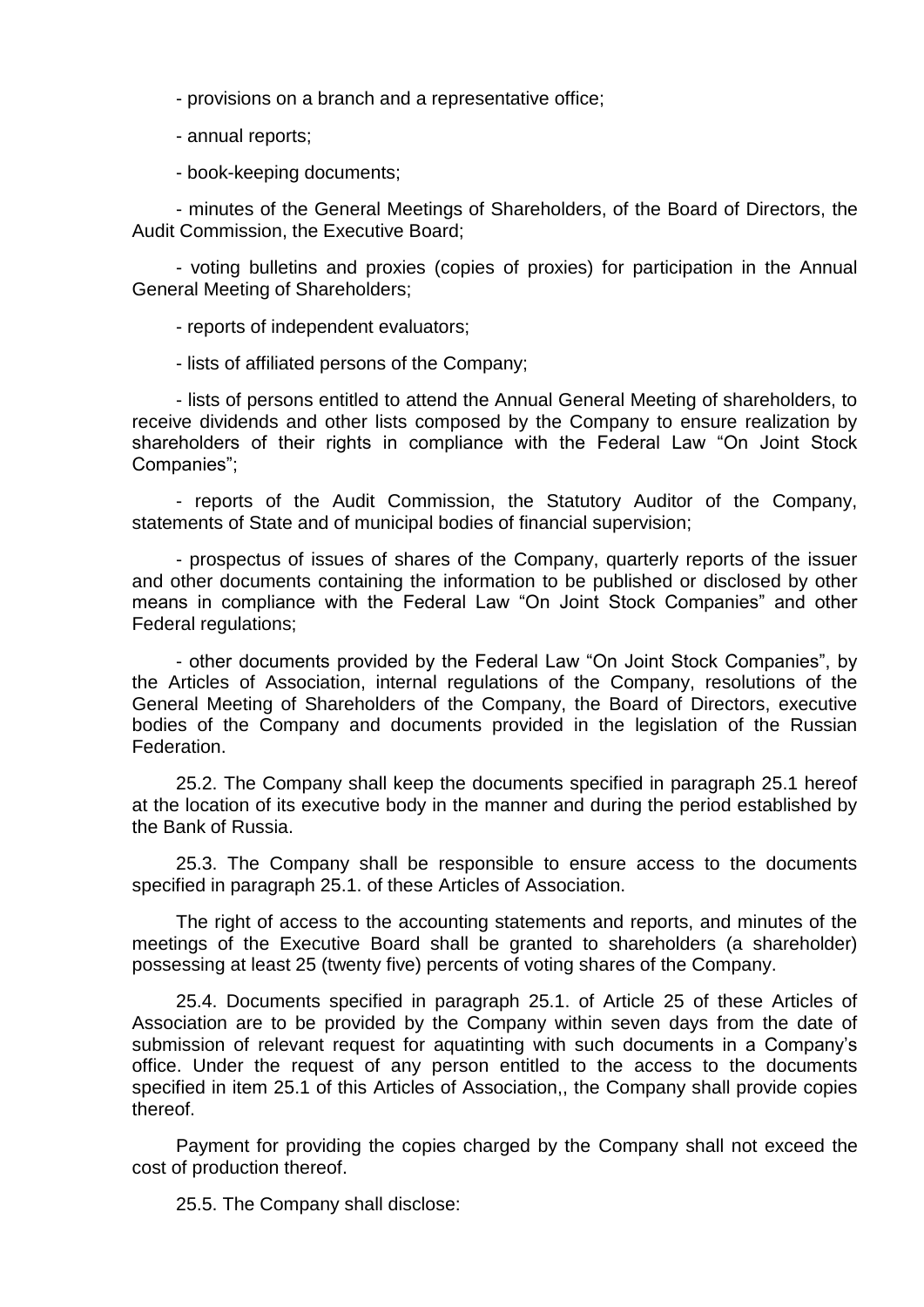- the annual report and annual financial statements of the Company;

- the Company's issue prospectus in cases provided for by legislative acts of the Russian Federation;

- a notice of the General Meeting of Shareholders in the manner provided by the Federal Law "On Joint-Stock Companies";

- other information determined by the Bank of Russia.

Mandatory disclosure of information by the Company in the event of a public offering of bonds or other securities shall be made to the extent and in the manner established by the Bank of Russia.

# **Article 26. Reorganization and Liquidation of the Company**

26.1 The Company may be reorganized voluntarily in the order provided by the Federal Law "On Joint Stock Companies".

Other reasons and the procedure of reorganization of the Company are provided in the Civil Code of the Russian Federation and by other Federal Statutes.

26.2 The reorganization of the Company may be effected in the form of a merger, affiliation, division, separation and transformation.

The formation of assets of companies created as a result of reorganization shall be carried out only from the assets of Companies being reorganized.

26.3 The Company shall be deemed reorganized, except cases of reorganization in the form of affiliation, from the moment of State registration of the newly created legal entities.

In the event of reorganization of the Company by way of merger of another company the Company shall be deemed reorganized from the date of entering into the Unified Public Register of Legal Entities of a record about termination of the activity of the company merged.

26.4 Within 30 (thirty) days from the date of the adoption of a decision about reorganization, and in case of reorganization in the form of merger or affiliation from the date of the latest decision thereof by Companies involved, the Company shall inform its creditors thereof in writing, and publish in printed media intended for the publication of data about the state registration of legal entities, an announcement about the adoption of the said decision. After that, within 30 days from the date of the notice sent to the creditors or within 30 days from the date of publication of notice about adoption of the decision they shall have the right to request from the Company to terminate or a fulfill relevant obligations before the due time and to reimburse them for losses incurred.

The state registration of companies set up as a result of reorganization and the entry of a record concerning the termination of the activity of the reorganized companies shall be only done when the evidence that the creditors have been duly notified in the order provided in this paragraph.

If the divisional balance or the transfer deed does not allow identifying the successor of the reorganized company, the legal entities set up as a result of the reorganization shall bear joint liability on the obligations of the reorganized Company before the creditors thereof.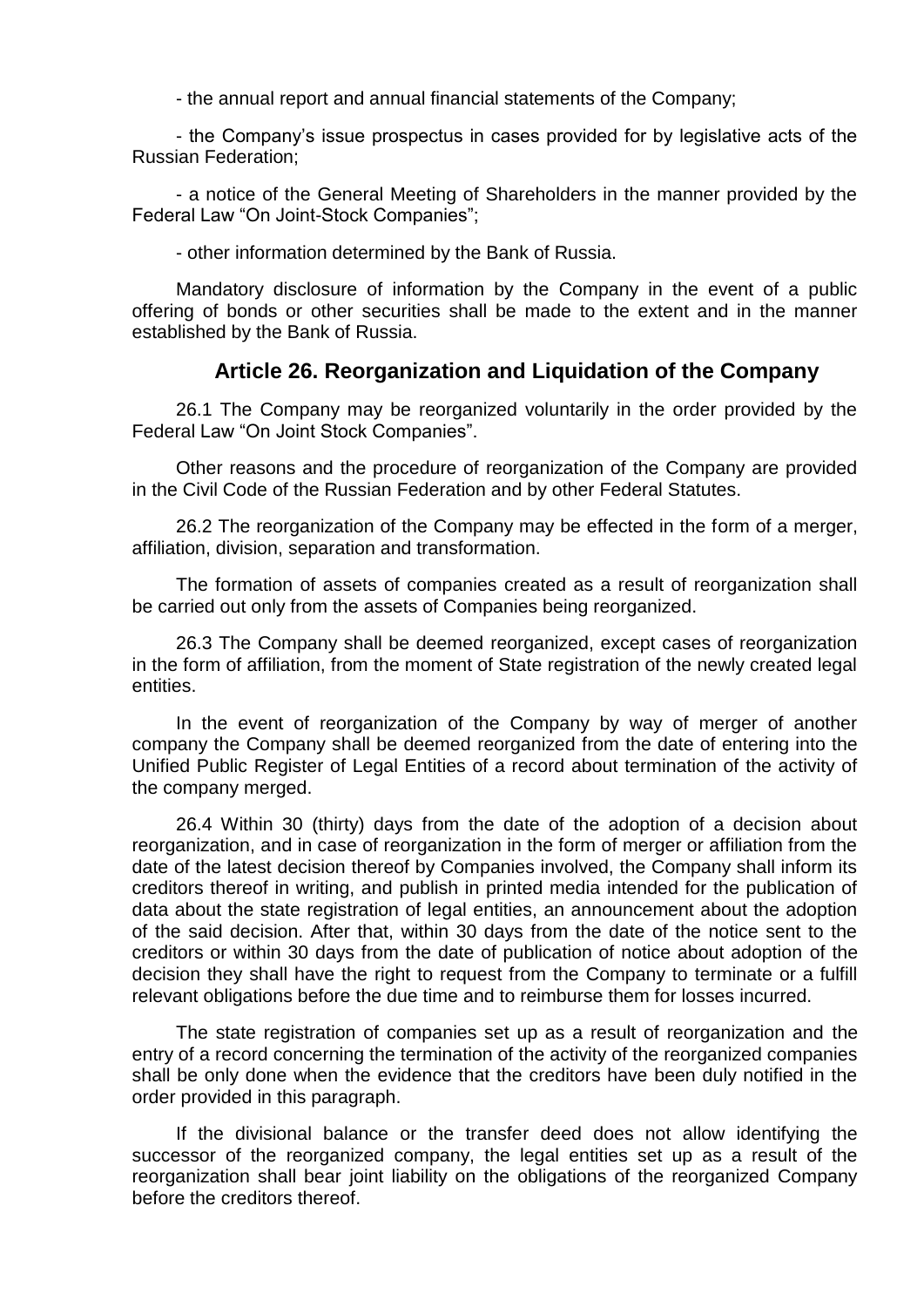26.5 The Company may be liquidated voluntarily in the order established by the Civil Code of the Russian Federation subject to the requirements of the Federal Law «On Joint Stock Companies» and these present Articles of Association. The Company may be liquidated by a court decision on the grounds provided in the Civil Code of the Russian Federation.

The liquidation of the Company shall result in its termination without a transfer of its rights and liabilities to other persons in the order of succession.

26.6 In the event of the Company voluntary liquidation the Board of Directors of the company being liquidated shall submit the issue regarding the liquidation and the appointment of the liquidation commission to the decision of the General Meeting of Shareholders The General Meeting of Shareholders of the Company shall adopt a decision regarding the liquidation of the Company and appointment of the liquidation commission.

26.7 From the moment the liquidation commission is appointed all the powers for the management of the Company business shall be transferred thereto. The liquidation commission shall act on behalf of the Company in court proceedings.

26.8 In case the State is a shareholder of the Company being liquidated an authorized representative of the State shall be included into the liquidation commission.

26.9 The liquidation commission shall publish in the printed media wherein news about registration of legal entities is published the information regarding the liquidation of the Company and the procedure and terms for making claims by creditors. The term for making claims by creditors shall not be less than two months from the date of the publication of the announcement regarding the liquidation of the Company.

26.10 In the event the Company has no outstanding liabilities before creditors as at the date of the decision regarding the liquidation of the Company its assets shall be distributed among the shareholders.

26.11 The liquidation commission shall take measures to identify the creditors and to recover the receivables, and notifies the creditors about the liquidation of the Company in writing.

26.12 At the end of the term for submission of creditors' claims, the liquidation commission shall prepare the interim liquidation balance sheet that contains information about the composition of assets of the Company being liquidated, creditors' claims that have been made and the results of their consideration. The interim liquidation balance sheet shall be approved by the General Meeting of shareholders upon the agreement of the agency that carried out the State registration of the Company being liquidated.

26.13 If the financial means of the Company being liquidated are insufficient to satisfy creditors' claims the liquidation commission shall sell off other assets of the Company through public tenders in the order established for execution of court decisions.

26.14 Amounts payable by the Company to its creditors shall be paid by the liquidation commission in the priority sequence established by the Civil Code of the Russian Federation in accordance with the interim liquidation balance sheet commencing from the date of the approval thereof, except for the creditors of the fifth priority who shall receive payments within one month from the date of the approval of the interim liquidation balance sheet.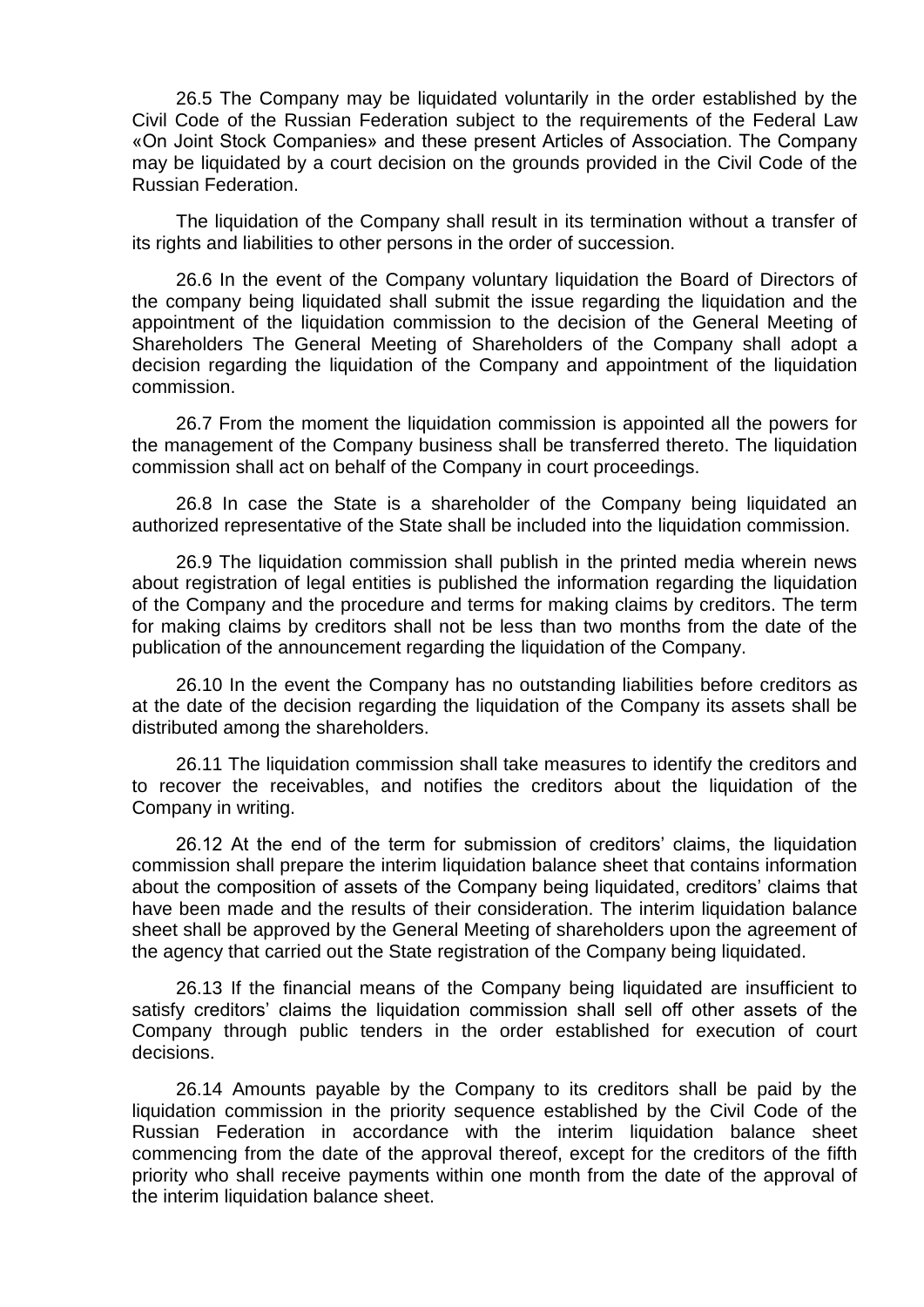26.15 Upon the settlement of accounts with creditors the liquidation commission shall prepare the liquidation balance sheet that is to be approved by the General Meeting of Shareholders upon the consent of the agency that carried out the State registration of the Company being liquidated.

26.16 The property of the Company being liquidated remaining after all claims of creditors have been satisfied shall be distributed by the liquidation commission among the shareholders in the following sequence of priority:

- the payments on the shares due for redemption shall have the first priority ;

- payments of allocated (announced) but still unpaid dividends on preference shares and liquidation value on preferred shares as provided in the Articles of Association shall have the second priority;

- distribution of assets of the Company being liquidated among the shareholders – holders of ordinary and all categories of preference shares shall be carried out as the third priority.

26.17 The distribution of the assets of each priority shall be done after full distribution of assets of the preceding priority. Payment by the Company of the liquidation value due on preference shares of a specific type provided in the Articles of Association of the Company shall be effected after payment of the liquidation value provided by the Articles of Association for preference shares of the preceding priority is completed.

If the available property of the Company is insufficient to pay out the allocated but unpaid dividends and liquidation value as provided in the Articles of Association of the Company to all shareholders – holders of preference shares of the same type, the property shall be distributed among the shareholders – holders of the said type of shares proportionately to the quantity of shares of the said type in their possession.

26.18. The liquidation of the Company shall be deemed completed and the Company ceases to exist from the moment a relevant entry is made in the Single State Register of Legal Entities by the State registration agency.

26.19 In case of reorganization of the Company all documents (administrative, financial, economic, personnel records, etc.) shall be transferred to the successor company in accordance with applicable rules and regulations.

Should there is no successor the documents of permanent storage that have scientific or historic value shall be transferred to relevant State archives.

Records relating to personnel (orders, personal records and cards, personal accounts records, etc.) shall be transferred to the archives of the administrative district in the territory wherein the Company is located. The transfer of the records and putting them in order shall be made by and at the expense of the Company according to the requirements applicable to archive documents.

26.20 During reorganization, winding–up of the Company or ceasing the work with the use of information constituting state secret the Company shall ensure protection of such information and the media thereof . For that matter the media with information constituting a state secret shall be in due course destroyed, transferred to the archives for retention or transferred to:

- the successor of the Company if the successor is authorized to carry out work using the aforesaid information;